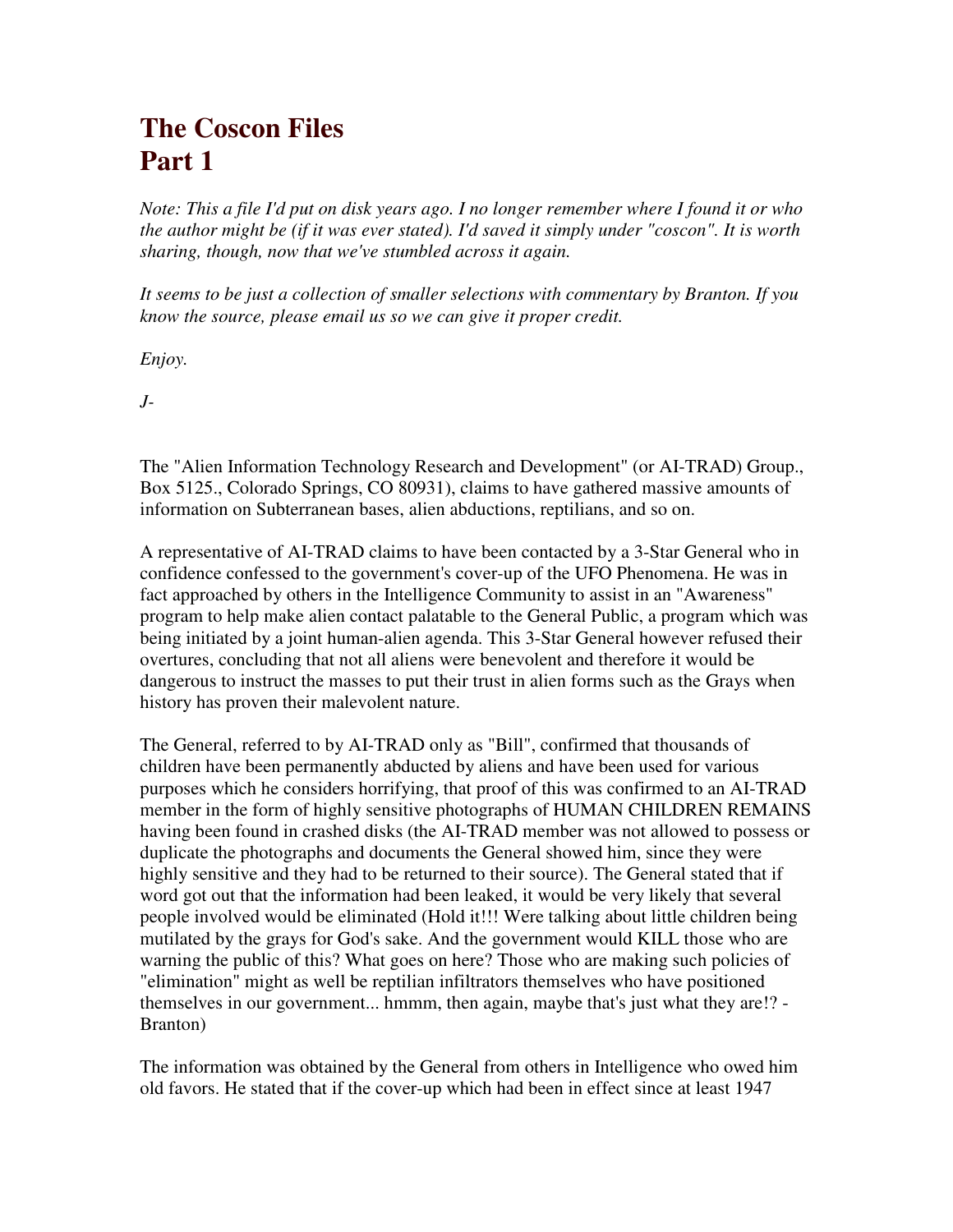were to suddenly hit the news-stands, many officials now in the government would be forced by the people to leave office.

He stated that after he would not go along with the "Awareness" project which was designed to acclimate the masses into more or less accepting the GRAYS rather then rejecting them -- which would lead to fear and panic (something which the secret government did not want to take place), the others who were involved in the project shut him out and even interfered with his attempts to acquire further documentation. Apparently they were of the mind-set that the masses would react negatively to the fact that the government was NO LONGER IN CONTROL of many aspects of human life which the aliens had INFILTRATED. This sudden realization could lead to anarchy and an overthrow of the government, whether out of fear and panic or whether out of a mistrust of a government which had broken the Constitution and kept the truth from the people who had the right to know what was going on. Apparently these people felt that it would be better to sell out to, and make certain concessions with the aliens if it meant that these government officials could remain in power, and undoubtedly their financial interests were at stake, being that the U.S. Government was the employer of those who initiated the "Awareness" Project.

Some of the reasons the General could not in good conscience go along with the acclimation plans included his knowledge that the aliens have been manipulating our culture and human awareness for decades if not centuries, infiltrating our society, have tampered with our food, and even CREATED DISEASES to study on us (It is interesting that 'Commander X' has related an incident -- in one of his books published by Timothy Green Beckley's ABELARD Press -- of a man who was a member of a highly occultic masonic-like lodge, who warned of a possible connection between the Grays; secret Masonic-Witchcraft organizations; Ft. Detrick, Maryland; and the AIDS virus. Apparently this man had decided not to follow along with the 'agenda', and so ended up in a prison cell on trumped-up charges, possibly so that he could be kept out of the way of and not interfere with those within the lodges that still held to the 'agenda' - Branton)

Researcher Paul Bennewitz sent out a letter on June 6, 1988 describing 'PROJECT BETA', which referred to the alien base in New Mexico consisting of type 'Grey' aliens. NASA CIR film had allegedly aided in locating this base and revealing US Military involvement with the 'Greys'. Another group called the 'Orange' is said to be based below the west slope of Mt. Archuleta near 'the Diamond'. Some suggest that the 'Orange' are a so-called 'hybrid' race with PARTIAL reptilian-like and even androidal features yet possessing human-like reproductive organs. It is possible that they consist of hu-brids and re-brids being that some or most of them may possess a human soul-matrix and therefore may be 'human'. The 'Orange' have also been described as being involved in the scenarios taking place in the tunnels below the Nevada Military Complex as well.

Below are some actual quotes from prominent sources that the reader may consider...:

"In our obsession with antagonisms of the moment, we often forget how much unites all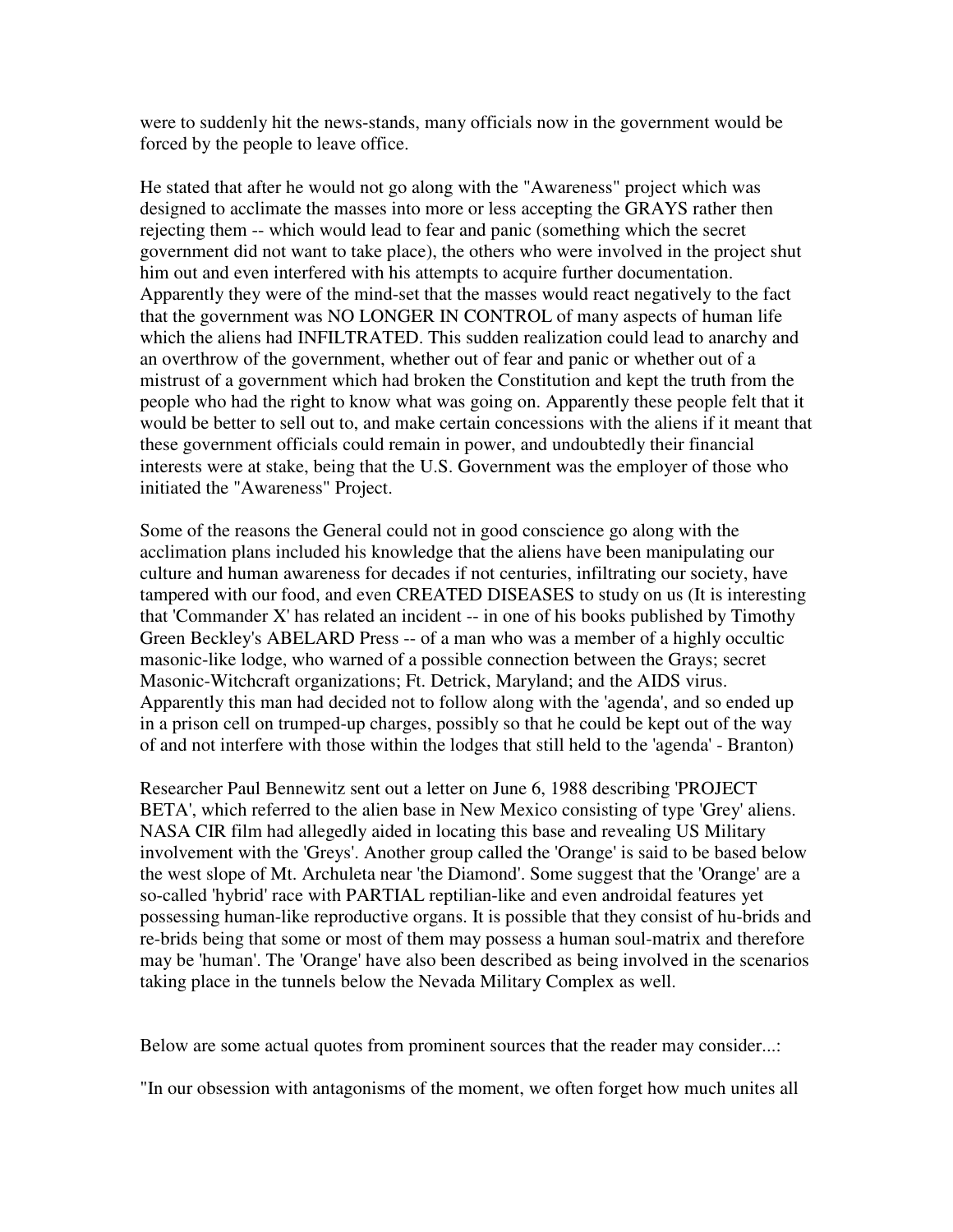the members of humanity. Perhaps we need some outside, universal threat to make us realize this common bond. I occasionally think how quickly our differences would vanish if we were facing an alien threat from outside this world. And yet, I ask you, IS NOT AN ALIEN FORCE ALREADY AMONG US?" -- President Ronald Reagan., Remarks made to the 42nd General Assembly of the United Nations., Sept. 21, 1987

"Public interest in disclosure is far outweighed by the sensitive nature of the materials and the obvious effect on national security their release may entail." -- U.S. District Court Opinion in the case of Citizens Against UFO Secrecy vs. the National Security Agency., May 18, 1982

"We have stacks of report about flying saucers. WE TAKE THEM SERIOUSLY when you consider WE HAVE LOST MANY MEN AND PLANES TRYING TO INTERCEPT THEM." -- February, 1953. Statement by U.S. General CHIDLAW in charge of the United States Continental Air Defense.

"I consider that UFOS ARE THE MOST IMPORTANT PROBLEM FACING THE UNITED NATIONS next to the war in Vietnam." -- June, 1967. Statement by U.N. Secretary General U THANT, as quoted in the NEW YORK POST, June 27, 1967.

#### DO THE FOLLOWING BIBLICAL REFERENCES REFER TO ALIENS AND OTHER WORLDS?:

Acts 2:19; Amos 9:3 \* I Cor. 10:9 \* II Cor. 11:3 \* Eccles. 7:29 \* Eph. 2:2; 6:12 \* Gen. 3:1,4-5,14-15; 8:19 \* Isa. 13:22; 14:13-14,29; 27:1; 28:15-18 \* Jer. 8:17; 49:16 \* Job 38:31; 40:15-24; 41:1-34 \*John 10:16 \* Lev. 26:22 \* Luke 10:19; 21:25 \* Mark 13:27; 16:18 \*Matt. 10:16; 13:24-30 \* Psalm 74:13-14,20; 91:13 \* Rev. 5:3-13; 9:1-11; 12:3- 9,13,15-17; 13:2,4,11,13; 20:2 \* II Thes. 2:7

There is a disturbing although very real possibility that many have lost their lives because they knew too much about the "draconian" activities taking place beneath the surface of this planet (and beyond). One contact of ours has informed us that a good friend of hers in Las Vegas, Nevada, had uncovered some very disturbing facts and testimonies concerning construction workers and others who had been involved in the installation of certain equipment within the tunnels beneath the Nevada Military Complex, etc., many of whom later died under bizarre circumstances. This informant, Stacy Borland, was later found dead --along with a brother of hers -- in Las Vegas. Someone had apparently entered her place and murdered them in cold blood. We smell a rat in this case (or, should we say A SNAKE?), and in fact our contact is convinced that it was the work of an assassin, and that she was killed because she knew too much.

Since these reptilian or reptilian-controlled powers of evil thrive in the darkness, then the method needed to defeat them, to destroy them and to eventually conquer them (the saurians or the serpent races, that is) would be to shine the 'light' of truth against these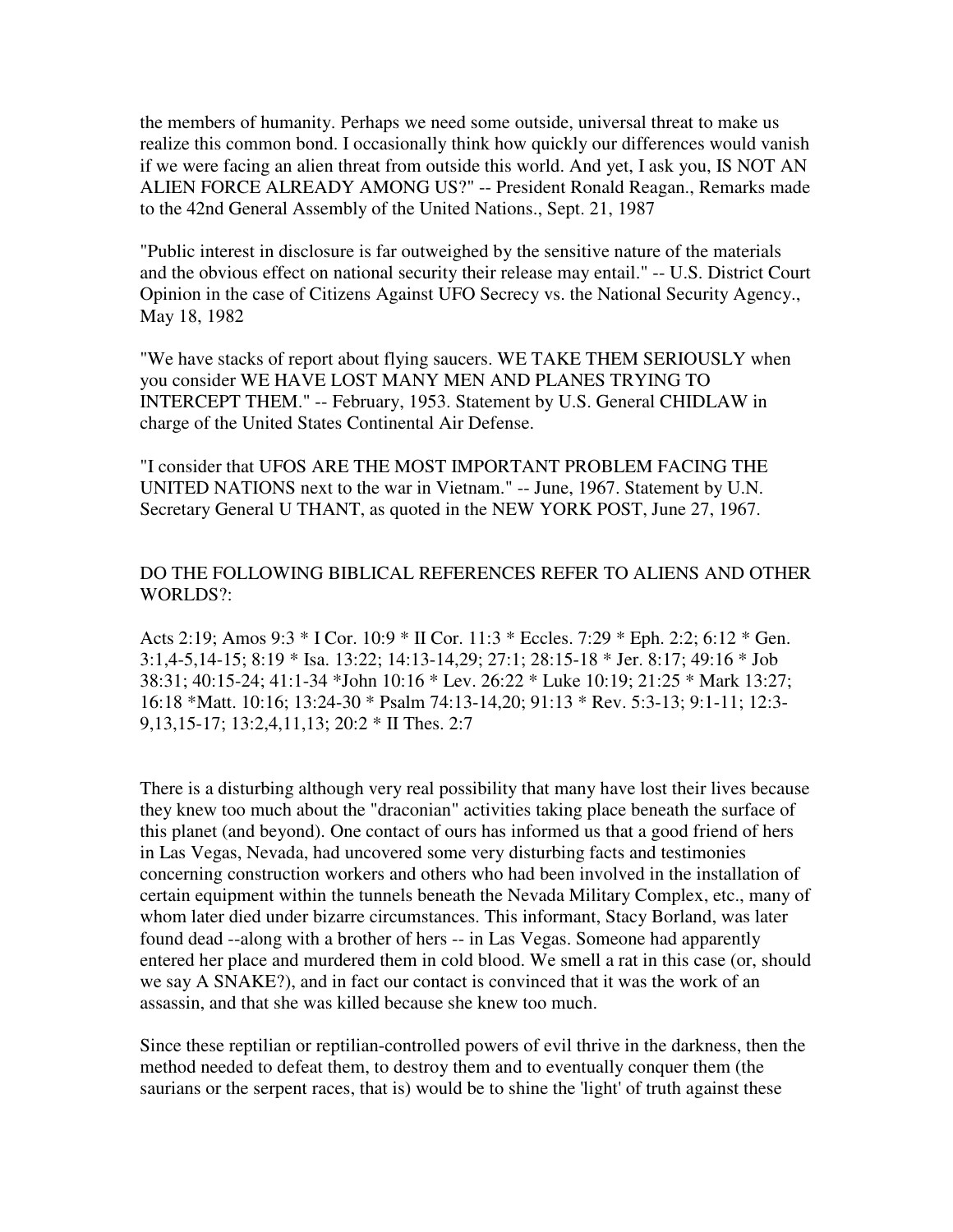lairs of evil, focus that 'light' like a laser beam, and tear apart the very 'darkness' within which -- like filthy sewers -- these ancient powers thrive. And, possibly most important of all, by God's grace we must make an effort to set out to ally ourselves with those human societies hidden beyond or below the surface of this world, for they are our ancient human cousins, many of whom have fought and battled this infernal race since ancient times. As the old saying goes: "Together we stand, divided we fall..."

The following excerpts were taken from Antonio Huneeus' article, "THE 'CHUPAS' -- UFO HORROR STORIES FROM BRAZIL", which appeared in the Summer, 1994 issue of UFO UNIVERSE:

(Mr. Huneeus describes the following incident that was investigated by APEX [Association of Extraterrestrial Investigations] in Sao Paulo, one of the best known UFO groups in Brazil, founded by Dr. Max Berezowsky):

"...The affair began near Vitoria, the capitol of state of Espiritu Santo north of Rio state, where there are beaches rich in mineral contents. It happened either in late 1979 or early 1980, [Osni] Schwarz wasn't sure when he told the story in 1986.

"A youngster called Aeromar sold beverages at the beach, where one day he encountered three men dressed with suits and tie -- highly unusual clothing for the beach, especially in Brazil --who approached him and said they wanted to talk to him. Aeromar became scared, thinking they were perhaps policemen who wanted to implicate him in a drug case, so he avoided the beach for a few days. As he returned home after dropping off his girlfriend one night, he saw a car with the same three men inside. He ran to the house, but suddenly he couldn't hear well. His mother took him to the hospital where he was not cured, although about a month later he suddenly could hear well again.

"Aeromar moved to Rio, finding work at a bakery in a shift between 4 and 11 PM. One night, as he was crossing one of the many tunnels that link the Rio bays, he saw two of the MIBs walking in his direction. The youngster ran in the opposite direction, only to find the third MIB waiting at a bus stop. He escaped and went back to the bakery, where he told his boss that the Vitoria police were chasing him. The boss accompanied him to the nearest police station to make a complaint, which he did, but he was not believed. The boss then convinced him that he should perhaps move to Sao Paulo, a bigger city where it may be easier to go unnoticed.

"So Aeromar moved to Sao Paulo, finding work in an electrical company and sharing a room with another man. he also became friends with a vendor of beverages from Vitoria who had a stand near a movie theater. While hanging out there one night, a car stopped right in front of the stand and the door opened.

"Even through he didn't want to go, Aeromar LOST HIS WILL and entered the car. The door closed and he found inside -- not surprisingly -- the three same men whom he had been dodging for months. They drove for a while, leaving the city and entering a wooded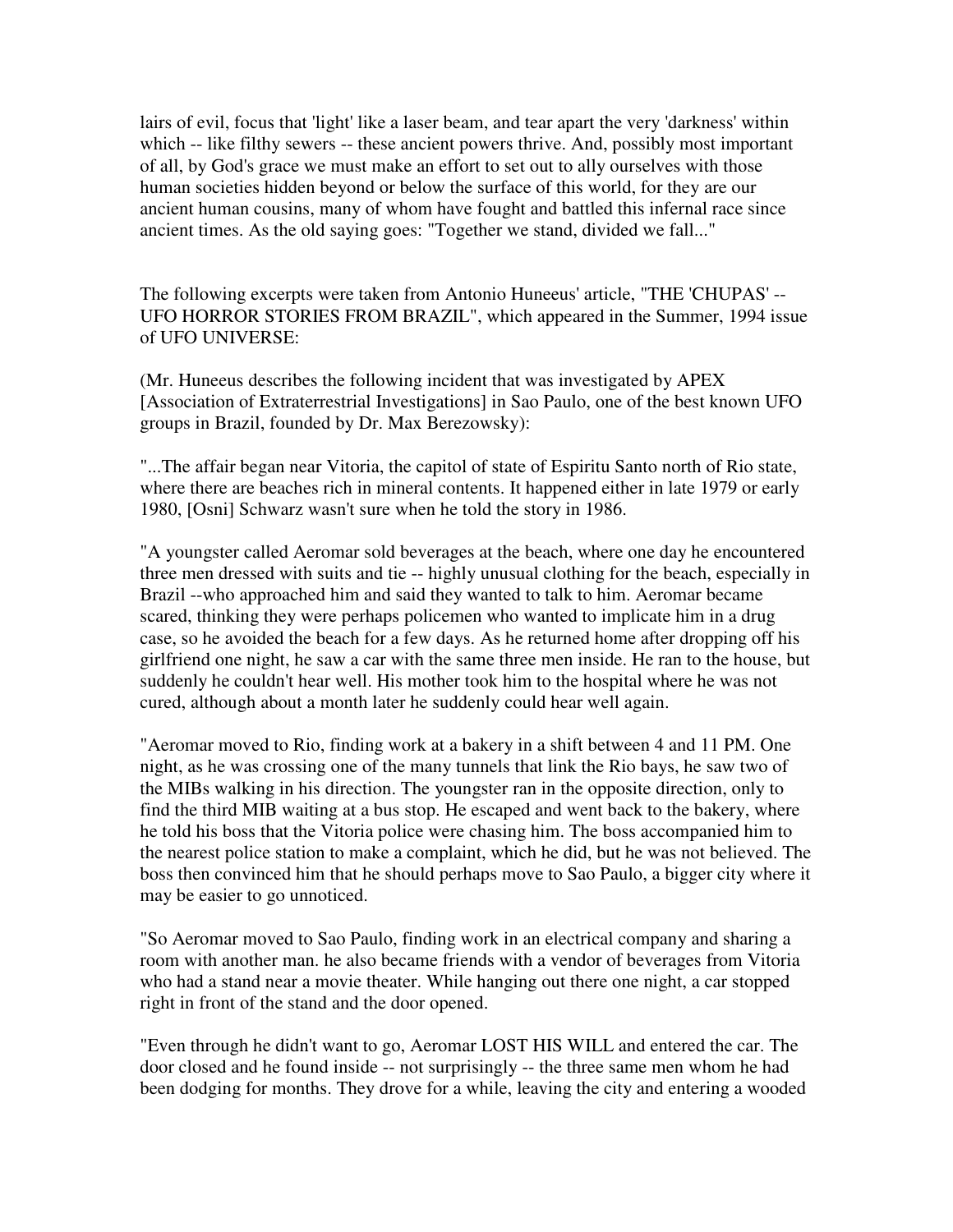area.

"The car stopped and they all walked up to a big UFO surrounded by some sort of luminous ring and hovering above the ground. The men walked underneath the craft, which emitted a ray of light and they suddenly were inside. Still drained of any willpower, Aeromar walked to a chair and sat down. From the arms of the chair appeared handles that secured his wrists. An iron bar then pressed his forehead backwards while another gadget fastened his neck. Up to here the men were always dressed with suits, but at this point an incredible transformation took place: the MIB'S HEAD RIPPED OPENED INTO A HEART SHAPE AND THE SKIN BECAME GREEN AND SCALED LIKE A REPTILIAN. Take into account that while the popular image of the MIB was well known 14 years ago, the idea of reptilian abductors was then not in vogue as nowadays.

"Be that as it may, the UFOnauts proceeded to (vocally? - Branton) interrogate and tell him things that were going to happen both to him and the earth. To make the story even more 'Hollywoodesque', a door in the room opened at one point and Aeromar was able to peek at HUMAN CORPSES HANGING BY THEIR FEET FROM HOOKS. The man naturally became traumatized, reremembering only that his straps were loosened. Everything went blank after that...

"Aeromar's conscious recollection places him next back at the theater, but several hours later since there was no traffic in the streets. He returned to his room in panic and began to tell the story to his roommate. A strange force PUSHED HIS BODY, however, throwing it AGAINST THE WALL in front of him, as he remembered the aliens had told him that he shouldn't speak about the experience or he would suffer. Aeromar cried for a while, not knowing what to do. A few days later, his friend contacted the Globo TV network, which was working on a UFO documentary. Globo, in turn, passed the tip to Dr. Max Berezowsky. Aeromar and his roommate went to APEX on a very busy day when the office was full of people. They told the whole story to Dr. Berezowsky and a few assistants, Osni Schwarz among them.

"Berezowsky attempted to do hypnotic regression with the witness, but there was too much interference in the office and Aeromar was in total panic. He was saying that 'they' were going to take him on the next Thursday and that a UFO was going to land in a Sao Paulo neighborhood on Tuesday night. A crowd of people, in fact, went that night to the supposed landing site but nothing happened. Although Dr. Berezowsky was in touch with Aeromar, HE VANISHED A FEW DAYS LATER AND NOBODY EVER SAW HIM AGAIN> I wrote down at the end of my notes on this affair, 'the whole case is like a UFO horror movie.'"

The following are excerpts from an article from the LOS ANGELES TIMES, Sept. 9, 1994 issue - Section E, front page (title: "APOCALYPSE NOW", by Roy Rivenberg, Times Staff Writer):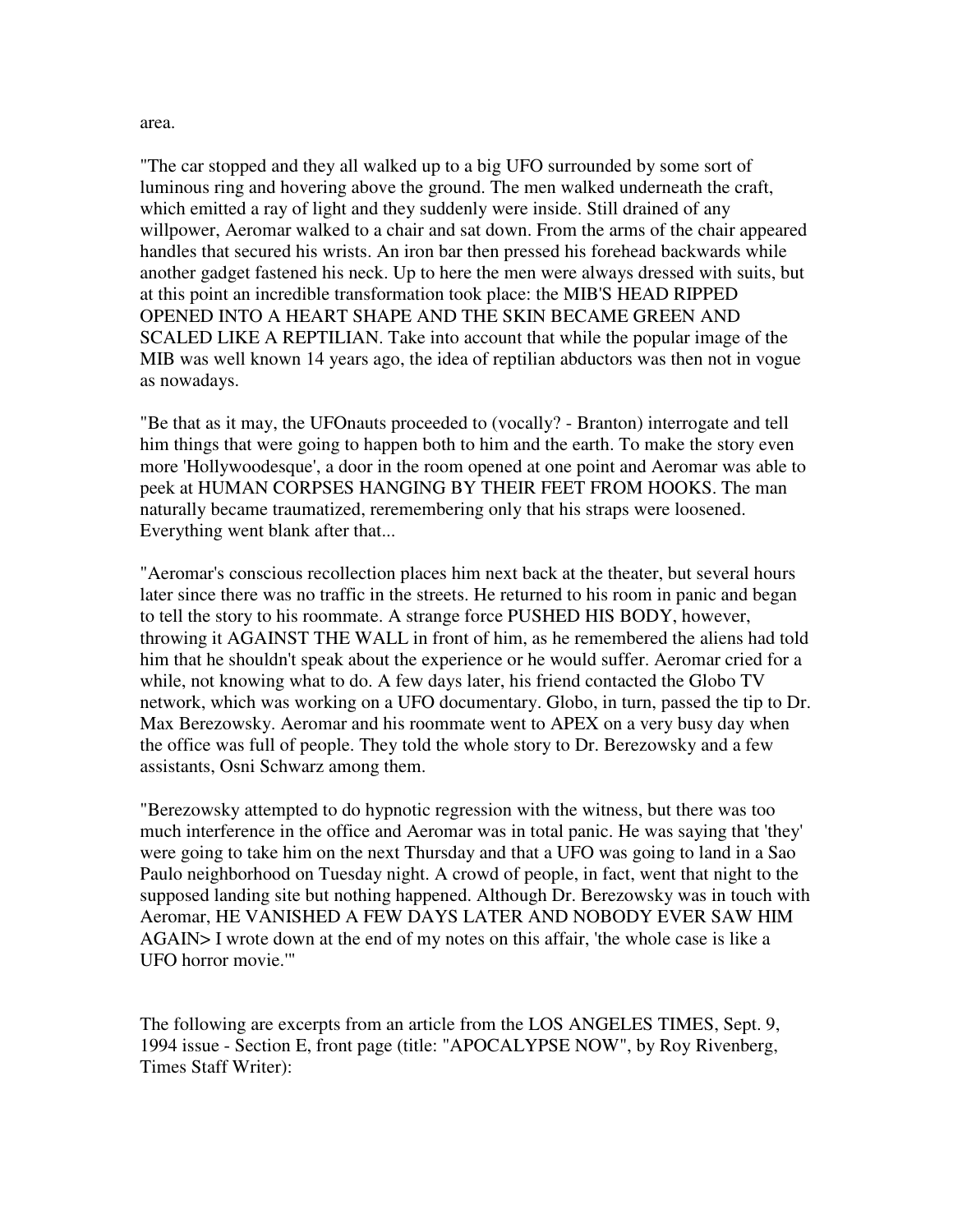"...Folklore scholar Ted Daniels founded MILLENNIAL PROPHECY REPORT, a newsletter that tracks predictions of the apocalypse. He says most prophecies include divine or cosmic power that wipes out evil and ushers in an era of peace.

"It's Millennium Time, and Doomsday man (a.k.a.) Ted Daniels is busy sifting through predictions about the end of the world

"...'the Hollow Earth People'... believe leftover NAZIS from World War II are hiding in SECRET, SUBTERRANEAN CITIES, accessible only through a passageway allegedly discovered by Antarctic explorer ADM. RICHARD BYRD. The Nazis are said to be procreating like mad in preparation for a doomsday offensive that will BE JOINED BY UFO ALLIES..." (Grays? If by any chance such claims are true, then the massive program of mind control and implantation by "aliens" may be a preparation for the coming "Holocaust II". Of course any American in his right mind would not sit back and allow their country to be invaded by a joint Nazi-Reptilian attack force such as the one described in this article, with a fascist CIA acting as a "fifth column" ready and willing to turn over the nation to the invaders.

If worse comes to worse, one should be careful not to promote any OFFENSIVE plans of genocide or extermination against a human "alien" force, and thus descend to their own level. Absolute surrender of such an attacker must first be offered -- and they HAVE been attacking us in their relentless "Mind War" which they have waged against the nations of the earth -- and if all else fails WHATEVER IS NECESSARY TO "DEFEND" THE SOVEREIGN UNITED STATES OF AMERICA will be justified [at least under the Geneva Convention]. As for the serpent race itself, being that all indications point to the fact that they are an irretrievably reprobate race, an unnatural "cancer" which infests the "body" of the universe like parasites -- save for the "hybrids" or "hubrids" whom they use as slaves -- it should NOT be considered a moral indiscretion to wage a war of extermination or genocide against their corrupted and soulless 'race'. Since the Grays have abducted and mutilated countless humans throughout the universe, this type of destruction -- especially against a superior race or species such as the human race - requires a capital form of punishment. And since the serpent race operates as one vast collective mind with countless "cells", it would be evident that the entire "race" must be "judged" as one entity, A SINGLE ENTITY which is in fact the worst mass-murderer in the entire universe - Branton)

There have been occasional reports of 'possible' reptilian hominoids masquerading as human-like beings, such as the 'alien' described on p. 109 of John Keel's book 'THE MOTHMAN PROPHECIES':

"I am an amateur herpetologist and once kept three-fanged cobras in my New York apartment... until my concerned neighbors squealed to the Board of Health. SOME OF THE DESCRIPTIONS OF THE ENTITIES IMPRESSED ME AS RESEMBLING SOME KIND OF REPTILE RATHER THAN HUMAN MAMMALS. I didn't mention the reptile notion to anyone. But on July 24, Lia (an alleged alien tied-in with the Men In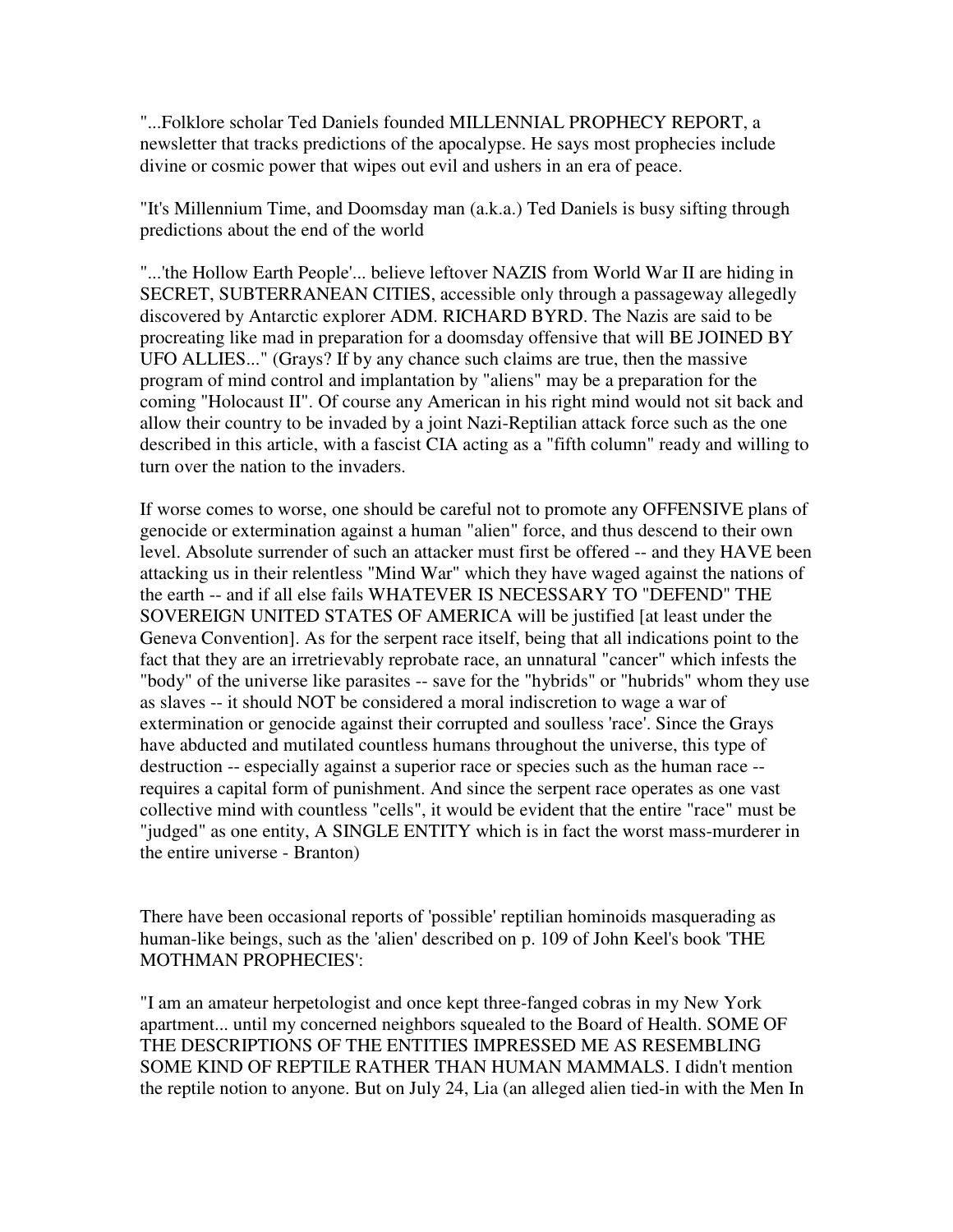Black) visited Jane (a con-tactee) and refused to talk about anything but eggs. She took some eggs from Jane's refrigerator and sucked out the contents like a reptile! Jane was perplexed by this exhibition and called me soon afterward."

And on pp. 176-177 of Signet's 1975 paperback edition of 'MOTHMEN', in reference to this same 'contactee', Keel states:

"...Meanwhile, Jane's phantom friends were visiting her daily and helpfully giving her surprising information about my own 'secret' investigations. My interview with the Christiansens of Cape May, and the details of their pill-popping visitor, Tiny, was then known only to a few trusted people like Ivan Sanderson. But on June 12, Mr. Apol and his friends (including the being that called itself 'Lia', referred to above - Branton) visited Jane when she was alone in her house and asked for water so they could take some pills. Then they presented her with three of the same pills, told her to take one at that moment, and to take one other in two days. The third pill, they said, was for her to analyze to assure herself it was harmless. They undoubtedly knew she would turn it over to me. Two hours after she took the first pill she came down with a blinding headache, her eyes became bloodshot, and her vision in her right eye was affected. When her parents came home they expressed concern because her eyes were glassy and her right eye seemed to have a cast. The sample pill proved to be a SULFA DRUG normally prescribed for infections of the urinary tract..."

The following article, titled "THE ASSASSINS" [KPFA., Berkeley, California -- June 2, 1984], was released by John Judge., P.O. Box 6586., T St.Station NW., Washington, DC 20009: Remarks by independent researcher John Judge.

1) Must understand that the US intelligence network, and its worldwide network of intelligence operations and connected foreign agencies kill people. They carry out both specific hits on political targets broad and domestically] as well. They also have as their goal the control of human minds. What Orwell called "the space between our ears". For thirty years they have experimented on methods of mind control, under the code name MKULTRA, and other programs. Again both individual and mass control.

2) These intelligence networks have a name, CIA, DIA (Defense Intelligence Agency), NSA (National Security Agency), and include a world intelligence network since WWII that interlinks British, Nazi, US and Russian intelligence operatives (Note: Most likely all ultimately controlled by the BAVARIAN secret societies such as Illuminati, Thule, etc. - Branton).

3) They are an extension of an international FASCIST network. NAZI SS men escaped punishment after the war with the help of US intelligence (Bavarian -- Scottish Rite branch of US Intelligence? According to researcher Edmond Paris many of the Nazi SS were German JESUITS - Branton). SPIES, SCIENTISTS and MILITARY MEN went around the world under the cover of the ODESSA, DIE SPINNE, and KAMARADENWORK groups SET UP TO SAVE NAZI WAR CRIMINALS. 300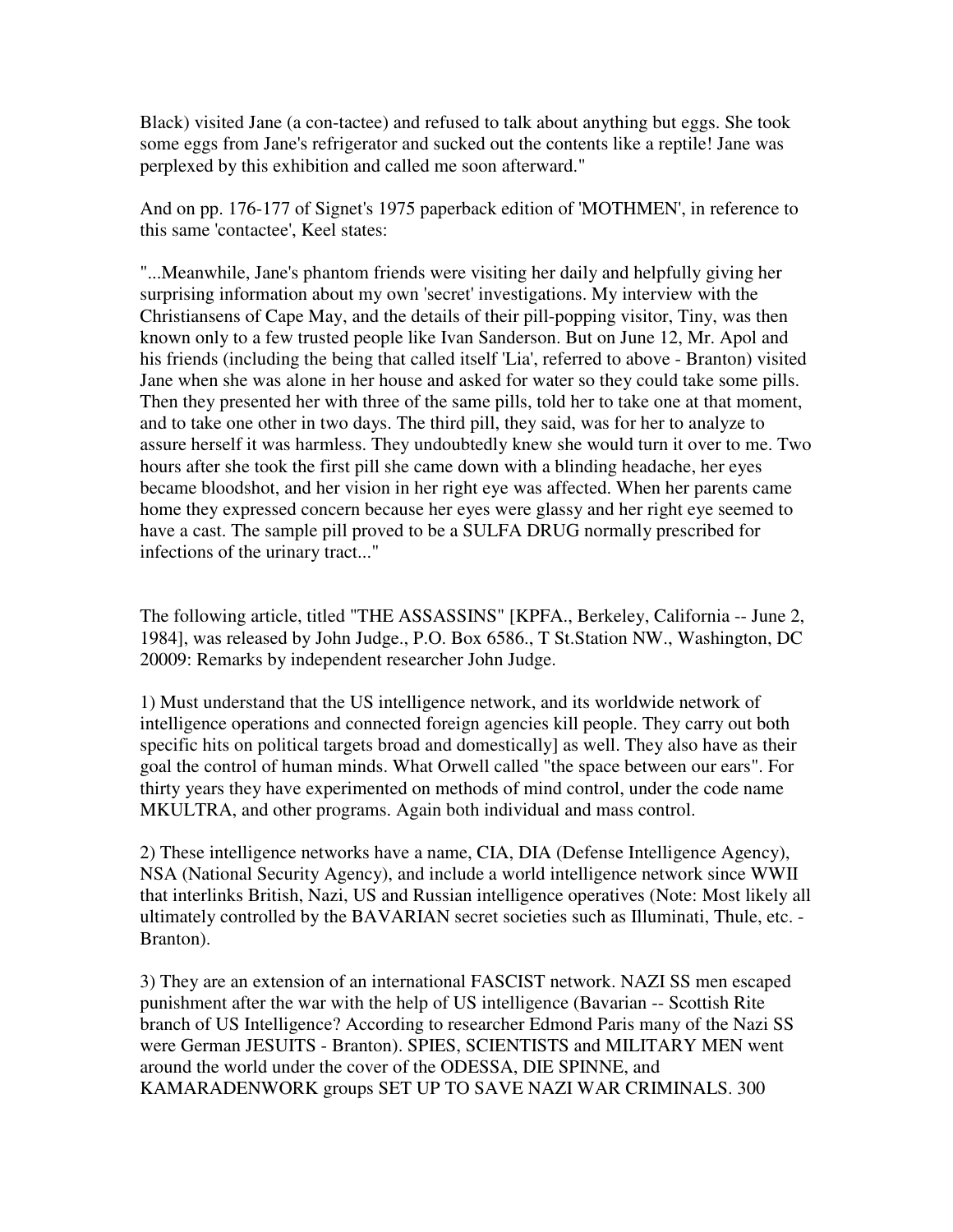NAZI SPIES UNDER GEN. REINHARD GEHLEN FORMED OUR CIA AND GERMAN BND (so, people, the VERY SAME human vermin who slaughtered our fathers in WWII and millions of others in the concentration camps, are the very ones [CIA] who have been killing off certain UFO researchers over the years... to cover up their secret saucer bases in Antarctica, etc? - Branton).

Hundreds of aerospace, and munitions experts formed our MILITARY INDUSTRIAL COMPLEX (the very one's who are now building the 'Black Budget' CIA 'Alternative 002' bases and who have been collaborating with the reptilian Grays, as the Nazis and certain American-Bavarian Illuminists had been doing since the early 1930's - Branton). To fund themselves and to maintain control abroad, they also recruited and used trained assassins, mercenaries, provocateurs, and torturers. These people carried out hits, assassinations, paramilitary operations and terrorism, and continue to the present day. They are financed by the international traffic in drugs (esp. opium and cocaine), arms sales and taxes by the governments and military structures they control.

4) In every major assassination operation, the Navy Intelligence group has had a role in recruiting, training and placement of the killers or the patsies. Other sources include the Green Berets and the Soldier of Fortune Mercinary groups (the CIA and its superior the NSA -- the "Nazi Socialist Aryans", let's call a spade a spade -- intentionally targeted Navy Intelligence for infiltration and takeover, as it was a major threat to Hitler's "New World Order" domination program. However they were not entirely successful, as evidenced by growing anti-fascist movements within Navy Intelligence such as "COM-12", etc. - Branton)

5) Recruitment, cover and movement is handled by a combination of dummy front corporations, foreign governments, evangelical operations, and cooperative government officials here at home.

6) Examples of specific hits: Patrice Lamumba of the Congo, Salvador Allende in Chile (Green Berets), the Guevara (same), Malcolm X, the Kennedy brothers, Martin Luther King, and more recent deaths like Congressman Leo Ryan, John Lennon, Ronald Reagan... and Jessica Savitch and David Kennedy (Don't forget the "NAZ-CIA" coup d'etats of foreign governments - Branton)

7) Examples of mass murders: Phoenix program in Vietnam, Chemical Biological Warfare experiments on large populations (Cuba), Jonestown murders, and the continued killing of psychiatric patients (300,000 in Nazi Germany).

8) Training: London Sunday Times, February, 1978, revealed that at a Nato Conference on Stress Reduction a Navy Lt. Commander Thomas Narut stationed in Naples, admitted to a training program for killers. Candidates were military men already convicted of murder and released for this purpose. Others were chosen based on the use of MMPI psychological tests for a "passive-aggressive" personality, or inkblot tests for strong reactions to color (violent). These people were then trained to be part of "combat readiness units", commando operations that would work out of US embassies to carry out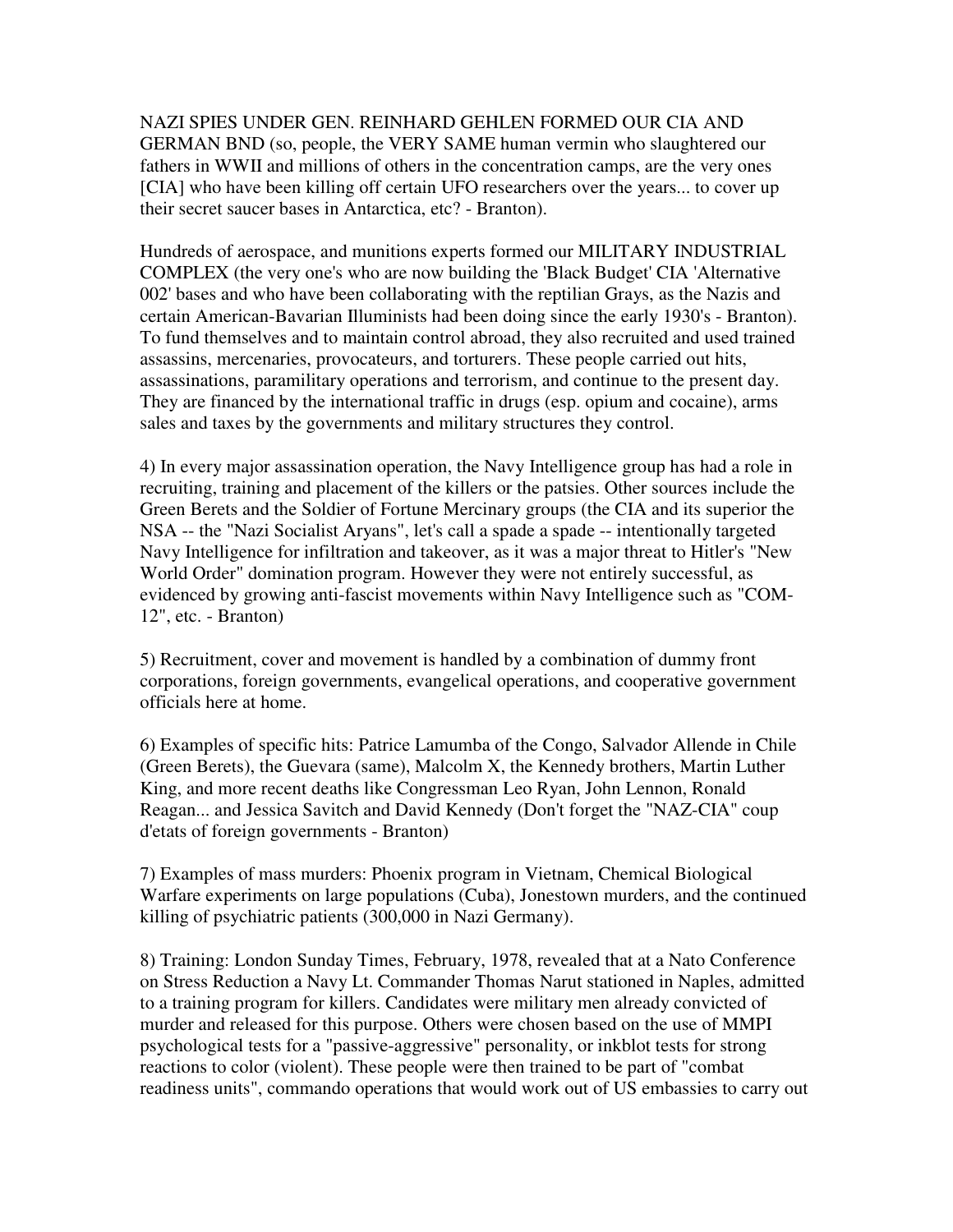political assassinations abroad. Training involved three steps: weapons training, disaffection from the emotional response to violence, and dehumanization of the enemy target in the killer's mind. The disaffection was accomplished by locking their head and eyes in clamps, forcing them to watch films of violence, and asking questions unrelated to the violent acts. Similar to CLOCKWORK ORANGE methods shown in the popular film. Once no emotional response registered to violence, they ready to be programmed with RACIST and dehumanizing myths and lies about the target populations involved.

The following article was written by Ray Keller, director of OSIRIS (Outer Space International Research and Investigations Society -- P.O. Box 882., Hilmar, CA 95324). Keller released the article in April of 1994, before the "malfunction" which supposedly prevented the probe described herein from carrying out it's entire mission. This is nothing new, since nearly a quarter of a century after we successfully landed men on the moon and returned them to earth, and following the incredible technological advances of the past quarter century, the best "NASA" can do is to send out faulty unmanned probes to nearby planets. Russia's space program has had two miserable failures with the loss of their two PHOBOS Mars probes. There was the Hubbel Telescope failure, then the Mars Observer failure, and now the "failure" of the CLEMENTINE probe mentioned by Keller, following it's mapping of the Lunar surface.

There are three possibilities for this string of "failures". We will leave the reader to judge for themselves which possibility or possibilities are the most likely:

- 1. Just plain scientific incompetence
- 2. Alien intervention and disablement
- 3. Government suppression of information
- 4. Combinations of the above

#### "EBE'S 3 -- NASA 1", by Ray Keller:

"The extraterrestrial biological entities (EBEs) have taken the upper hand in 1994, taking out the Canadian Telsat communications satellite on Saturday, 15 January 1994. And now it has come to our attention that two more satellites have been blown up just seconds after their launch vehicle blasted off!

"OSIRIS sources in South America were on hand in Kourou, French Guiana, to watch the launching of an unmanned Ariane rocket lofting a Turkish and European satellite into space on Monday, 24 January 1994. According to these witnesses, A NARROW BUT INTENSE BEAM OF GREEN LIGHT PIERCED A LOW CLOUD COVER AND ZAPPED THE ROCKET as soon as it had cleared land and was gaining altitude over empty seas. This was the first failed launch of the Ariane rocket in nearly four years, although NASA has warned ESA (European Space Agency) that the EBEs might launch some kind of surprise attack either on one of their satellites in orbit or at this particular launch. OSIRIS has been informed that NASA operatives maintain a strong presence at Kourou, and also at a top secret Brazilian satellite launch site manned by Chinese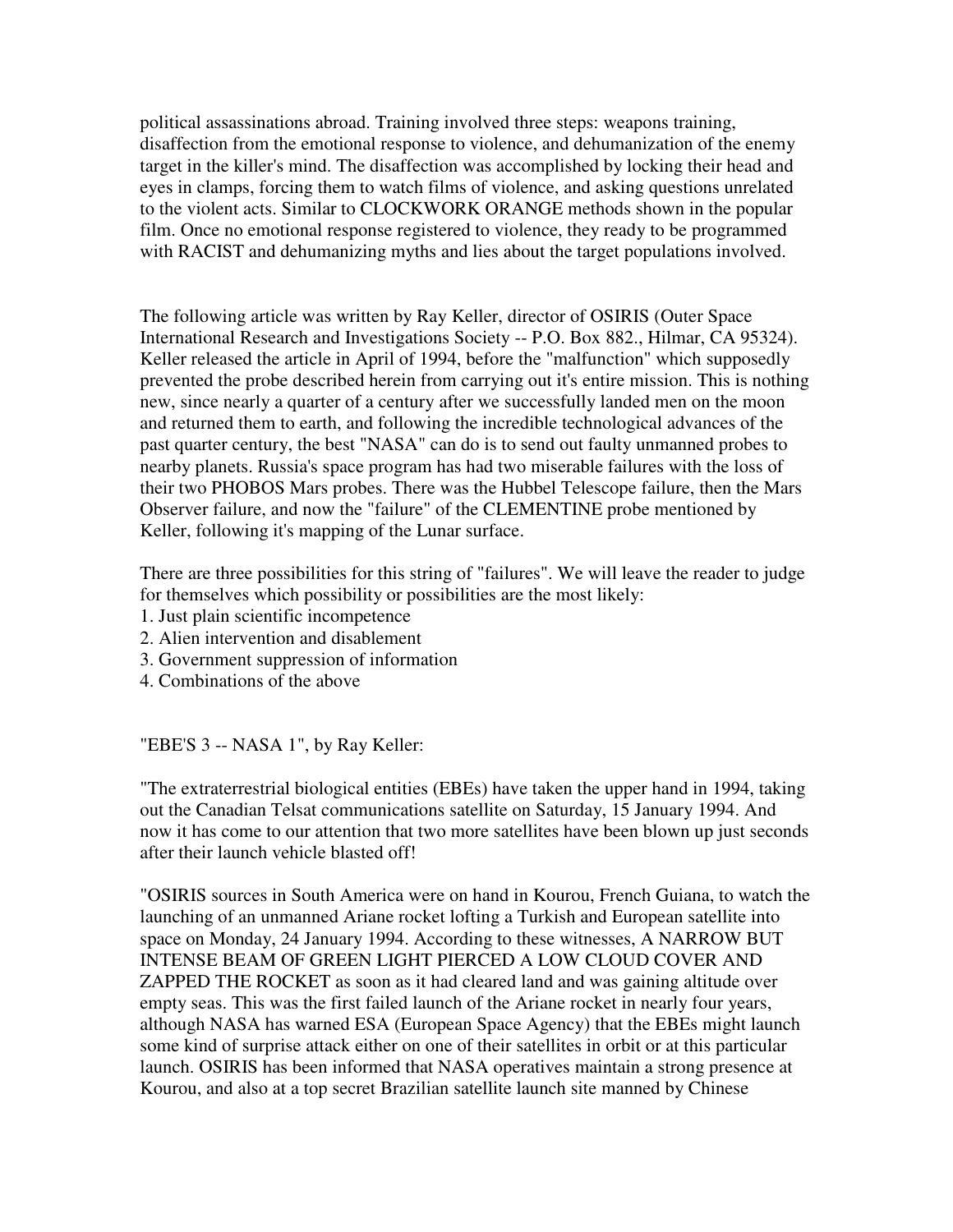technicians somewhere in the vicinity of the Venezuelan border. Also, Guillermo Aldunati, editor of the noted UFO journal SEARCH and ANTICIPATION in Argentina, has told us that NASA scientists and Argentine military escorts have been sighted at the scene of an intense UFO flap in the Argentine Entre Rios province, about 80 miles north of Buenos Aires.

"In any event, NASA was quick with a response! While the joint DEPARTMENT OF DEFENSE / NASA "CLEMENTINE" probe wasn't schedules for launch until late March 1994, President Clinton and Vice President Al Gore were alarmed at the UFO attack on the Ariane rocket. Clinton grabbed the red phone and immediately put all our aerospace forces on RED ALERT that night. He also ordered the Vendenberg Air Force Base commander out in California to get that Clementine airborne as "expeditiously as possible!"

"The CLEMENTINE I is the first lunar exploration mission launched in over twenty-one years. The head honchos up at NASA felt it was time to bring in the military because the EBEs have been having so much success in sabotaging or completely annihilating everything the space agency can put up there. The Clementine probe will be the first (that we know of) to use a sensor array built according to Department of Defense specifications for missile defense and to do a photo recon of the farside of the moon, where many believe the EBEs have established their offensive staging area. NASA inside sources have said that the probe is also equipped with the latest in SDI/Star Wars technology, i.e. a PARTICLE BEAM DISINTEGRATOR! Wow! --three cheers for NASA, and isn't it about time?! (Some "Non-Interventionists" in the past have stated that the Grays are being closely monitored by the "Federation" for any signs of Intervention not condoned by Earth governments. True, the Nazis brought their past interactions with the Grays into the United States through their Bavarian fascist Trojan horse CIA. In a sense Americans are to blame for allowing this "enemy within" to gain a foothold in U.S. Intelligence. HOWEVER, this does not mean that other nations -- South American nations for instance -- have "agreed" to the Intervention of Gray Empire forces within their own borders. We would say that an attack on Terran craft such as the one described above would be a definite case of unprovoked INTERVENTION. But then again, if one were to carefully study the history of the reptilian-gray 'intervention' in human affairs, they will see several cases of unprovoked attacks upon humans who did not give their alien tormentors permission to interfere with their lives -- or in a worst-case scenario -- to be used as a source for genetic experiments, secretional "formula", implantation, etc. The reptilians think they can get around this by gaining humans' consent through deception. For instance, it is entirely possible to hypnotize a man and give him a loaded gun, tell him its a squirt gun and to fire it at someone. The man may be "willing" to do this under hypnosis yet absolutely refuse to murder someone. So a person CAN be deceived in taking part in activities which they in full awareness WOULD REFUSE.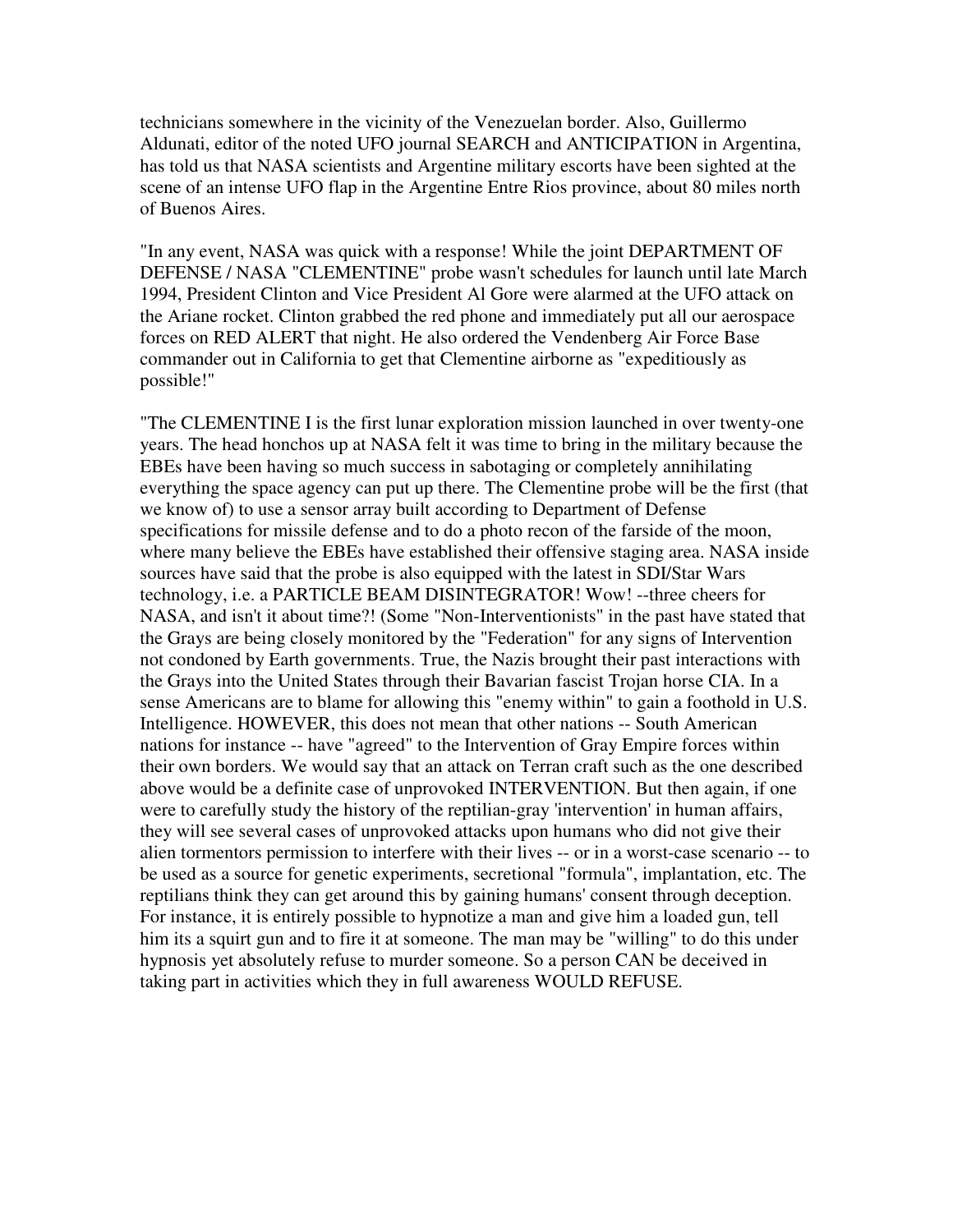### **The Coscon Files Part 2**

The Grays use deception to motivate humans to carry out activities which they would not normally do -- such as carrying out acts of sabotage against their own race or country without realizing what they are doing because the entire context of their actions is based on a programmed lie. So the Grays/EBEs can and do violate human wills through deceptional motivation of human subjects -- abductees who would otherwise refuse to engage in certain activities if their "awareness" had not been violated and corrupted by the lies or misleading half-truths of the aliens - Branton)

"After its photo recon of the saucer bases on the farside of the lunar surface (a project which WAS successfully carried out - Branton), the Clementine Will use the gravitational field of the moon itself to create a slingshot effect and push it forward on a collision course with the rouge asteroid known as GEOGRAPHOS. A NASA official wishing to remain anonymous and working at AMES RESEARCH CENTER in Moffet Field, California, recently told (an OSIRIS) reporter, 'We know the grays have a base on Geographos. In the past six months IT HAS MADE TWELVE COURSE CORRECTIONS. And in December (1993) the so-called 'asteroid' suddenly sprouted what appears to be a moonoid, although it is not spherical but seems to be CYLINDRICAL in shape.'

"He added, 'We're sick of these grays blinding and wiping out our satellites. Hell, I'm beginning to think the grays may have blown up the CHALLENGER. Anyway, we're going to throw up all our new defense technology at them and really give them a run for their money this time. The key instruments on that baby are five advanced sensors specifically designed to detect and track missiles. We got 'em for \$75 million from the Defense Department's Ballistic Missile Defense Organization. We're definitely not going to miss this time around. Those sensors have such pinpoint accuracy they could surgically remove a mosquito off a horse's ass from 245 miles overhead. We're going to hone in on those Zetas (grays) and shove everything we got right down their throats!'

"The Geographos 'asteroid' and its attendant moonoid are currently in the vicinity of Jupiter. The Clementine, by using the moon as a sling shot, will thus be able to attain enough velocity in space to rendezvous with the object sometime in July. Interesting, isn't it, that astronomers of the world have been forewarning of 'asteroid collisions' on Jupiter about this same time, scheduled to cause quite an intergalactic fireworks display? Another NASA scientist at Ames said that each of the seven 'asteroids' to collide with Jupiter will make an explosion more massive than that which could be caused by a onehundred megaton nuclear blast! Sounds like a smoke screen for the Star Wars armament sure to be deployed against the grays.

Later, in July of 1994, Ray Keller and Elaine Douglass released the following information under the title, "CLEMENTINE PROBE FIZZLES". Keller begins with the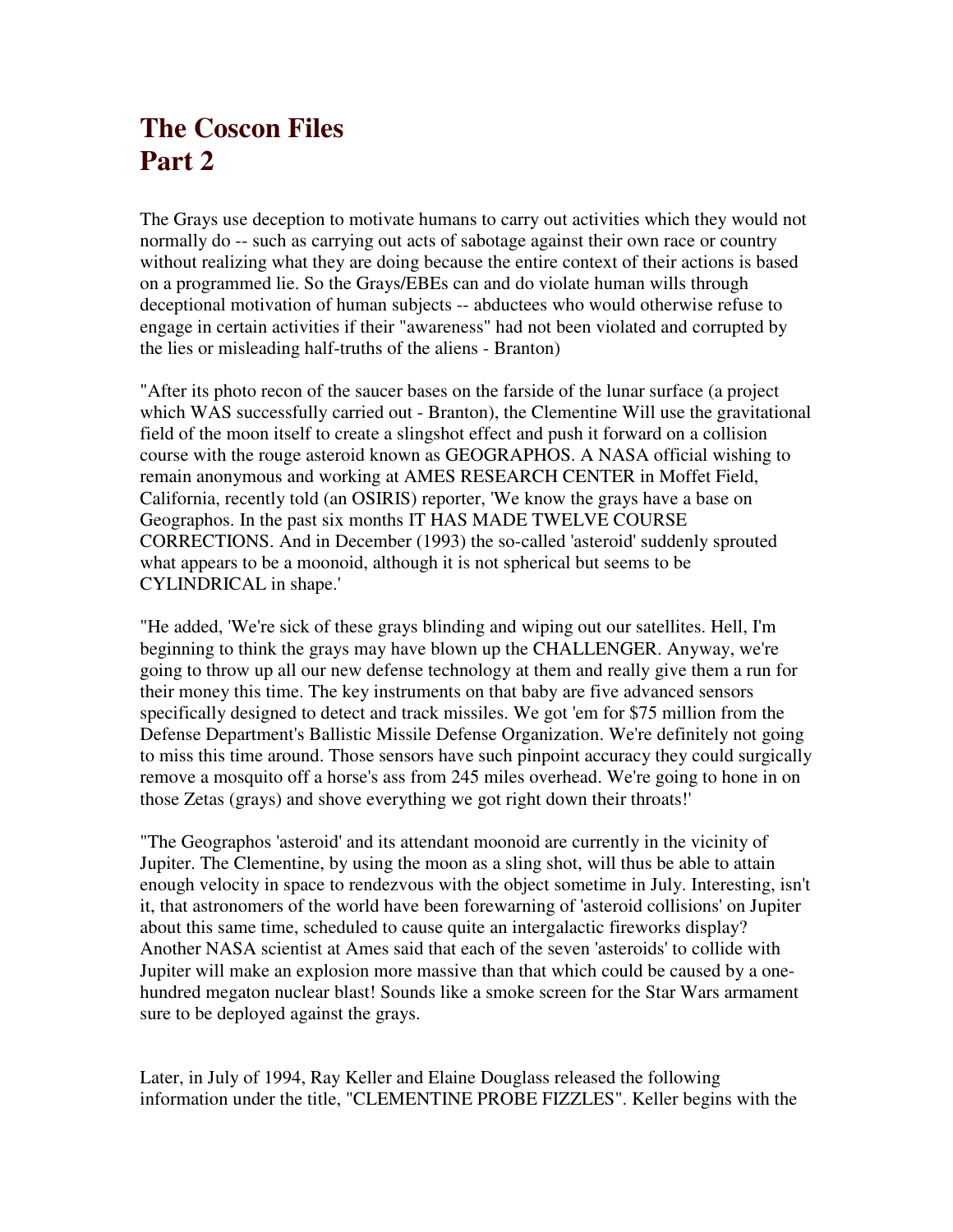following editorial comments:

"...the probe was able to successfully recon the farside of the moon, but the data obtained thereby has been highly classified... The Clementine was the first probe equipped with a particle-beam defense system, and many in the UFO field believe its primary mission was to scout out alien bases on the darkside of the moon and to destroy Geographos, which they believe is an alien space platform. The same ufologists also stated a belief that the 'moonoid' was some kind of carrier ship attempting to dock with Geographos.

"Defense Department officials were trying to keep the public announcement of Clementine's failure as low key as possible. But some in the UFO community believe that there is nothing wrong with Clementine and that it is proceeding on its mission. This supposed 'malfunction' may be nothing more than another smokescreen. Seems like a repeat of the Mars Observer episode."

Following his editorial comments, Keller published the following article titled "HOW LONG CAN NASA KEEP THE BIG SECRET?", by Elaine Douglass, Organizer, Operation Right to Know/End UFO Secrecy Now., 1801 Clydesdale, NW., Suite 501., Washington DC 20009. Some of the more interesting passages are reproduced below:

"There are indications the space agency, NASA, is so pregnant with the UFO/ET secret it can hardly contain the secret much longer... For example, the former NASA director says point blank in the April INTERNATIONAL UFO LIBRARY magazine that the Mars Observer probe IS NOT DEAD, bus it, in fact, sending pictures back to NASA. Furthermore, says MAURICE CHATELAIN, some of these pictures will be published soon, 'despite the official cover-up.'

"...In the meantime, the west coast edition of NBC-TV news broadcast this remarkable story on 3 May: the NASA-DOD mission now leaving the moon HAS BEEN DIVERTED TO MARS instead of going to an asteroid, as previously planned. This information was NOT broadcast on the east coast. Mars researchers who phoned a video clipping service for copies [of the broadcast] were first told copies were available, and then told they WEREN'T. NEXT DAY, the NEW YORK TIMES reported that due to 'budget cuts,' DOD is trying to kill the Clementine mission entirely.

"...it looks like NASA is in a struggle with ANOTHER agency. For example, there were two attempts to SABOTAGE the Mars Observer camera before the Observer left (were the "Alternative Three" agents behind these sabotage attempts? - Branton). Astounding! [Richard] Hoagland brought this story out. Trash was twice dumped inside the camera's lens [QUARTERLY JOURNAL OF THE MARS MISSION, Winter 1994. 122 Dodd St., Weehawken, NJ 07087].

"Seems like somebody was screaming a big 'NO!' to NASA about going to Mars at all, and indeed they might -- because it is the fallout from the 'failed' Mars Observer mission that has accelerated NASA's loss of control over the BIG SECRET (In a similar manner,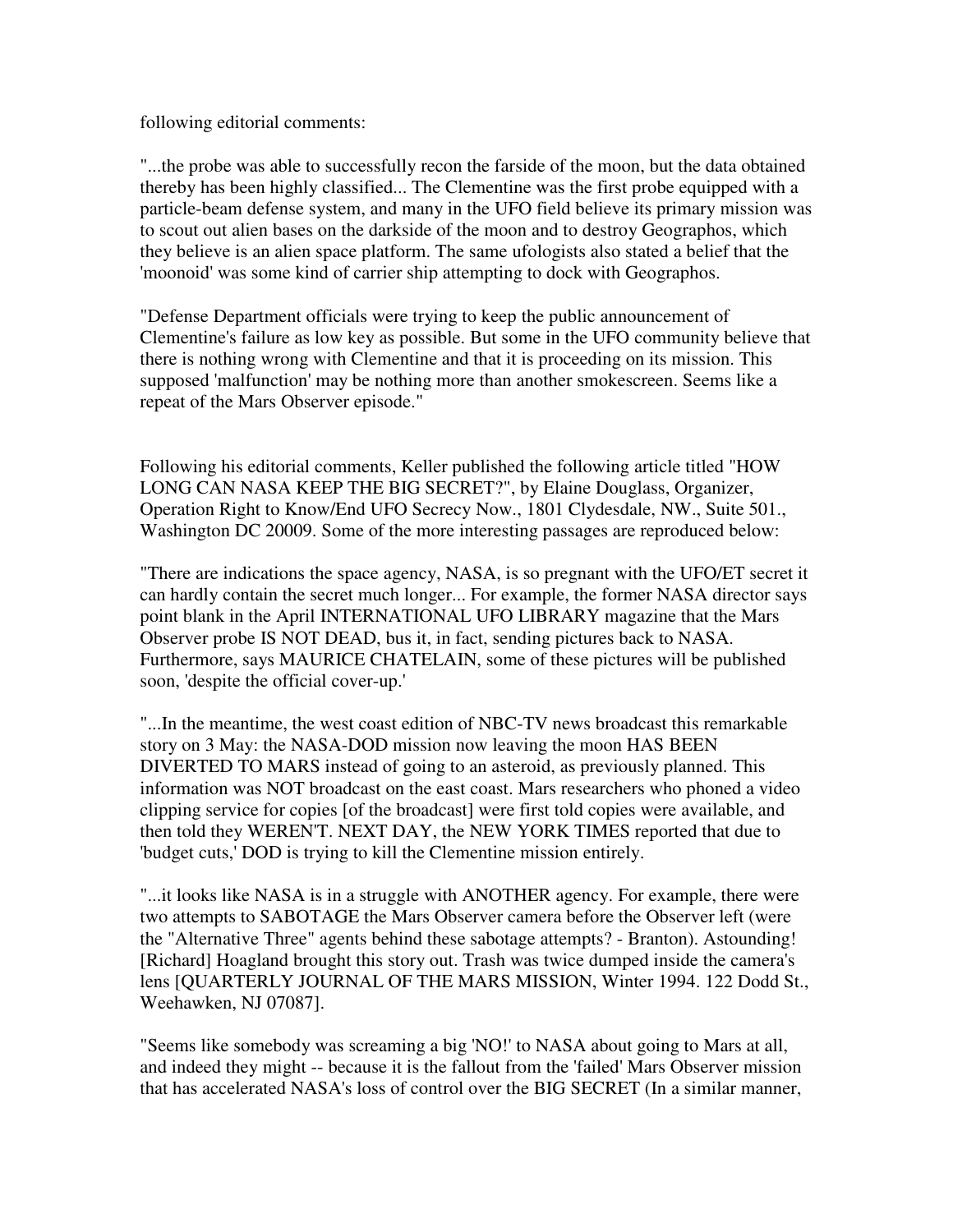a mysterious "someone" had contacted the Russian Space Agency before it sent out its PHOBOS probes and warned that the probes would not be allowed to carry out their missions! - Branton)

"If NASA hadn't gone back to Mars last year, the agency could have kept a lid on the controversy over the anomalous landforms on Mars (the Cydonia 'face' and associated structures). But once in the air, NASA came under intense pressure to re-photograph the face. Speculation is the unexpectedly strong pressure and reason why NASA decided to claim the mission was lost. And just before the loss was announced, a new element for NASA to cope with had arisen -- the formidable Stanley McDaniel.

"Some people think the McDANIEL REPORT on NASA and the Cydonia landforms drove NASA to take its desperate step. A report may not sound like much, but that's only until you read the McDANIEL REPORT [Copies of the McDANIEL REPORT can be ordered from N. ATLANTIC BOOKS., Box 12327., Berkeley, CA 94701 for \$22.50 each]. It is a devastating critique of NASA and also exposes Carl Sagan as a disinformation agent. Why haven't Mr. Lichtenstein, Mr. Rockefeller, Mr. Bigelow, Mr. Andrus or Mr. Hall funded this high quality academic report for distribution to Congress?

"IF NASA HAS LIED ABOUT THE LOSS OF THE MARS OBSERVER, IT IS THE MOST AUDACIOUS ACT OF POLITICAL DECEPTION IN THE CENTURY. McDaniel, whether decisive or not, added to the heat on NASA. One NASA spokesman went on TV showing signs of stress, and ten minutes later NASA announced the Mars Observer was lost. Right away the leaks began. Hoagland, McDaniel, Bob Oechsler and others RECIEVED CALLS SAYING THE ANNOUNCEMENT WAS A COVER STORY. Now former NASA Director of Communications, MAURICE CHATELAIN, has PUT IT INTO PRINT.

"Some people who work at NASA are acting strangely. For example, they meet with relative strangers in crowded public places and speak in loud voices about the TOP SECRET deception. NASA scientists are accompanying some ET researchers on UFOwatching expeditions and seeing UFOs with them.

"When the interview with Gordon Cooper comes out in which Cooper talks about backengineering alien craft, the cover-up will surely be near its end. And the astronauts have been sidling up to this for a while.

"...[Richard] Hoagland says that people who are talking to him have been offered jobs to shut them up. 'COME AND WORK FOR US ON THE DARK SIDE', Hoagland says they were told.

"Instead of Mars, Hoagland is now focusing on the moon. There are artificial structures on the moon, he claims, and so does Maurice Chatelain. In his article, Chatelain casually drops the bombshell that the Apollo mission found 'several mysterious geometric structures of unnatural origin' on the moon. And, in fact, some sort of startling new picture book has just been published: EXTRATERRESTRIAL ARCHAEOLOGY, by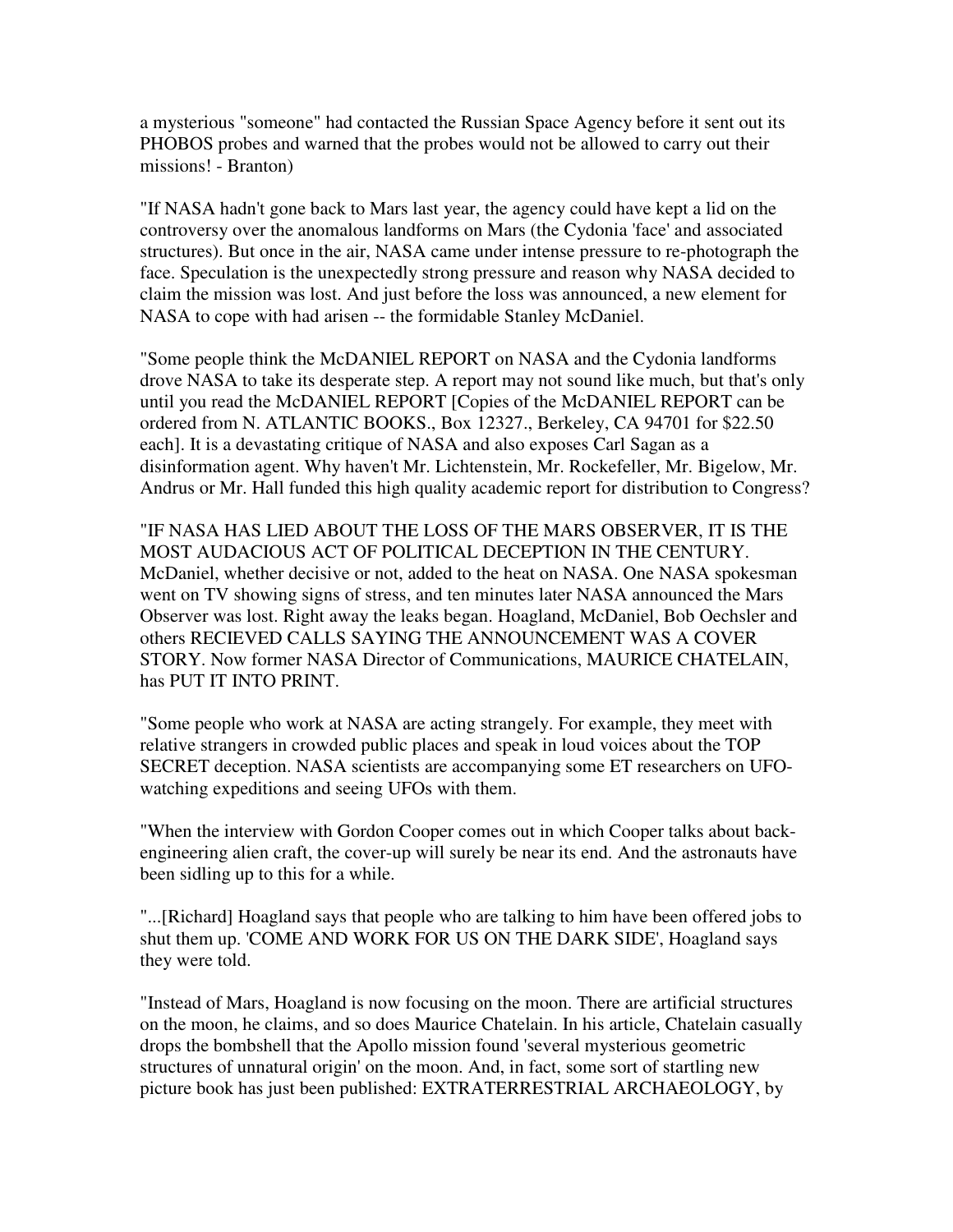David Childress [ADVENTURES UNLIMITED PRESS, PUBLISHERS' NETWORK., Box 74., 303 Main St., Kempton, IL 60946 -- for \$21.00 each]...

(Note: Richard Hoagland presented a stunning lecture at Ohio State University wherein he revealed, among other things, the following: NASA was originally established with a charter that encouraged full public access for all information recieved. However, a BROOKINGS INSTITUTE report that was written shortly after its inception warned that alien "artifacts" discovered by the space program may shatter the social balance, frighten "religious fanatics", and upset scientific and engineering establishments, and therefore such discoveries should be kept hidden from the public. In short, keep the masses in the playpen and don't let them 'see' what's going on 'out there', for they are not mature enough to handle the truth without going into a panic; The closest point of the lunar surface to earth -- and the exact center of the lunar disc as seen from earth -- is near the crater UKERT, which just so happens to contain a remarkable and seemingly perfect TRIANGLAR or TETRAHEDRON like design fit perfectly into the 'circle' of the crater. The Tetrahedron geometry is very similar to the mathematical layout of the 'Monuments' in the Cydonia region of Mars, which in turn is based on the exact mathematical and geometric formulas as the pyramids of GIZA in Egypt; Hoagland showed slides of lunar photographs, some which were public domain and others which were previously suppressed from the public yet obtained through good fortune and ingenuity. These included multiple views of an area west of UKERT where there is located a 'shard' which rises a mile and a half above the horizon and widening out from a narrower base. Beyond and to the left of this 'shard' is another huge 6-7 MILE HIGH tower with a tripodal base and a cubical array atop which is over a mile in diameter. Appearing like a huge air traffic [or space traffic?] control tower, this crystalline structure appears to be suspending a huge "dome" with an enormous geometric web-like grid-system, although the dome and the 'twin towers' themselves appear to be partially smashed and twisted by either meteoric bombardment or possibly even an ancient nuclear attack. These structures are clearly visible in computer-enhanced photographs which Hoagland has succeeded in releasing to the public. Hoagland believes that the Surveyor 4 probe which disappeared in this area may have smashed into one of these towers. In fact, according to Hoagland, one tower in the same region nicknamed the "castle" reaches an incredible 30 MILES into the air from the 1/6th earth gravity environment of the lunar surface; An eminent geologist, a Dr. Cornett, "freaked out" when he saw one of the formerly suppressed photographs of the area in question, referring to one area outside of the dome as "Los Angeles" since the geometric patterns could not have been natural and in fact resembled the ruins of a huge city that had been devastated by some kind of ancient catastrophe; One formerly suppressed Apollo 10 photo, #4822, showed an incredible array of artificial lunar constructions. Hoagland and his associates successfully obtained different prints of this same photograph from various space research agencies, and SEVERAL OF THE PRINTS HAD BEEN ALTERED -- through airbrush tampering? -- from the original, while others were overexposed or underexposed so that the alien artifacts could not be detected. Also, Hoagland stated that NASA believes that glass would be a perfect building source for an arcology or 'artificial ecology' biosphere on the moon because glass is profuse throughout the lunar dust and in an airless and waterless environment the structural integrity of glass approaches that of steel - Branton)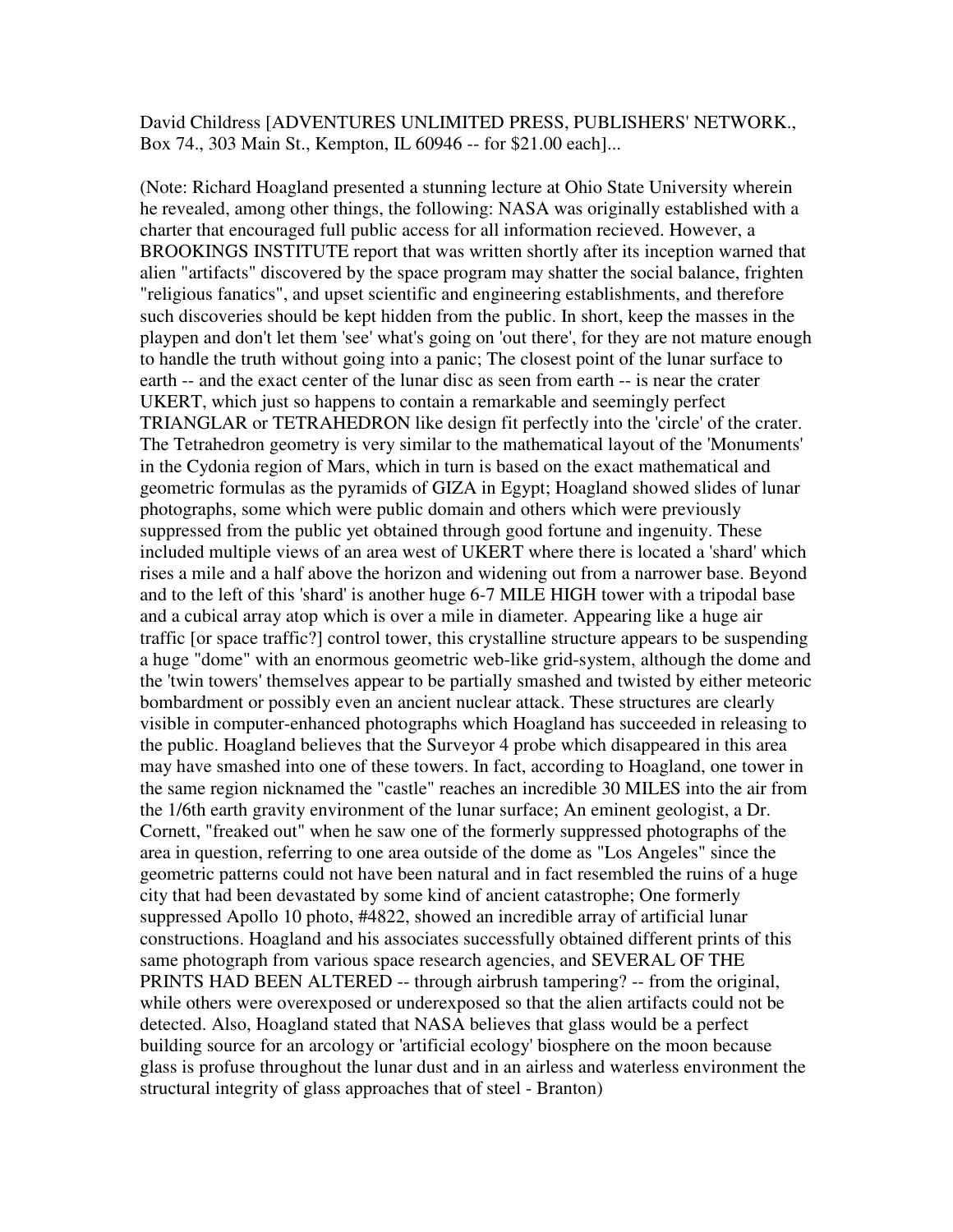"Chatelain says he's going to reveal what happened to the astronauts on the moon in a forthcoming article...

"Whoever in NASA put the two Viking pictures of the face on Mars into the open record 17 years ago is an unsung patriot. From what I've heard, however, not all of the interesting pictures were put out. Here's what Mars researchers Vince DiPietro and John Brandenburg told me had happened a few years ago. A graduate student at Louisiana State University phones DiPietro excitedly several times and described a numbered NASA Viking photo of Mars on display in the department. The Martian surface photo SHOWED A GROUP OF SIX FACES. Each looked just like the Cydonia face. When DiPietro tried to get the photo, a professor told him it was 'lost'...

"UFO researcher Linda How says a military officer told her he's hearing reports of 'SOME KIND OF WAR IN SPACE.' Could it be? Naw...

"A friend of mine called NASA recently and cajoled a press officer into a confidential conversation. According to my friend, the press officer said, 'NASA is very fragmented and many people in NASA want the truth.' And then added, 'NASA IS NO LONGER RUNNING ITSELF. A MAJOR INTELLIGENCE GROUP IS NOW RUNNING NASA.'

"...NASA is now in a power struggle with this other group (Note: Researcher Anthony Kimory states that neo-Nazi S.S. rocket scientists such as Wernher von Braun and Kurt Davis were installed in high positions in the space agency early on, with the help of CIA-PAPERCLIP agents. Could this "other" intelligence group be tied-in with Bavarian Intelligence branches such as the CIA, NSA, MJ-12, AQUARIUS, WACKINHUT, PAPERCLIP and so on? - Branton). The two groups violently disagree on how to run the Mars Observer and Clementine missions, and evidence of this conflict broke into the open.

"In the ranks of NASA there are several sources of discontent. People who want to run a CIVILIAN space program are at odds with those running intelligence operations. There are people angry at being shut out of the BIG SECRET, but these must still tell lies to the public. And there are people worried they could be indicted and sent off to jail for their roles in maintaining the BIG SECRET.

"Even though the ruling groups disagree, they are still determined to maintain their hold on the BIG SECRET. But the ranks of NASA are breaking and the ruling groups are losing control over the ranks. It's about time!"

(Note: This article was completed BEFORE NASA AND DOD announced the failure of the Clementine probe due to an accidental loss of fuel. "What a coincidence!," notes author Elaine Douglass. "Yes, a coincidence INDEED!" -- Ray Keller)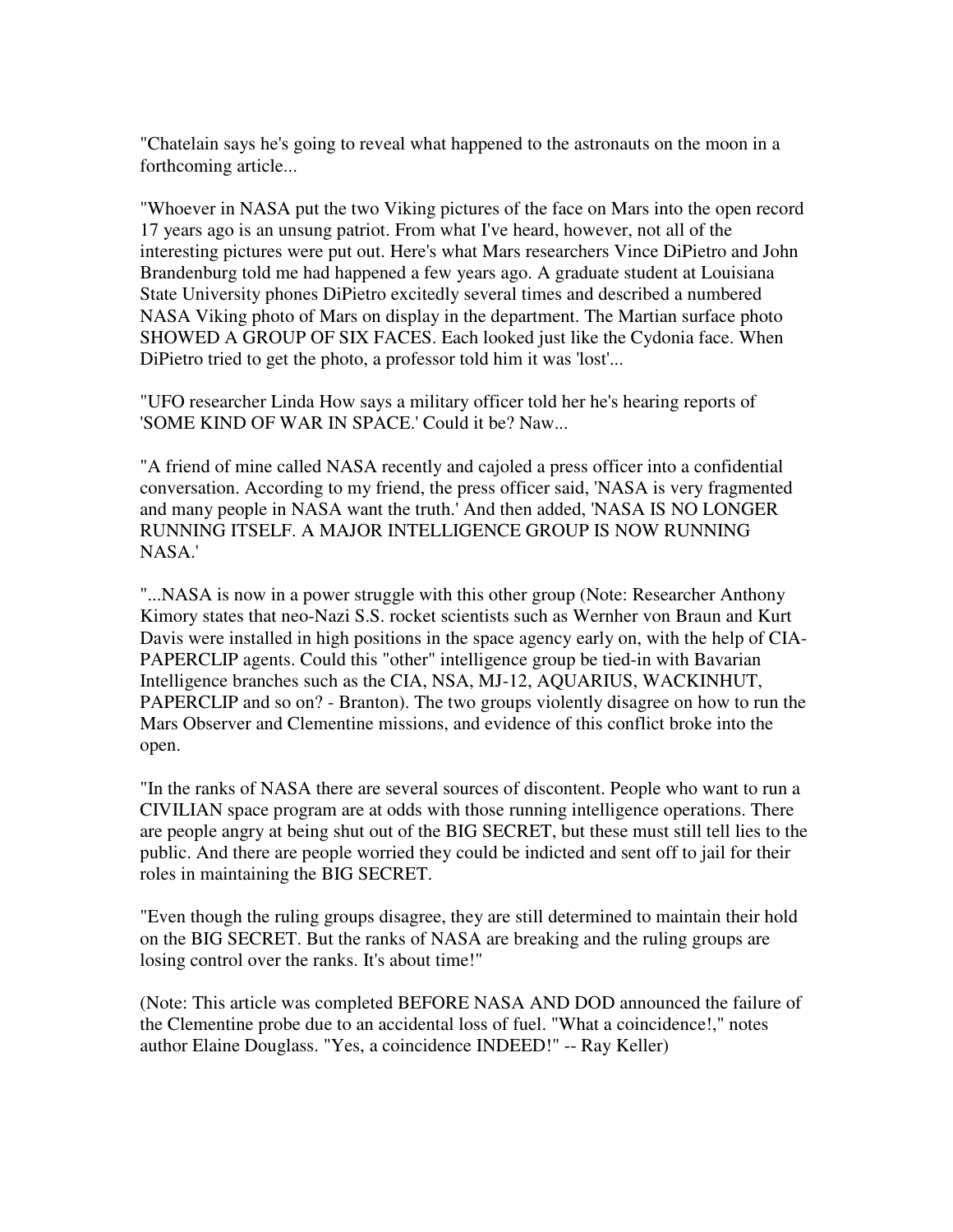The Fall, 1989 issue of 'WORLD WATCHERS INTERNATIONAL' published a letter from 'M.C.' of Canoga Park, California, which alleged the following:

"The intercerebral implants in the heads of many (UFO) abductees correspond surprisingly well with a description of a device known as the 'stimoceiver' invented in the late '50s by neuroscientist Jose Delgado. A miniature depth electrode which can receive and transmit electronic signals over FM radio waves. With a positioned stimoceiver, an outside operator can wield a surprising degree of control over the subject's response. It can be attached to the tympanic membrane, transforming the ear into a sort of microphone, and I assume, a loudspeaker. Stanford Research Institute discovered that sub-vocalized words form recognizable EEG patterns, which can be read by computer.

"A technique called RHIC-EDOM (Radio Hypnotic Intracerebral - Electronic Dissolution of Memory) uses stimoceivers to induce post-hypnotic suggestions. Is this the 'missing time' of abductees?" (Note: although many 'abductees' have observed only the 'saurian greys' or other types of 'greys' -- or even greys working with 'Military' personnel -- during their experiences, a few have actually described Military-CIA types operating the craft exclusive- ly. One subscriber whose letter appeared beside the one mentioned here, an 'R.D., of Pennington, New Jersey', referred to one abduction case wherein "...the principle 'alien' spoke to a woman in the English language, not via telepathy. She recognized the voice as that of her close friend, who was then employed by the CIA." One other case described by Charles Berlitz concerned a hunter who fired on some 'men' who had emerged from a disk-shaped craft. One of the men got a bullet in the leg and fell down cursing, yelling in English at the gunman and asking what the hell he did that for. The hunter later had visits from government types who warned him to keep quiet about the incident, and he got the impression the men he saw in the craft were some type of CIA or government agents. Such cases to date have been rare however -- when compared with the majority of the 'encounters', and should not be mistaken with the contacts with 'other' human groups wherein the occupants respect the individual's privacy and free will in obedience to some universal 'prime directive' [unlike the gray 'abductions' themselves wherein the persons free will or privacy is considered of little or no value] - Branton).

The letter continues: "Another technique uses a 'hemi-synch' device to produce different frequencies in each ear to 'entrain' the subject's brain with alpha or theta waves by the operators wishes, which could lead to vivid, directed hallucinations... Abductees describe a 'stereophonic sound' preceding their 'encounters'. These psycho-electronic devices may seem esoteric, and difficult to believe, but bio-electronics has been the primary focus of mind control research since the cessation of MKULTRA (i.e. the CIA 'mind control drug' experiments - Branton) in the '60's. Experimentation has been carried out not (only) by the CIA, but by military intelligence agencies, especially the Defense Advanced Research Projects Agency (DARPA).

"(UFO 'skeptic', and possible intelligence agent) Philip Klass relied on hypnotist/psychiatrist Martin Orne for his abduction book, BUT NEVER MENTIONED THAT ORNE WAS FUNDED to do MKULTRA work on amnesia by DARPA, the Air Force and the Navy. Orne of course denies the possibility as a 'Manchurian Candidate'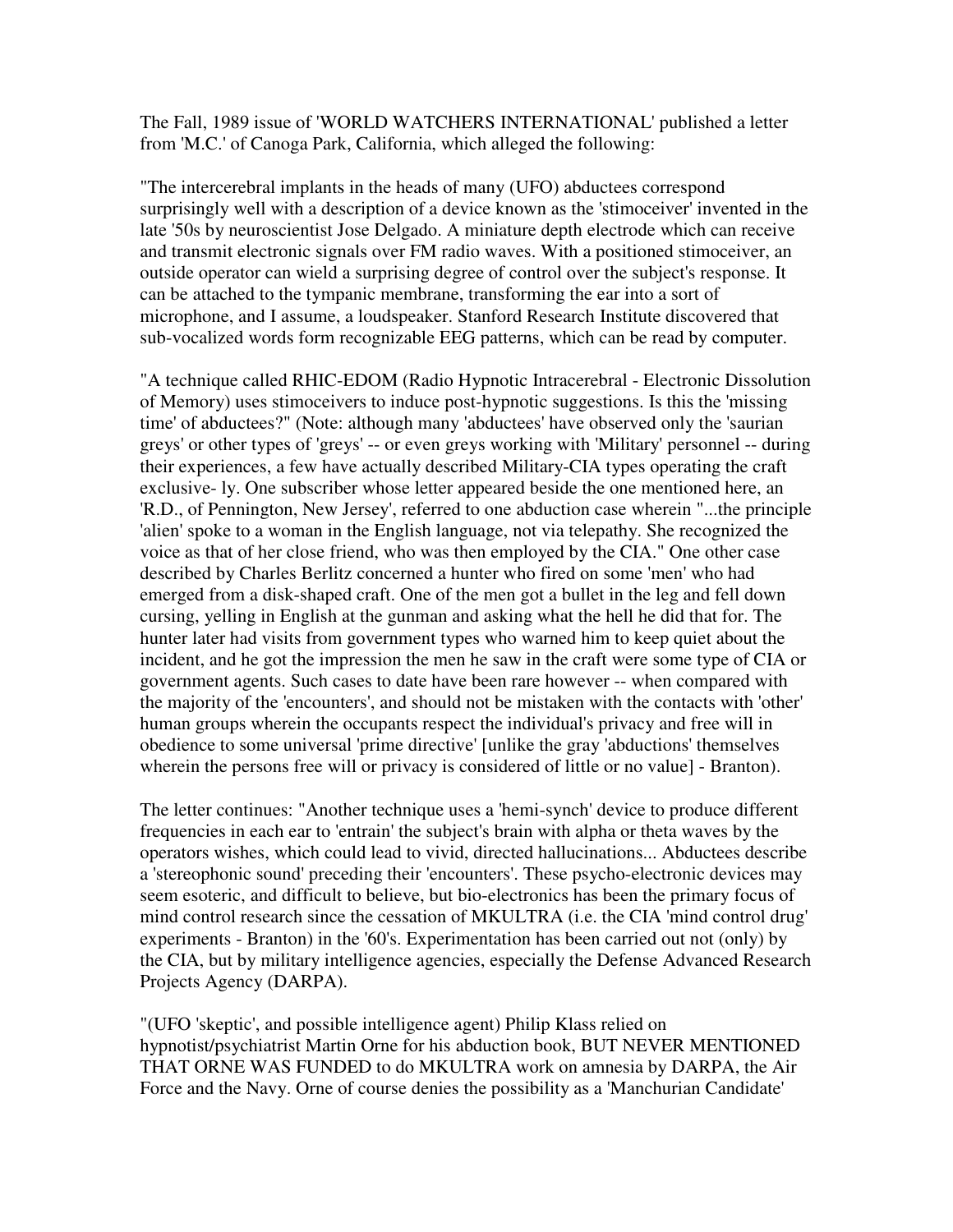(i.e. that is, the use of a powerful hypnotic subject as described in the movie of the same name, to be 'programmed' for political assassination and then 'forget' any involvement with the head-doctors who controlled him - Branton), but BROTHERHOOD OF MURDER, about the neo-Nazi group called 'The Order', notes that they made contact with a Defense Department scientist to gain access to an esoteric mind control device. This implies the technology is advanced enough, and portable enough for a small group to use. Jacques Vallee (Ufologist) mentions a UFO contactee who murdered an East-bloc politician under the orders of the 'space brothers'... M.C..."

"Commander X", a self-alleged member of a government intelligence network called "THE COMMITTE OF 12", who are devoted to defending the Earth and preserving our constitutional Freedoms, mentioned the following details that he and other associates of his had uncovered:

"...The underground...base outside of Dulce, New Mexico, is perhaps the one MOST FREQUENTLY referred to. It's existence is most widely known, including several UFO abductees who have apparently been taken there for examination and then either managed to escape or were freed just in the nick of time by friendly....forces.

"According to UFO conspiracy buff and ex-Naval Intelligence Officer Milton (William) Cooper, '...a confrontation broke out between the human scientists and the Aliens at the Dulce under- ground lab. The Aliens took many of our scientists hostage. Delta Forces were sent in to free them but they were no match for the Alien weapons. Sixty-six people were killed during this action. As a result we withdrew from all joint projects for at least two years...'

"CENTURIES AGO, SURFACE PEOPLE (some say the ILLUMINATI) entered into a pact with an 'Alien nation' HIDDEN WITHIN THE EARTH." Commander X alleges. "The U.S. Government, in 1933 agreed to trade animals in exchange for high-tech knowledge, and to allow them to use (undisturbed) UNDERGROUND BASES, in the Western U.S.A. A special group was formed to deal with the 'Alien' beings. In the 1940's 'Alien Life Forms' (ALF) began shifting their focus of operations, FROM CENTRAL AND SOUTH AMERICA, TO THE U.S.A.

"The CONTINENTAL DIVIDE is vital to these 'entities.' Part of this has to do with magnetics (substrata rock) and high energy states (plasma)... This area has a very high concentration of lightning activity; underground waterways and cavern systems; fields of atmospheric ions; etc..."

'UFO' Magazine, edited by Vicki Cooper (no relation to William Cooper -- who insists that Vicki has admitted that 'her' magazine was being funded by the CIA), carried an article in its Vol.6, No.5 issue, titled THE SECRET LIFE OF FRED L. CRISMAN, by veteran writer on financial conspiracy, Anthony L. Kimory (Note: IF William Cooper is correct, 'UFO' Magazine's apparent self-condemnation, in accusing the CIA, might indicate that those who helped establish UFO Magazine may be involved in a type of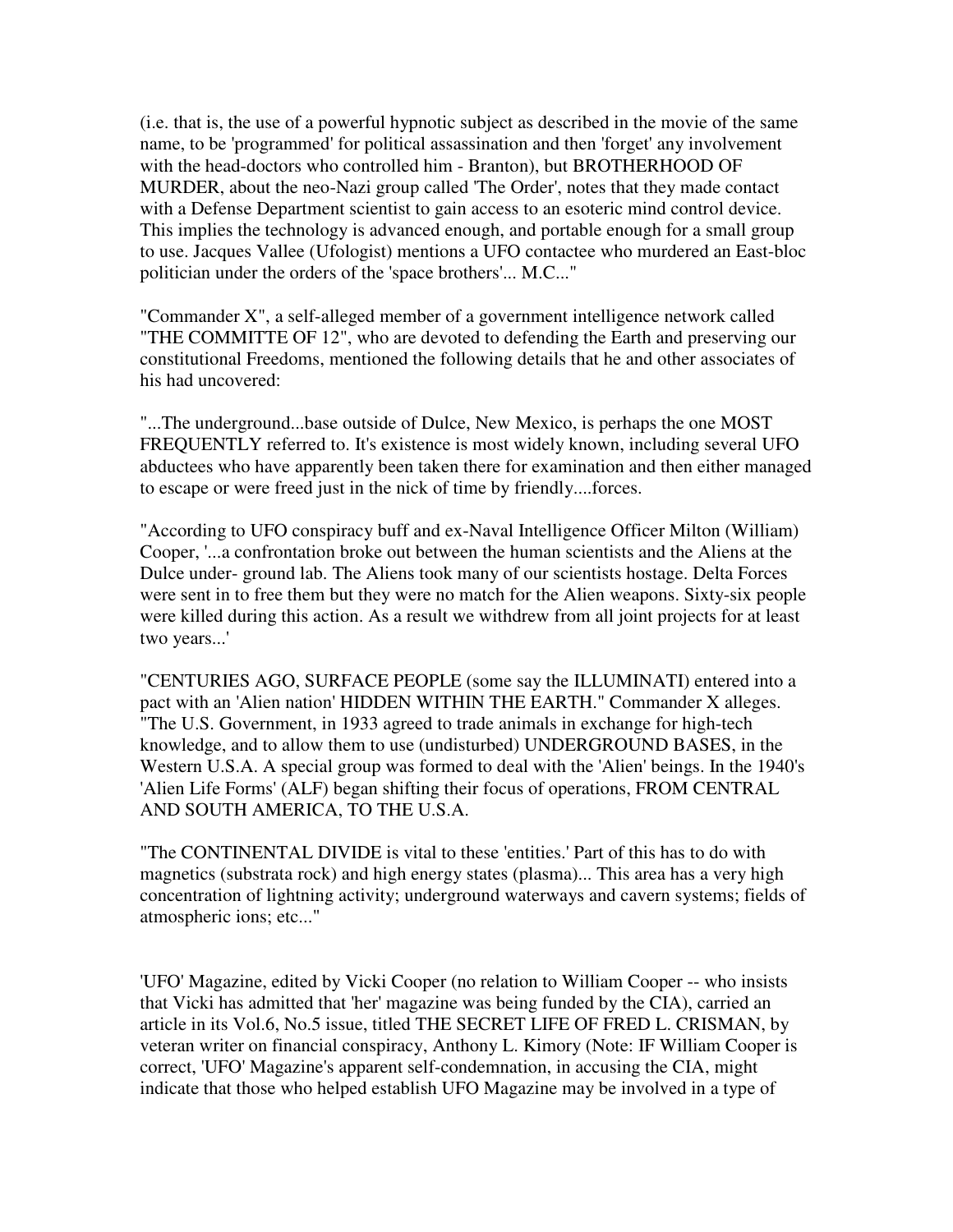intelligence war with an opposing faction of the highly compartmentalized CIA, similar to the internal CIA intelligence wars between what appears to be a 'Bavarian' and an 'American' faction referred to by former CIA operative Gunther Russbacher and others).

The article dealt with Fred Crisman's connection with PROJECT PAPERCLIP -- a topsecret operation which brought Nazi scientists to America as part of a program to duplicate Nazi flying discs, and to develop other revolutionary technologies. This operation was not actually carried out by the U.S. Constitutional government as we know it, but by a branch of Bavarian Intelligence which had INFILTRATED American Intelligence and later took control of the government through an internal fascist coup d'etat which involved the death of President John F. Kennedy.

James Garrison, the Louisiana attorney depicted in the movie 'JFK' -- who investigated the John F. Kennedy assassination -- reportedly discovered the connection between Crisman and PAPERCLIP.

The Project reportedly sent elite teams of scientists and investigators, known as 'T-Forces', into Europe to confiscate all documents, files, hardware in German labs, and even scientific personnel who were involved in the Nazi aerospace research, an operation which led to the great European 'brain drain' following WWII. The plan was to develop UFO-type craft similar to those which the Nazis had experimented with.

The Army, Navy, Army Air Force, CIA and OSS reportedly assisted in the 'T-Forces' and 'Paperclip' Projects, according to Kimory.

Several high-ranking Nazis who assisted in the 'atrocities' were brought to America also, and their crimes suppressed. Many of these worked at the Peenemunde Aerodynamics Institute, which built the V-2 rockets, German fighter jets, etc., using forced slave labor from the Karlshagen concentration camp. Peenemunde scientists, under PROJECT PAPERCLIP, according to Kimory, have controlled the U.S. rocketry, aerospace and space projects for over 20 years, with the majority of those at NASA being oblivious of the fact. Kimory claims that Wernher von Braun and Kurt Davis, heads of Marshall Space Flight Center and Kennedy Space center were both Nazi S.S. agents brought into America with the help of Nazi infiltrators or sympathizers in U.S. Intelligence.

Garrison arrested Clay Shaw on conspiracy to murder JFK, linking him with the CIA. However, when Garrison's star witness David Ferrie was found dead only a few days before Clay Shaw's trial, Garrison did not have enough against Shaw to make a conviction. It was later discovered in a FOIA document in 1977 that Clay Shaw HAD BEEN in the CIA since 1949.

Garrison also linked Crisman to Shaw, and in fact sources indicate that Crisman was the first one Clay Shaw called when Shaw learned that he was in trouble. Is was discovered that Shaw was in business with European Nazis and fascists who were involved in covert operations sponsored by the CIA, according to the article. Shaw was also allegedly tiedin with the O.S.S.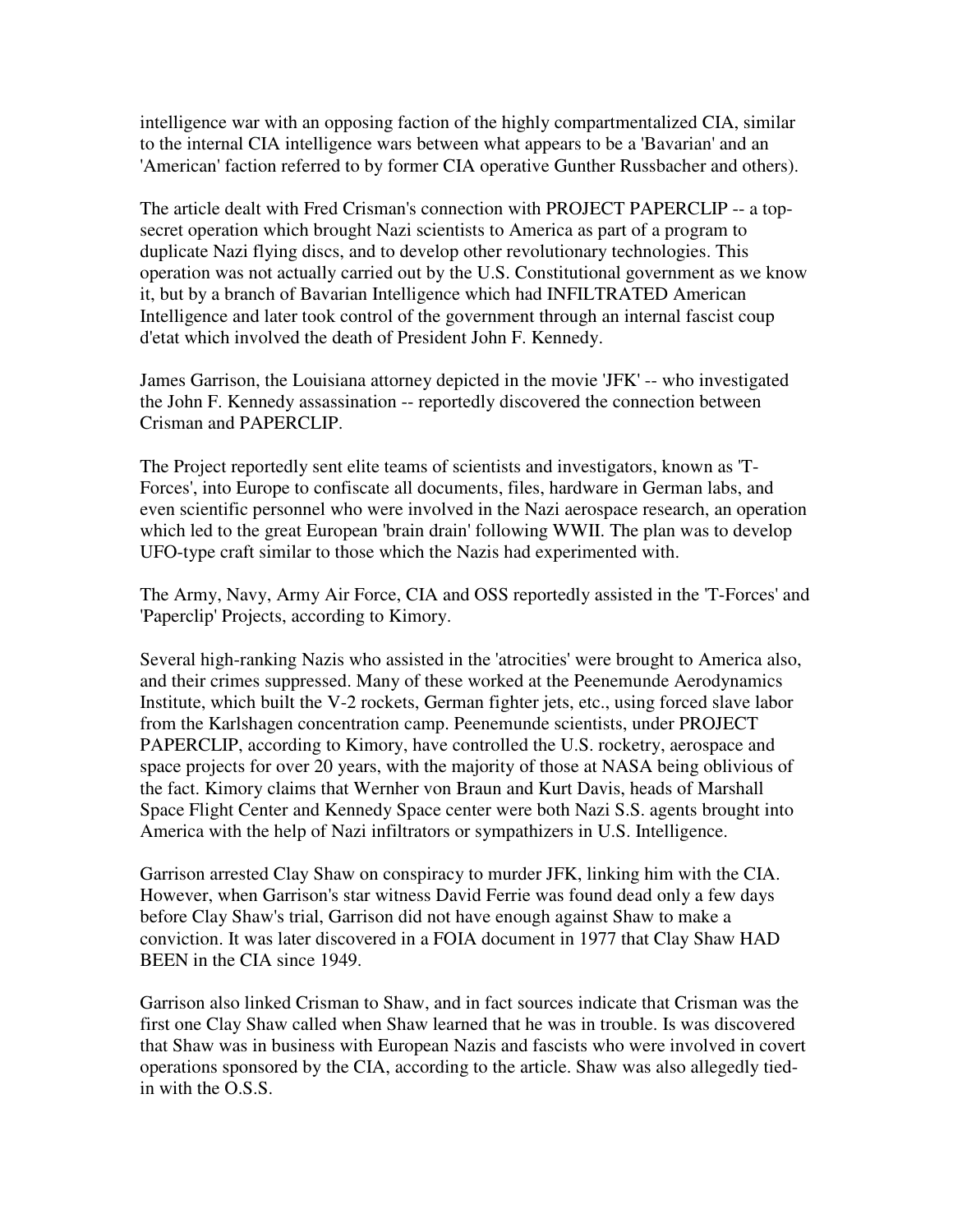Crisman, who worked as a go-between in the Military-Industrial establishment (especially the aerospace companies which were the major beneficiaries of Project Paperclip) was believed by Garrison to be a 'middle man' within a deep-level intelligence network, working in-between those who gave the orders (which included assassinations) and those who carried them out. Garrison also believed that Crisman was involved with the men who carried out the JFK assassination, and Crisman had also made several trips to Dallas just prior to JFK's death, which is why Garrison subpoenaed him.

Crisman was also involved with a government program to 'help gypsies', was tied-in with the O.S.S., and was a member of a secret fraternity of former Intelligence officers, and was also involved with organized crime, according to Garrison's investigations.

Of course the strangest aspect of the Crisman connection was that it was Fred L. Crisman himself who handed over 'metal-slag' samples that were reportedly found after a UFO dropped the substance over the Maurey Island area near Tacoma, Washington in 1947.

Crisman handed the samples to two Army G-2 Intelligence officers, Capt. William L. Davidson and Lt. Frank M. Brown. On their way to Wright Patterson Air Force Base in Ohio (where several German Peenemunde scientists reportedly worked) with the 'classified' material their plane crashed and both were killed. News reports of the time mentioned that the plane MAY have been sabotaged. Frank Brown's widow did in fact state her conviction that her husband was murdered.

In addition to this, a particularly persistent reporter into the Maurey Island episode died shortly after the investigation, and Kenneth Arnold (who had his Mt. Rainier sighting and almost fatal engine failure only a few days later) reported that his room, where he often discussed the Maurey Island case with United Airlines Captain E. J. Smith, had been bugged.

Kimory suggests that the Maurey Island UFO may have been a 'hybrid' of the Nazi UFO designs developed by the Military-Industrial Establishment and PROJECT PAPERCLIP, which might explain the mystery (for more information on 'Project Paperclip', see also: SECRET AGENDA, by Linda Hunt. St. Martins Press. 1991).

In the Spring of 1990 researcher 'Jason Bishop' sent copies of the following report to a select few investigators, and later gave permission for the report to be distributed among a wider readership. The transcript, titled: 'RECOLLECTIONS AND IMPRESSIONS OF VISIT TO DULCE, NEW MEXICO - OCTOBER 23, 24, 1988', is reproduced in its entirety below:

"Upon arrival I was introduced to Dr. John F. Gille, a French National. Dr. Gille has a PhD in Math/Physics from the University of Paris. He had worked very closely with the French Government on the UFO phenomena in that country (Note: There have been many reports over the past several years which allege that the French Government is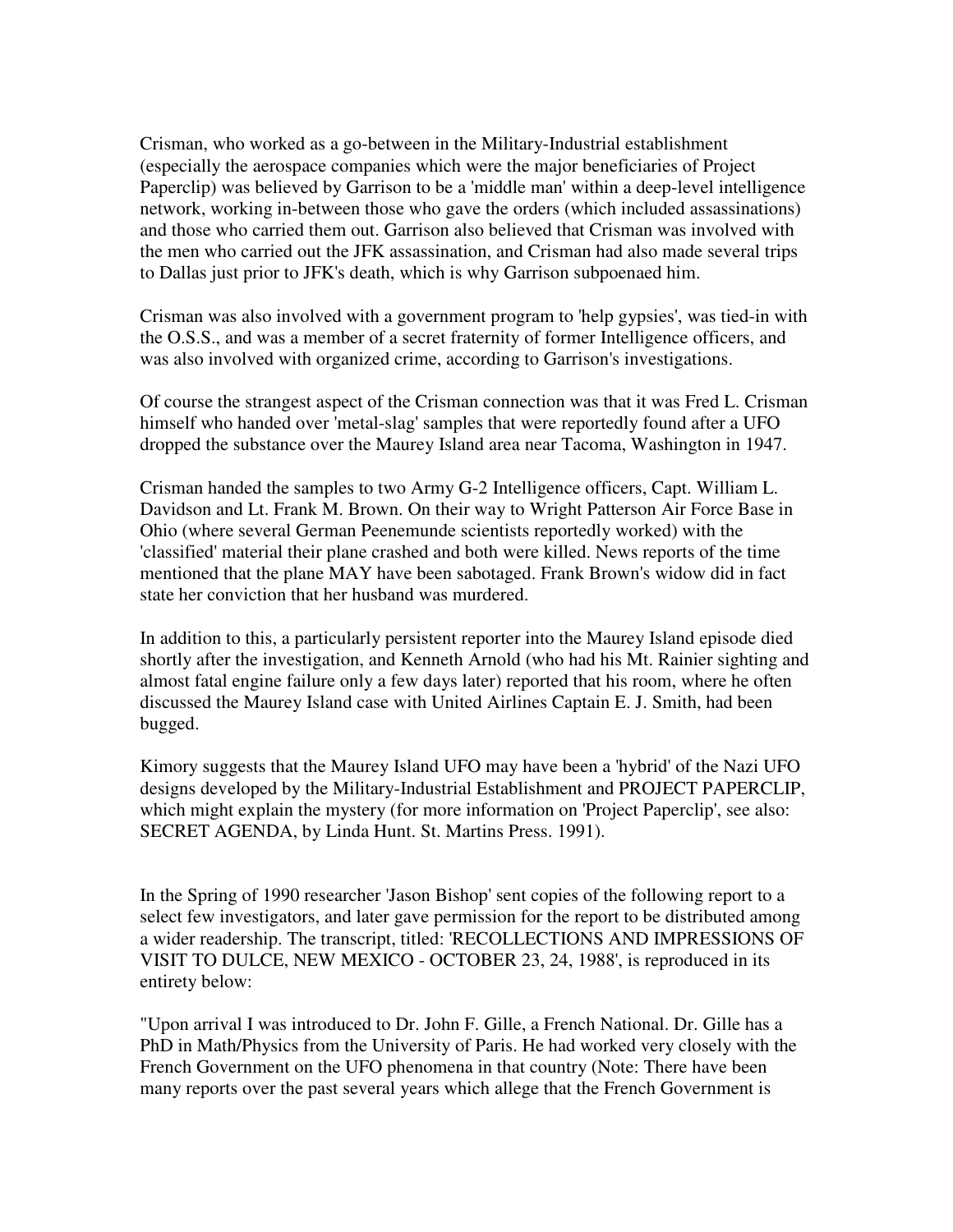working closely and secretly with a benevolent hi-tech 'Scandinavian-like' human society which has colonized a planet in the 'relatively' nearby system of Wolf 424. Photographs of the craft utilized by these humans have been taken in separate parts of the world, showing an emblem resembling an 'H' with an extra vertical 'bar' through the center of the 'crossbar'. Much has been written, especially in French publications, of the contacts with these beings, who reportedly now live on a planet called 'Ummo' and are therefore known as Ummites. They warn against the predatory 'grey aliens' that have been encountered by UFO abductees, and the Ummites allegedly work closely with another human society in 'Vega' who -- like the Ummites themselves -- claim ancient ties with prehistoric 'lost' civilizations on earth. Much technical information has been included with the reports on the 'Ummo' contacts, and although it is uncertain what part John Gille might play in that scenario, he is no doubt aware of the 'Ummo' accounts themselves - Branton).

"He told me," Bishop continues, "that he has not worked in his chosen field for fifteen years, having devoted all of his time to research on UFOs. Dr. Gille is an amiable, forthright man. He has no reservations about expressing his own views on the subject. He does hold several beliefs that border on the paranormal. Dr. Gille had his wife, Elaine, with him. My personal view of him is one of caution. Until I get to know him better, I feel that I should be very careful.

"Edmound Gomez is a rancher. His ranch is 13 miles west of Dulce (Note: Accounts given by others state that the ranch is east of Dulce, but whatever the case it's safe to say that it's 13 miles FROM Dulce - Branton). From 1975 until 1983 the Gomez ranch was the scene of most of the cattle mutilations that took place in the northern New Mexico/southern Colorado area (that is, the highest 'concentration' of 'mutes' - Branton). He told me that his family homesteaded the Dulce area 111 years ago and that as a result of these mutilations, they lost \$100,000 in cattle over an eight year period. One of these cases occurred only 200 yards behind his home. He showed me the area.

"Edmound was very open and discussed with me the various mutilation cases that had occurred on his ranch and on those of others. Upon our return from the mountain trip, he invited me to his home where he shared with me various photographs, clippings, letters etc. relating to the cases. He loaned me several overhead photographs of the Mt. Archuleta area. I hope to be able to have them examined through image intensification techniques.

"Edmound also told me about the many times that combat ready troops had been spotted in the area. Some of these troops were found in areas that are only gotten to through fourwheel drive trucks or on foot. (This is VERY rugged country). The troops were also spotted in areas that only the Apache has permission to go. When the reported 'experimental aircraft' went down in 1983, there were 'hundreds of troops, armed to the teeth' reported in the area. When approached, the troops would run and disappear.

"Participants in the Mt. Archuleta expedition were: Gabe Valdez, Edmound Gomez, Dr. John Gille, (name deleted), Manuel Gomez (Edmound's brother), Jeff and Matt Valdez (Gabe's sons). Because of Gabe's position as head of the State Police in Dulce and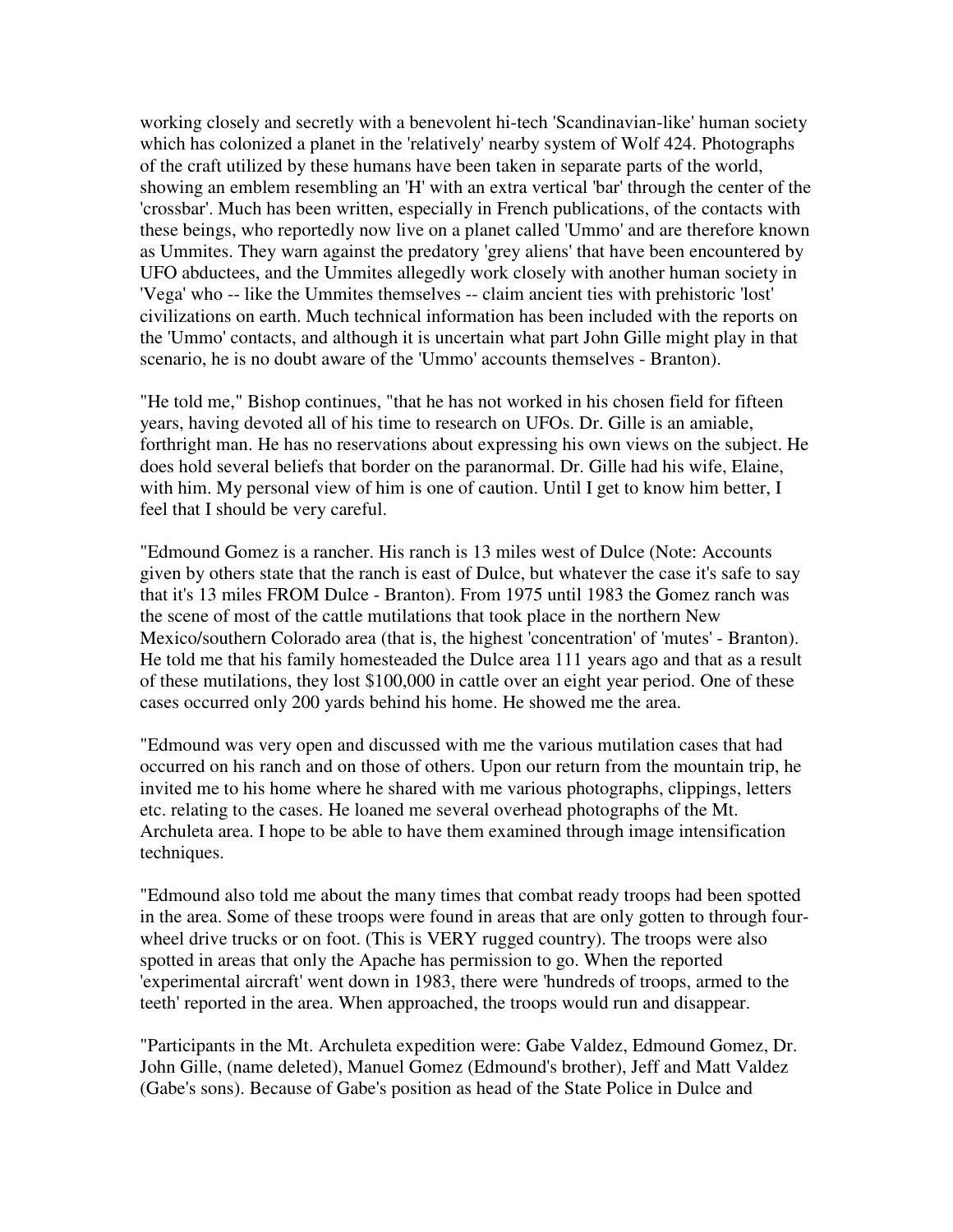Edmound being a part of the community, we were given permission to go onto the mountain. It is located on the Apache Reservation.

"We left about 1430 hrs, Sunday, 23 October 1988. We used Gabe's four wheel drive pickup truck to get up the mountain. The road was incredibly difficult. At one time we had to dig out the side of the mountain in order to allow the truck to pass. At about 1730 hrs we arrived at the proposed campsite. It was on a relatively flat area about 300 yards from the peak of Mt. Archuleta.

"Gabe and Edmound both told me that in 1978 there was an agreement between the Ute Indians (Colorado) and the Federal Government. This agreement consisted of the Ute Nation receiving all the territory now occupied along the New Mexico/Colorado border with the explicit agreement that they would strictly enforce a 'NO TRESPASSING' regulation along the border of their territory. Therefore, it is not possible to even cross the Ute Reservation without special permission from the Tribal Headquarters. If caught without this permission you are liable for a fine and/or jail and expulsion. There is now a road leading to the Archuleta area through the reservation. It is patrolled by the Indian Forest Service (Note: there is reportedly a peripheral base, connected to 'Dulce', within the UTE MOUNTAINS of southwest Colorado -Branton)

"At 1951 hrs. all seven of us spotted a very bright light coming from the northwest at a very high rate of speed. The object appeared to be boomerang shaped with a very bright light just below its center (one unsubstantiated source claims that the 'boomerangs' are connected to Mars -- possibly tied-in with the ALTERNATIVE 003 scenario - Branton). The light was a bright white, blue and green. As it approached, it slowed down (obviously under intelligent control), seemed to reverse direction, finally stopping. When it stopped, a shower of what appeared to be sparks were emitted from each end of the boomerang, and then it began moving forward again and disappeared from sight at a very high rate of speed. All this took place in approximately 10 to 15 seconds. We attempted to take a picture of the object but were unsuccessful.

"About 2200 hours we climbed to the summit of Mt. Archuleta and watched for about an hour and a half. We could see across the canyon in the moonlight. This canyon wall is where Paul Bennewitz (prominent and well known physicist and UFO investigator) claimed an 'alien' base is located and that during the night their ships are seen entering and leaving cave openings in the cliff wall. During our stay on the peak, we saw two very bright lights on the cliff walls in the exact location where Paul said the base openings were. There are no roads on this cliff. The light would appear suddenly and then fade over a period of time until you could not see them. At this time we also heard voices that sounded like radio transmissions. The voices were not understandable but they were there none the less. The same light pattern was seen by myself and Edmound Gomez as we sat on the cliff...at about 0100 hours. We also heard voices. At one time we thought we could hear trucks moving but we could not be sure about this. After 0200 hours there were no more sightings or sounds.

"On Monday, 24 October 1988 the entire party climbed to the peak once again. We were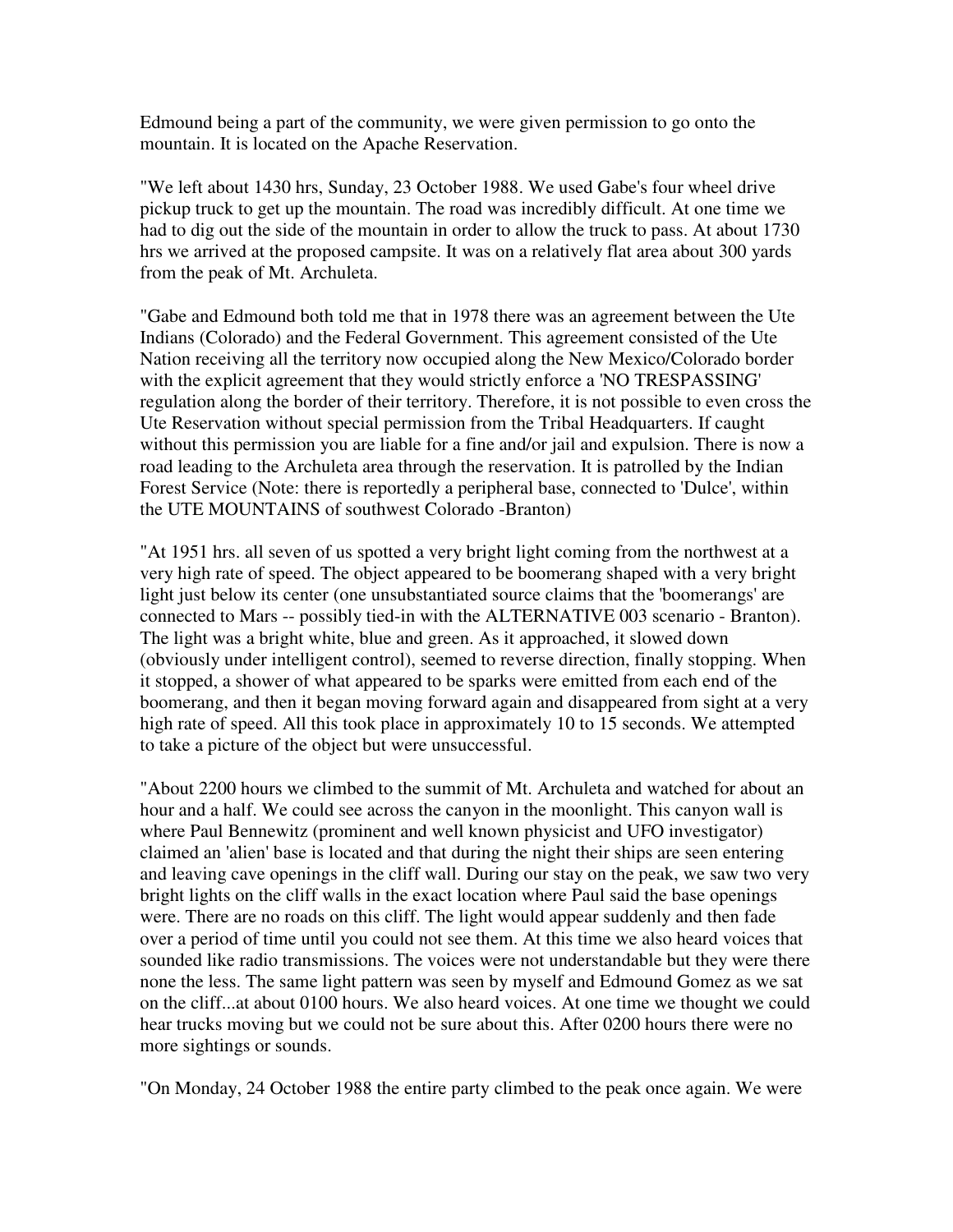looking for evidence that there had been a crash of an 'experimental aircraft' flown by an Air Force General in 1983. This crash was reported in the newspapers for two days as a small plane and then hushed up. The craft was rumored to be a captured UFO, flown by Americans. We were hoping to prove that there indeed had been a crash but also to find some physical evidence.

"Dr. Bennewitz reported that the craft had clipped off a large tree in it's descent, had hit another tree, regained altitude, skimmed over the peak of Archuleta, (and) hit a third tree in the valley north of the peak. It was then reported to have hit the ground, flipped over twice and came to rest. We found the trees as reported by Bennewitz. They were all in line with each other and the final resting place. The first tree was about 40 inches in diameter. It was hit about 30 feet off the ground. There was no fire. I have taken samples of this tree for analysis. The other two trees were smaller (approximately 12 to 20 inches in diameter). There was evidence of fire with these. Samples of (these) trees were also taken. Between the second tree and the third tree we found large pieces of what appeared to be part of the first tree. One piece was burnt while next to it was one that was had not been burned. Samples were taken. While searching for physical evidence, a standard issue style ball-point pen was found. This is of the same type used by the U.S. Government but can also be purchased by the general public. Strange to have been found in such a remote place as this canyon. The alleged crash area showed a large SEMI-CIRCULAR area with new vegetation. The area above the semi-circular area was covered with new vegetation also. Samples of the soil of this area were taken.

"My overall impressions of this trip are mixed. I believe that there is definitely something going on in the area. What it is, I do not know. Perhaps there is a base there. Perhaps it is jointly operated by 'aliens' and the government, as claimed by John Lear. Then again, it could be a US base so super secret that there are no fences around to arouse any suspicion... then again I cannot say for sure. I do know that the evidence that we found and saw definitely points to the fact that something is going on in this area."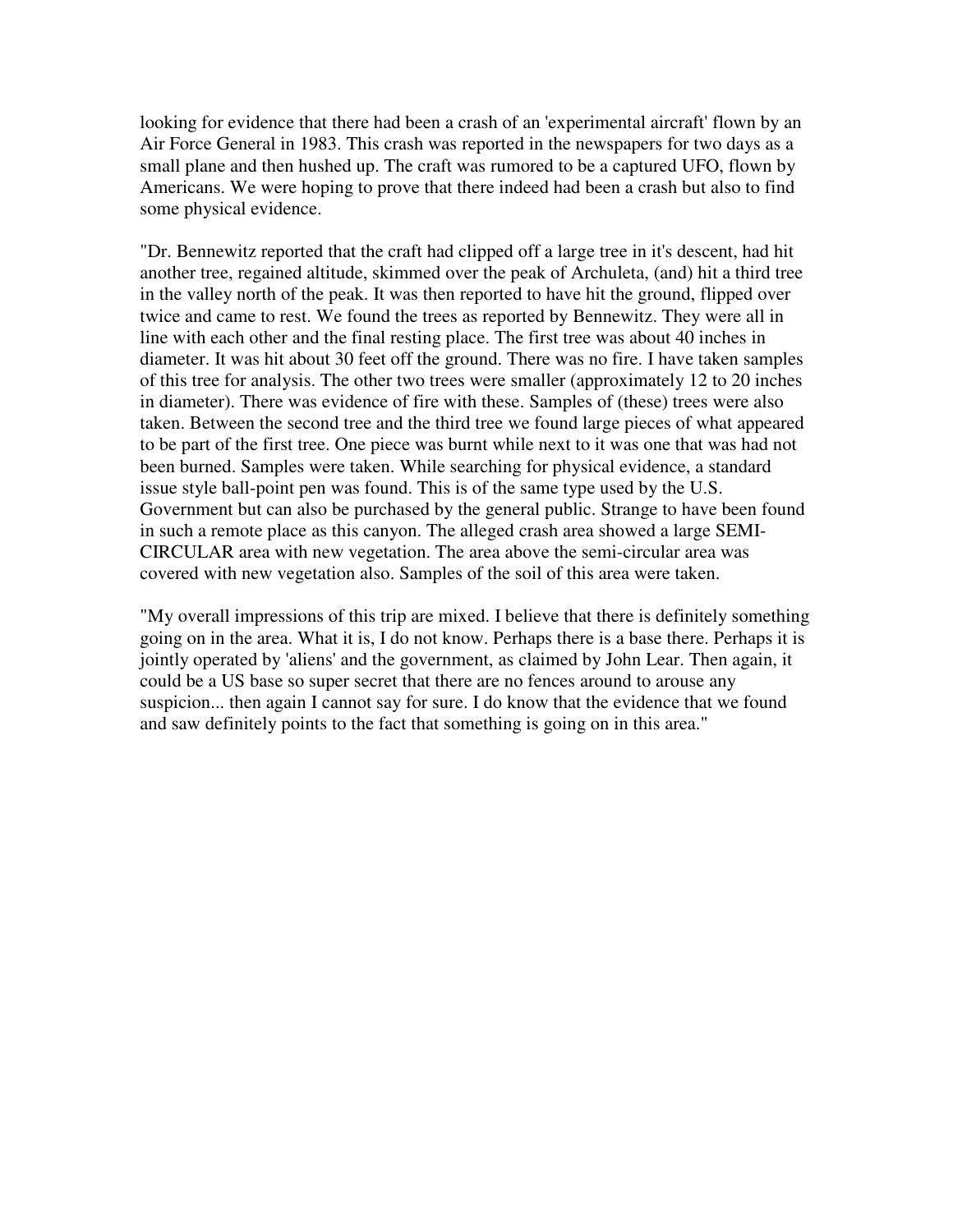# **The Coscon Files Part 3**

The following are 12 distinctions between the 'Evadamic' and the 'Draconian' species. The two categories are divided into HUMANS AND HUBRIDS (H), and REPTILIANS AND REBRIDS (R). According to some accounts, the neo-saurian entities often appear in somewhat humanoid configuration. As a rule, the distinction might be confirmed depending on which 'category' the entity belongs to as evidenced by a MAJORITY of characteristics which would determine whether the entity falls into the Evadamic (soulmatrixed, personal consciousness) or Draconian (non soul-matrixed, collective consciousness) category.

The 12 distinctions are as follows:

H - Possess hair follicles.

- R As a rule, no hair follicles.
- H Epidermal skin.
- R Rough or scaly 'skin'.
- H Humanoid ear protuberances.
- R No or non-humanoid ear protuberances.
- H White eyes with round colored pupils.
- R Black or yellow-orange eyes with slit pupils.
- H Humanoid nose and lips.
- R No nose/lips OR 'muzzled' nose/jaw.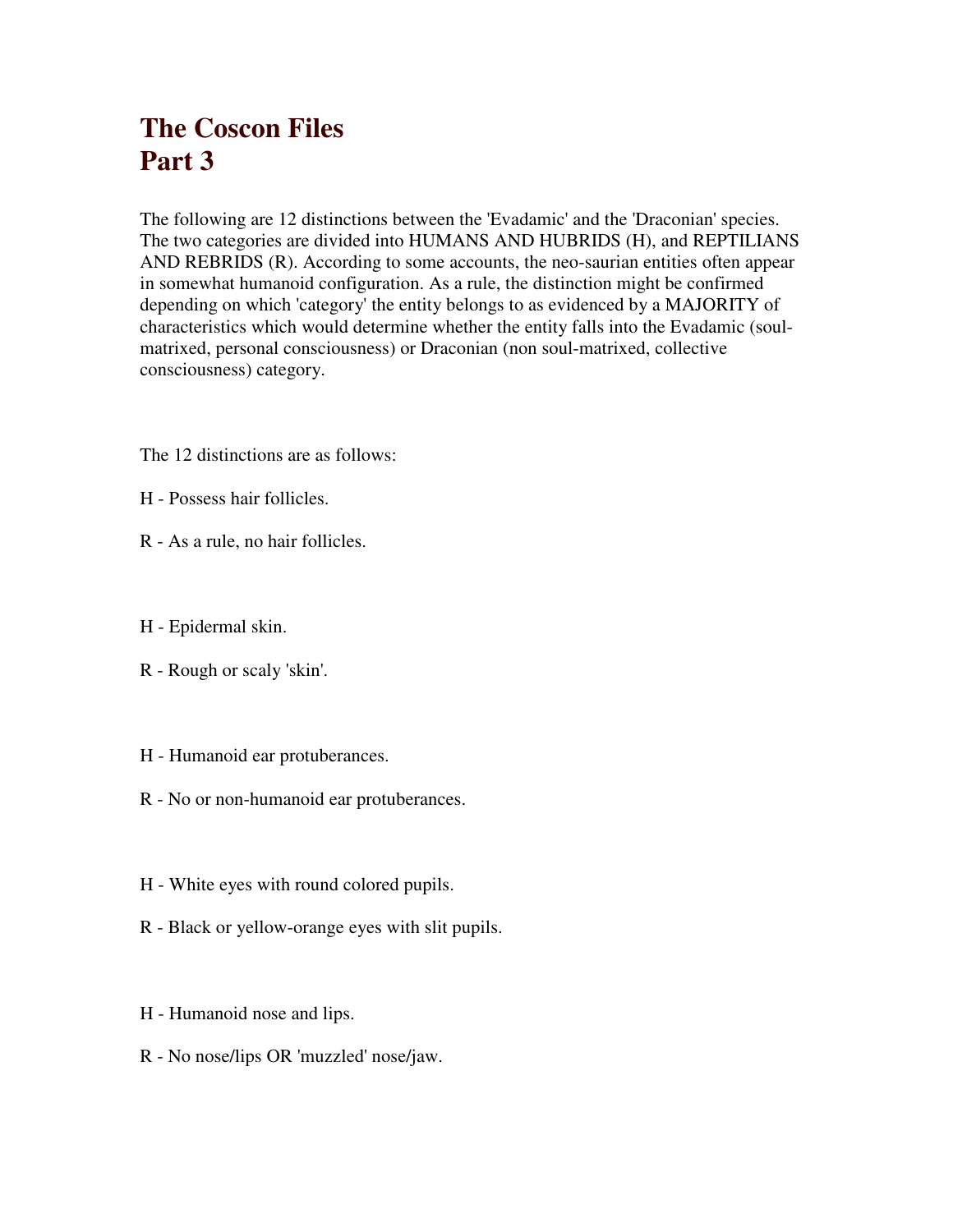H - Four 'nailed' fingers and one opposable thumb. Four small and one large toe.

R - Three or four 'clawed' fingers or three fingers with a partially-opposable 'thumb'. Two - four clawed 'toes'.

- H Exterior male or female reproductive organs.
- R No exterior reproductive organs.
- H Body temperature below 100 degrees.
- R Body temperature, in many or most cases, above 100 degrees.
- H Crimson liquified 'blood'.
- R Greenish viscous, in some cases chlorophyll-based photo-reactive, 'fluid'.
- H Mammalian, no tail.
- R Reptilian with tail or tail stub.
- H 'Human' internal organ makeup.

R - 'Non-human' internal organ make up; due to high rate of mutability internal organ makeup may differ widely among various 'Reptilian' species, such as two 'brains', posterior-positioned 'heart', etc.

- H Excretes waste via posterior.
- R Excretes waste via 'skin', causing foul odorous, amonia or urine-like smell.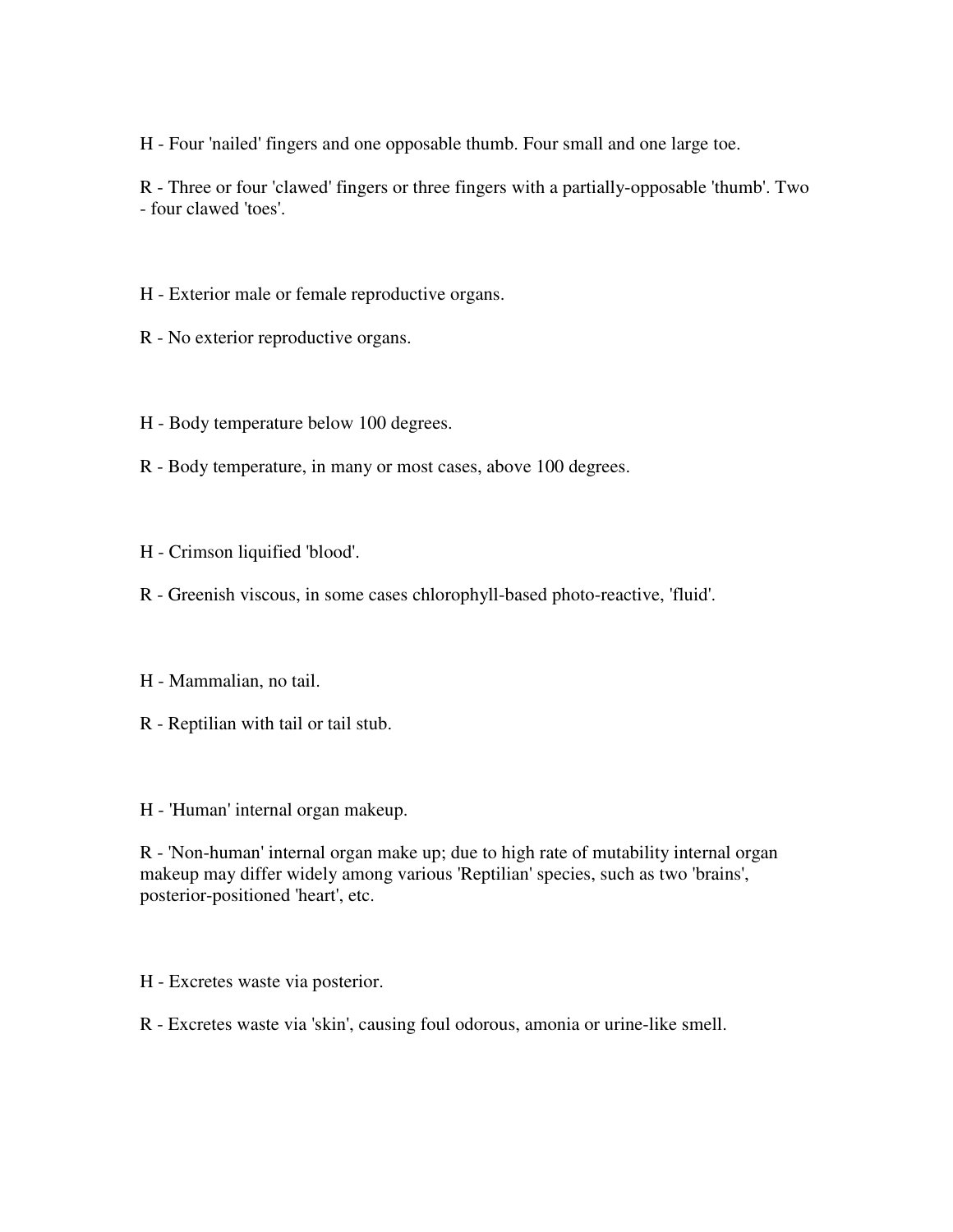The MELBOURNE SUN (Melbourne, Victoria, Australia), August 25, 1954 issue, carried an article titled "THE NEW SATELLITES", which stated: "Two meteors (asteroids?) had become satellites of the earth and WERE REVOLVING WITH IT 400 to 600 miles out in space, the latest issue of the American Magazine 'AVIATION WEEK' said yesterday. The magazine said that the discovery of the satellites threw the air force into confusion this summer. Alarm over the sightings ended only after they had been identified as natural rather than manmade."

Another possibility may be that they were both 'engineered' natural objects such as hollowed-out asteroids taken from the asteroid belt. The simultaneous arrival of two large asteroids, combined with the fact that both took up a geo-synchronous (synchronized with the revolving of the earth and positioned always over a particular geographical location) orbit, would be an incredible 'coincidence' indeed.

The following passages are from a letter written by Keith Priest of ROYAL PRIEST RESEARCH (directed by Lyssa Royal and Keith Priest), and was published among a series of articles released by researcher Al Fry:

"Dear David,

I am sending you our tape list which contains information on the Zeta Reticuli. Just read through the list and I'm sure that you will find what you are looking for.

"As for your question on your post card, I will answer according to my own viewpoint. Please keep in mind that although we have differing opinions I do not consider mine to be any more valid than yours. Neither of us can prove our own opinions any way, so I just see this as an exchange of ideas.

"I do not consider the Zeta Reticuli to be subservient to anyone. They are a fully independent species with their own agenda.

"As for the Orion Empire...when Orions are perceived telepathically by the inexperienced, they appear to be reptilian in nature, both psychically and energetically. This Orion genotype has thick, wrinkly, skin that contains a high copper content that sometimes gives them a dark, greenish tinge. They are a powerful, single minded 'people' with strong mental and emotional disciplines.

"...We have been told that in ancient LYRAN times there were MAJOR CONFLICTS, due to lack of understanding, with a reptilian species from the DRACO REGION. They represented a deep fear within humanity that was etched in our genetic memory and is sometimes triggered by telepathic contact with Orions, who sometimes MANIPULATE this reaction for their own reasons...

"As for the GIZA GROUP, or the GIZA INTELLIGENCE as referred to in the Billy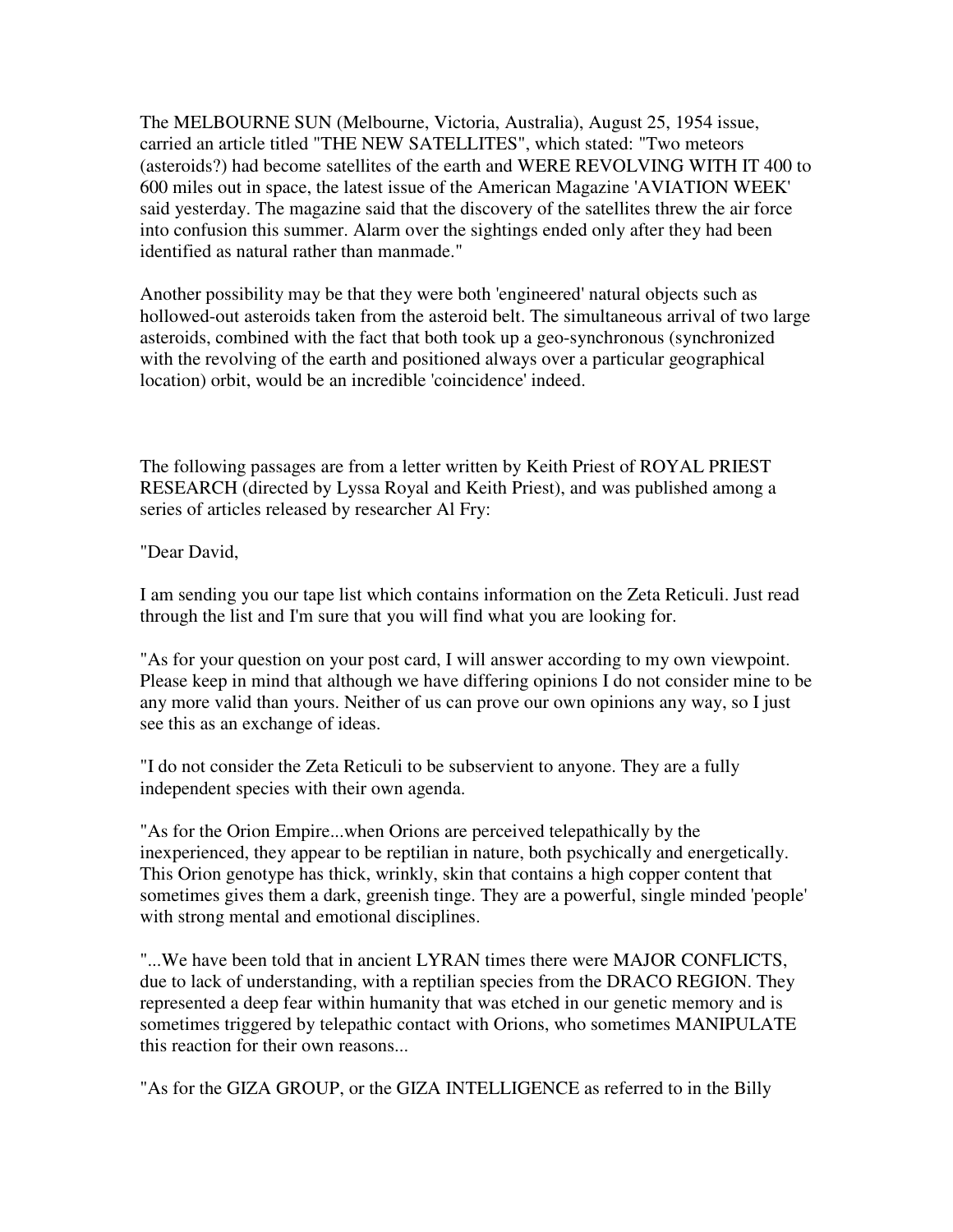Meier contact notes, they were effectively neutralized in the mid 1970's from having any direct physical influence on humanity. This is the group, by the way, lead by Kamogol II, that a sub-leader with his own following broke off from...That person now goes by the name of Ashtar. The Giza are humans of Lyran descent and are still permitted, as Ashtar is, to communicate with us from some unknown realm..." -- Keith Priest

Peter A. Bostrom, in his article 'A DEADLY CLOSE ENCOUNTER IN CAMBODIA' (which appeared in the No. 1, 1993 issue of 'UNSOLVED UFO SIGHTINGS' magazine., Charlotte Magazine Corp., 1700 Broadway, New York, NY 10019), refers to the officer of a Special Forces team who was 'interrogated' by a representative of "MJ - Majestic 12" after stumbling upon a landed UFO in a clearing in the jungles of Cambodia. From what this officer and others 'recalled', there were a couple dozen grayish non-human like alien beings near the craft, and in the excitement of the moment there was a short exchange of fire in which (supposedly) no one was killed. This is according to the 'recollection' of this particular officer. The beings then left the scene, and that was presumably the end of the incident.

This Special Forces officer, known only as 'Joe', described one method of information extraction (and memory suppression?) that was used. This officer ('Joe') headed up a special forces team based in Thailand near the border of Cambodia, and was at the time of the incident -- September of 1971 -- on a top secret search and destroy mission against the Communist dictator Pol Pot's Khmer Rouge forces south of Angkor Wat, who were in the process of committing mass-genocide against the largely non-Communist indigenous population (several hundred thousand, if not over a million, Cambodians have been slaughtered by the this Hitler-like dictator since the Khmer Rouge came to power).

There were, however, certain indications suggesting that there was much more to the incident than the surviving soldiers were allowed to remember. If not for the fact that the incident in one form or another was reported to have actually occured, the following account might be mistaken for a scene right out of the movie PREDATOR. If what 'Joe' and others are saying is true, then there is a possibility that the actual incident may have been much more intense than the events portrayed in the motion picture. 'Joe' tells Bostrom what happened when they returned from their 'mission':

"...We hadn't been back more than an hour. We usually took a shower, got cleaned up and got a little rest before we were debriefed because that could sometimes take many hours. It was very interesting. They even sequestered us in our quarters. We were told not to have any outside activities at all and meals would be brought to us. We were not to talk to any unauthorized personnel which meant them or someone directly with authorization from the provost marshals office. Then we spent the next 3 to 3 1/2 weeks talking to various people, some of which I don't know who in the heck they were. Several were psychologists. It was very obvious by the kind of questions we were being asked and they started dragging out the ink blots. If your familiar with the military when they generally bring in the ink blots and try to make it sound like something of a sexual nature they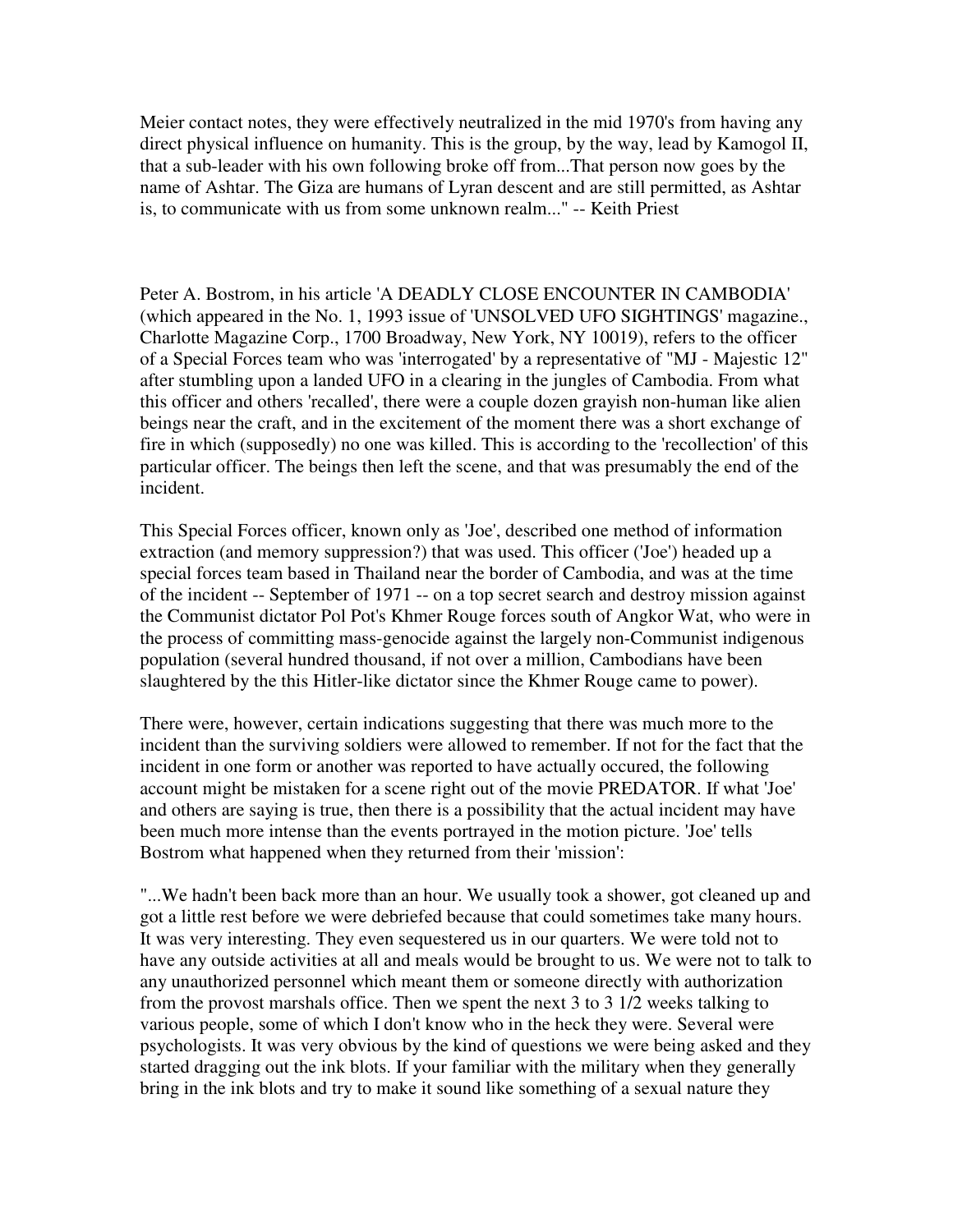leave you alone. They figure this guys healthy, this guys fine and get out of my office - you are alright. We went on with this for two or 2 1/2 weeks then they started using NARCO-HYPNOSIS...

"Essentially they sit you in a chair. Make sure your nice and comfy. Hook up the sphygmomanometer, blood pressure tape, and get you highly relaxed using soothing music sometimes, and give you an injection of a basically, what is called a hypnotic drug. There were drugs like Seconal, Scopolamine -- the type that have a tendency to reducing what they call psychic resistance. You get your body relaxed as possible and you loose your will. They actually hypnotize you at that point. It's a combination of drugs and hypnosis. It's my understanding we were trained in our training to go through tortures and things like that. There wasn't one of us that couldn't pass a polygraph test and lie about his age, the color of his mother and the color of the sky (polygraphs are slowly becoming obsolete, by the way, as voice stress alalyzer machines which have approximately 98% accuracy -- far more than polygraph machines themselves -- are becoming more popular. Since it is alleged that these new machines can pick up subconscious lies, for instance a programmed 'lie' implanted by aliens that an abduction did not take place, etc., then it would be interesting to see how these might be used in uncovering hidden memories of alien encounters and other repressed recollections - Branton).

"They had us as well covered as they could in case we were captured we knew how to respond. The only thing I can say that occurred during that time was that IN ONE WAY OR ANOTHER THEY ALTERED OUR MEMORIES. Now, I do not know whether they... we saw SOMETHING ELSE... or they gave us a different memory and that's what we ended up with or what we saw was MUCH WORSE than occurred and I toned it down. I DO KNOW THAT EVERY ONE OF US STILL HAVE OCCASIONAL NIGHTMARES ABOUT IT AND WE GET FLASHES OF THINGS THAT ARE JUST AN INCREDIBLE BLOOD-BATH (Note: One separate source, a researcher, confided to one of the 'tabloids' that he had anonymously intervirwed some military men who were involved in a 'confrontation' -- or in actuality an all-out firefight -- between U.S. forces and wiry-built 'Grays' in the jungles of Southeast Asia. According to what he was told, SEVERAL HUNDRED American soldiers were killed in that bloodbath -- the same one mentioned above? -- along with a little under a dozen of the aliens themselves. All of the dead were reportedly buried in a mass grave and the lid was shut tight over the whole situation - Branton).

"George was reassigned from our unit after we had all cleared through medical and psychological. I was called into the captain's office, approximately what would have been 6 or 8 weeks after the incident to identify a body they told me was George. Now I'd seen the man on the base a few days before. The body they showed was far, far decomposed. Even in the jungle where you have rapid decomposition... I couldn't positively identify it as George. THE FLESH WAS ALL LIQUIFIED... The only thing I can say is his tissue had seemed to suffer from some kind of extreme disruption -- like every cell wall had been broken (STAR TREK fans will be familiar with the theoretical physics depicted in the series. Much of the technical advice for the series actually originates from NASA consultants, including depictions of a MOLECULAR DISRUPTOR BEAM - Branton).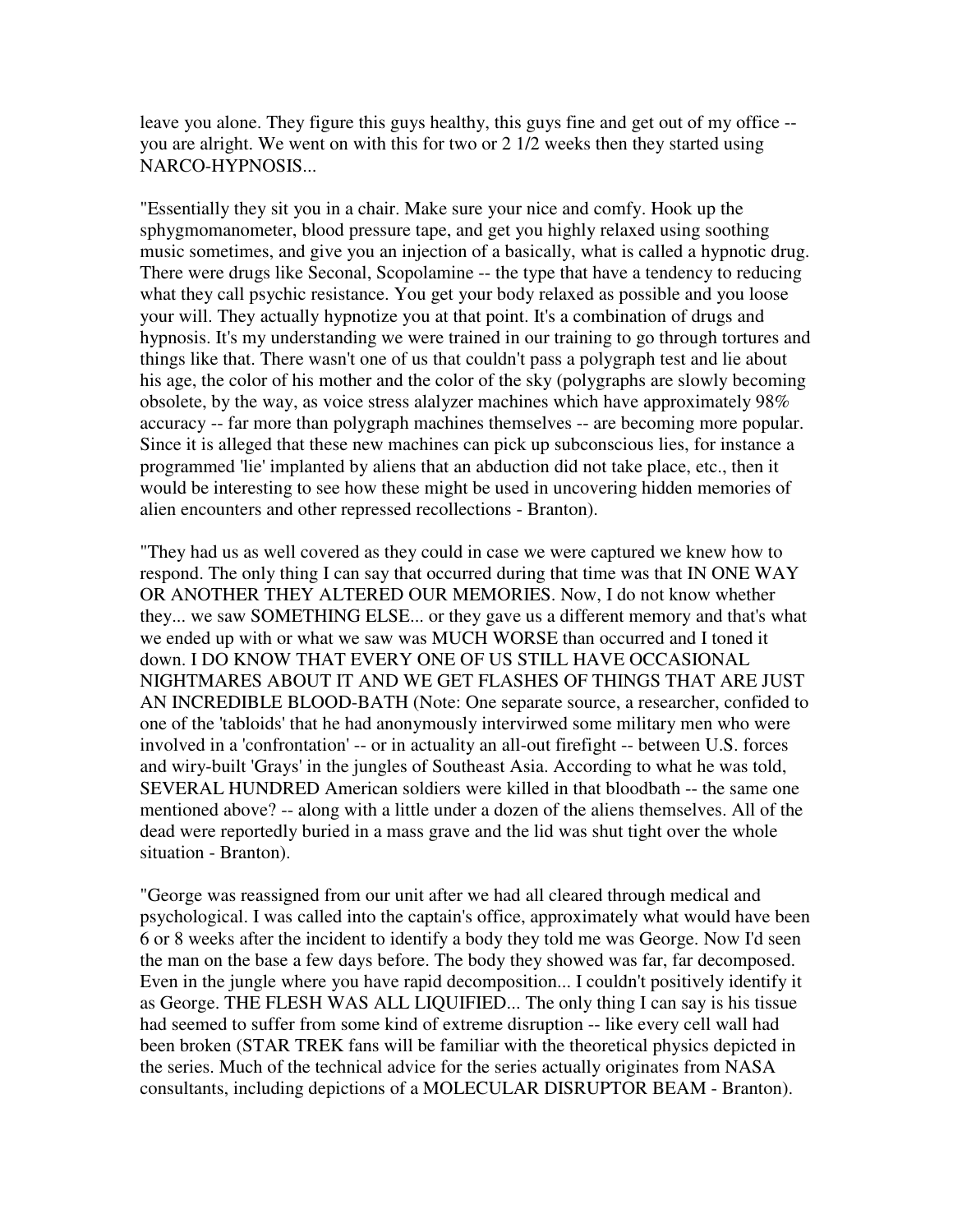Like you see with a cold sore. It's called lisodumine when the cells rupture and the virus comes out or some kind of bacteriological agent in it that effected it. I don't think it was the latter...

"The people we were dealing with (he actually mentioned the organization they worked for as being "MJ-12" - Branton) were very, very careful about COVERING all avenues. They never left a thread hanging -- and I don't know -- I lost track of it at that point. As far as I knew he was dead. Why, I was called in to identify the body and sign the papers. The only way I could identify him was his dog tags. The usual thing was that during combat, because of the nature of our unit, dog tags were retrieved by a ranking officer and returned to you when you returned to base. We carried what was called a get-out-ofjail-free card. It was a card-board card with two sides and department logo on one side to say the individual was allowed to be carrying strange and unusual weapons, may or may not be in uniform and not to be detained for any reason whatsoever. If this card is found on a body it is to be burned with the body and reported to a telephone number state side and a group to contact..."

When Bostrom asked if that was all 'Joe' could remember of the incident, the Special Forces officer said:

"Well that's the problem... If we really sit down and try to pressure us through it, you get confused. I talked to a couple of fellows that were involved in it and they have the same kind of problem. Slowly but surely, things emerge and over the years more and more has come up. It was years before I ever had a desire at all to talk about it. Not because the 'FIRM' told us not to or that they were going to place it under the National Security end, but because I absolutely had no desire whatsoever to talk about it."

In reference to his recollections of the 'Grays', 'Joe' states:

"...Their gait was very smooth, almost unerring and they covered a lot of ground in a little bit of time. But the main problem is like I said, if we sit down and try to really go through the details and think hard about it I end up almost with an anxiety attack. Whatever it was that they did to bury those things is pretty permanent. Over the years, I still occasionally have NIGHTMARES about it, I wake up in a cold sweat and I'd remember for awhile. It's frustrating. I find myself angry because I don't know what the heck they did to us."

When Bostrom asked: "Do you know one or two of the people and can you get a hold of them today?" Joe responded: "Yes, there's five or six I could get a hold of. Most of them just refuse to talk about it at all. Two of them I know still work for the 'firm'. They are active so they're not going to talk about it. Bill suffers from delayed stress syndrome and when he came home he was never the same... I still have some friends with the 'firm'. I did some work for them after I was discharged from the service. One of them called me on a very friendly basis just as a friend."

When Bostrom asked: "What is the 'firm'?" 'Joe' replied: "When you hear people involved in security; I'll let you in on a little secret here. They never call a certain agency of the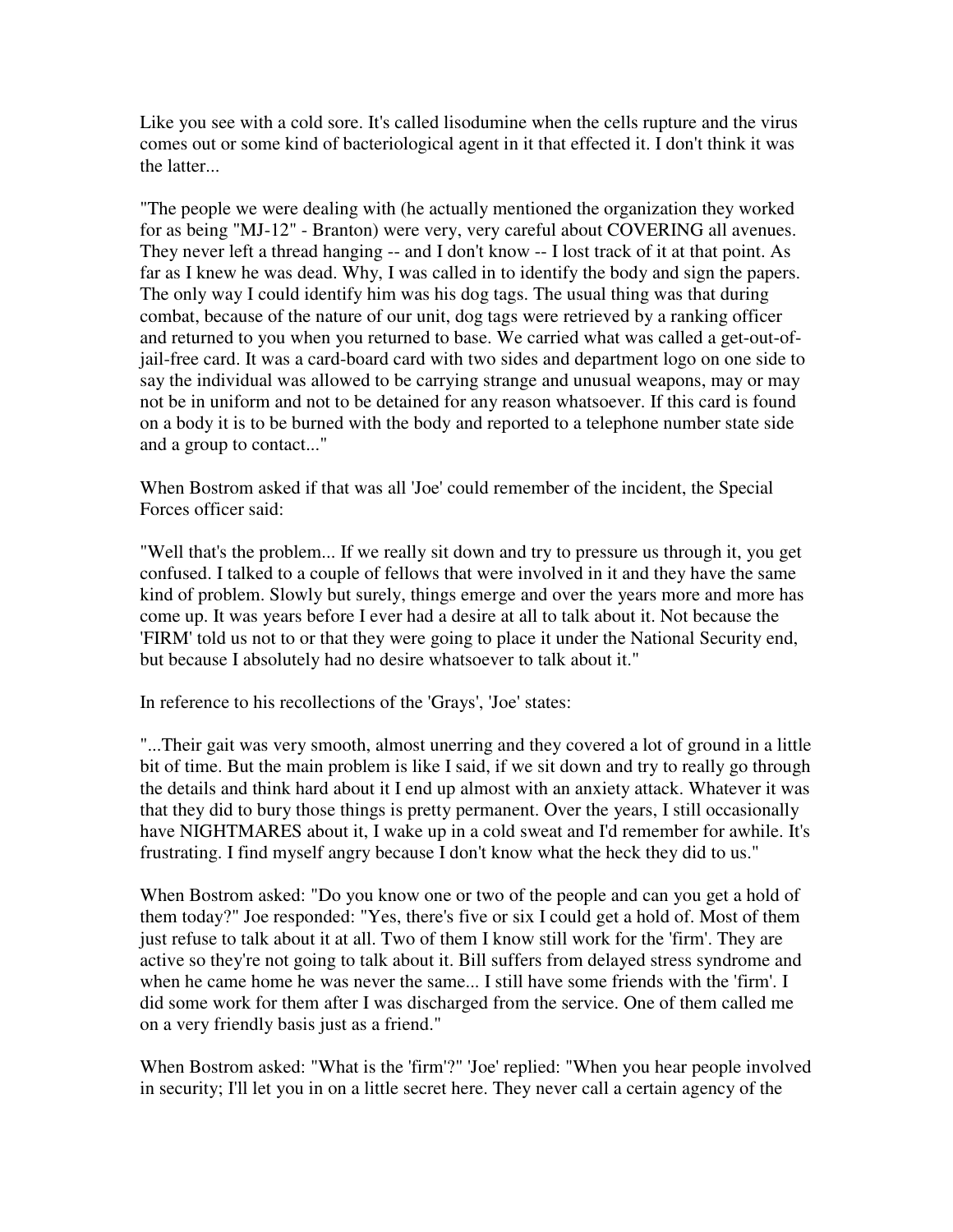government the company. They like to call it -- it's referred to as the 'firm'. Again, what we were with was literally a front for that agencies' military part which we were not supposed to have one of. It had one (possibly referring to the CIA, which has been referred to as 'the Company' by some - Branton). Recently there have been little leaks about that. I did find out that a few weeks after we had our incident THERE WERE AT LEAST TWO MORE... Other than that, one of the most interesting things about this - our memories were NEVER exactly the same. Whatever they did, it altered our memories -- affected it with great performance, but there is no such thing as a total block."

(Note: This could indicate that hypnotic 'suggestions' concerning what happened were fed into the minds of the survivors, and that each man 'interpreted' the suggestions according to his own visual imagery, and therefore these images produced by their subconscious minds may not have lined-up perfectly with each other in that each had their own 'visualized' cover-story interpretation of the event - Branton)

Peter Bostrom adds the following: "I...use the name Joe in place of this gentleman's real name. I spoke with Joe off and on for several weeks. When he spoke about this encounter he never changed his story and I believe he wants to give the true account as he himself believed it happened. As my conversations continued with Joe he said he had been contacted by an officer friend still on active duty to relay a message that he could freely speak about the subject of his encounter with the extraterrestrials in Cambodia and anything else concerning the subject 'SINCE THIS INFORMATION WILL BE MADE PUBLIC IN THE NEAR FUTURE ANYWAY,' but he was not to specifically indicate the true reason why he was in Cambodia."

This 'other officer' also talked about the UFO subject in general, making statements to the effect that the Roswell crash really happened and also described precise methods of how people are taken to see the alien vehicles and bodies using high security procedures (in regards to transporting these people who need to go there for various reasons).

"He also talked about two different alien beings. One name he used was the 'GRAYS' and the other was the 'NORDICS'."

In early 1995 one source has confirmed to us the reality of the so-called "Predator Incident" in Southeast Asia. This source is an active CIA agent (there ARE still patriots in the CIA who favor the U.S. Constitution over a fascist "New World Order"), who has had confused memories of this event as well as memories of being involved in the Montauk space-time window "missions". However the Mind Control performed on him has prevented "total recall" of these incidents. He did state that over 200 elite special forces were killed during one of the three "Predator" incidents, and it ended with the withdrawl of the alien forces...

In her massive book 'ALIEN HARVEST' (1989. Linda Moulton Howe Productions., P.O. Box 3130., Littleton, CO 80161), Linda Moulton Howe presents a transcript of a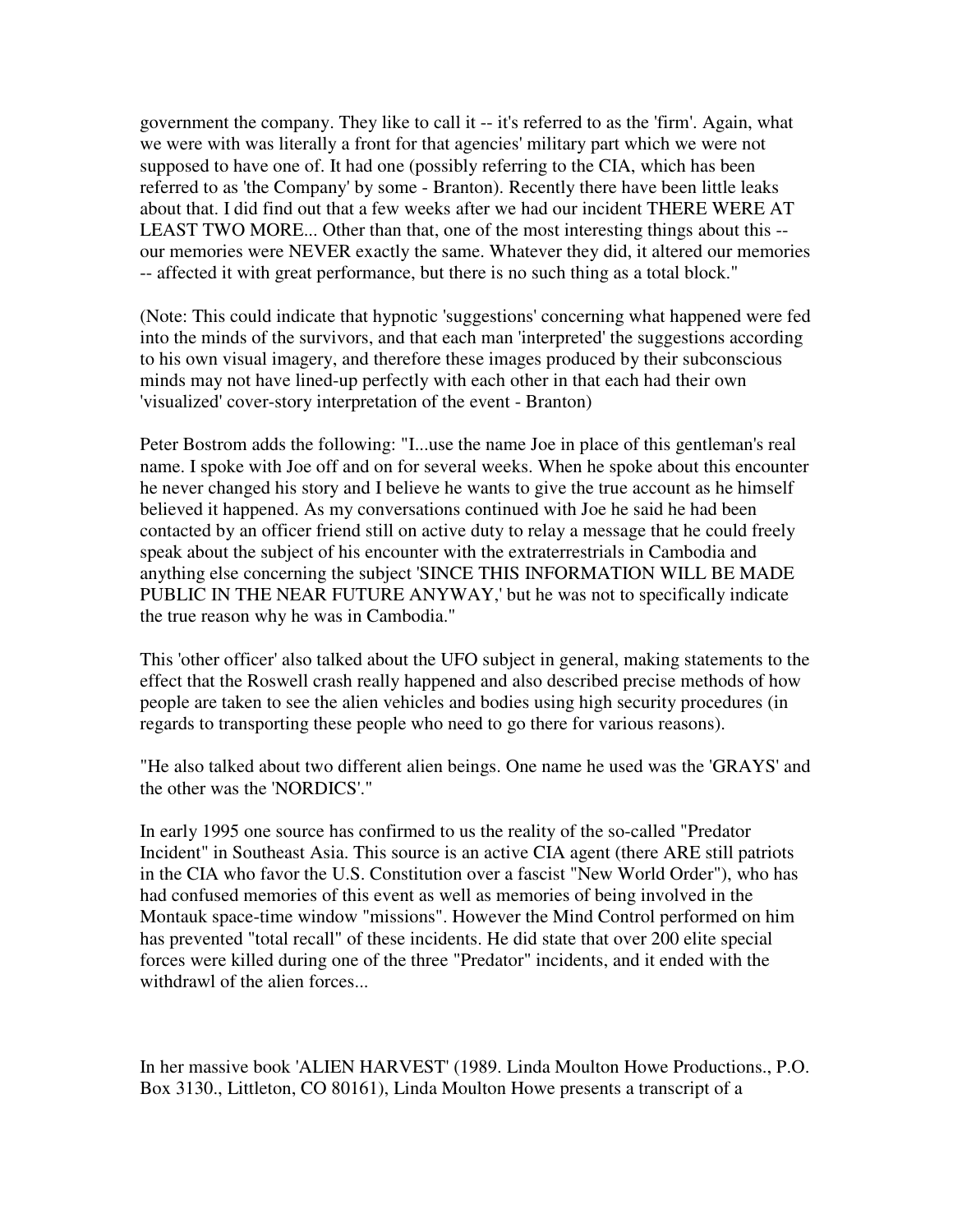'regression' session conducted by Dr. Leo Sprinkle on March 13, 1980. The subject was Judy Doraty, who was abducted with other family members from her home in Texas and to an underground installation below the state of New Mexico (and at one point to an installation below southern New Mexico, yet one which that was apparently connected subterraneously with the 'Dulce' facility further north)... in May of 1973. The following is a portion of that transcript:

"...Sprinkle: OK, Judy, your doing fine. Now just focus once more on the features of the small beings, the small men. Describe once more the facial feature.

"Doraty: They have large eyes. They're very hypnotic. Like they're so big that... and they don't blink. The eyes do not blink. It's almost like, I guess... a snake?

"Sprinkle: Do they verbalize? Do they talk?

"Doraty: No. They talk, but not with their mouth. You can hear them. And they talk with an accent. They talk like someone talking through their nose, holding their nose, holding their nose and talking in a very high pitch but it has a funny sound to it."

The following is part of a letter that appeared in a collection of articles released by Al Fry of Box 2207-76., Garden Valley, ID 83622. The original source was not specified, although Jerome Clark (who published a series of articles on crashed discs in FATE magazine) is referred to:

"...Mr. Clark also omits in Part IV Linda M. Howe's meeting with Richard C. Doty (not Cody, his pseudonym) in the Office of Special Investigations [O.S.I.], 17th District at KIRTLAND AIR FORCE BASE near Albuquerque, N. Mex., on April 9, 1983 (Was Mr. Doty involved with the earlier briefings between Paul Bennewitz and "Col. Edwards" and his superiors -- including the Wing Commander himself, -- at KIRTLAND AFB, concerning what actions should be taken in regards to the alien basing activity near Dulce, N.M.? - Branton). She [L. Howe] saw the "Presidential Briefing Paper" (an MJ-12 document) showing four UFO crash recoveries: Roswell, N. Mex.; Aztec, N. Mex.; Kingman, Ariz.;and Mexico. Once again Aztec is mentioned as a crash/recovery site, only this time on official documentation.

"Later Doty denied showing Howe this document (see letter to Barry Greenwood of C.A.U.S. from Richard C. Doty dated March 3, 1988). This is understandable since Doty is now in hot water and has to try to back out of the situation.

"I do have proof to back up my book. Mr. Clark and J.P. Cahn in 1952 and 1955 thought they killed off the Aztec story, but it goes on and will continue until those who cover up will bring it before the public for full examination." -- William Steinman, La Mirado, Calif.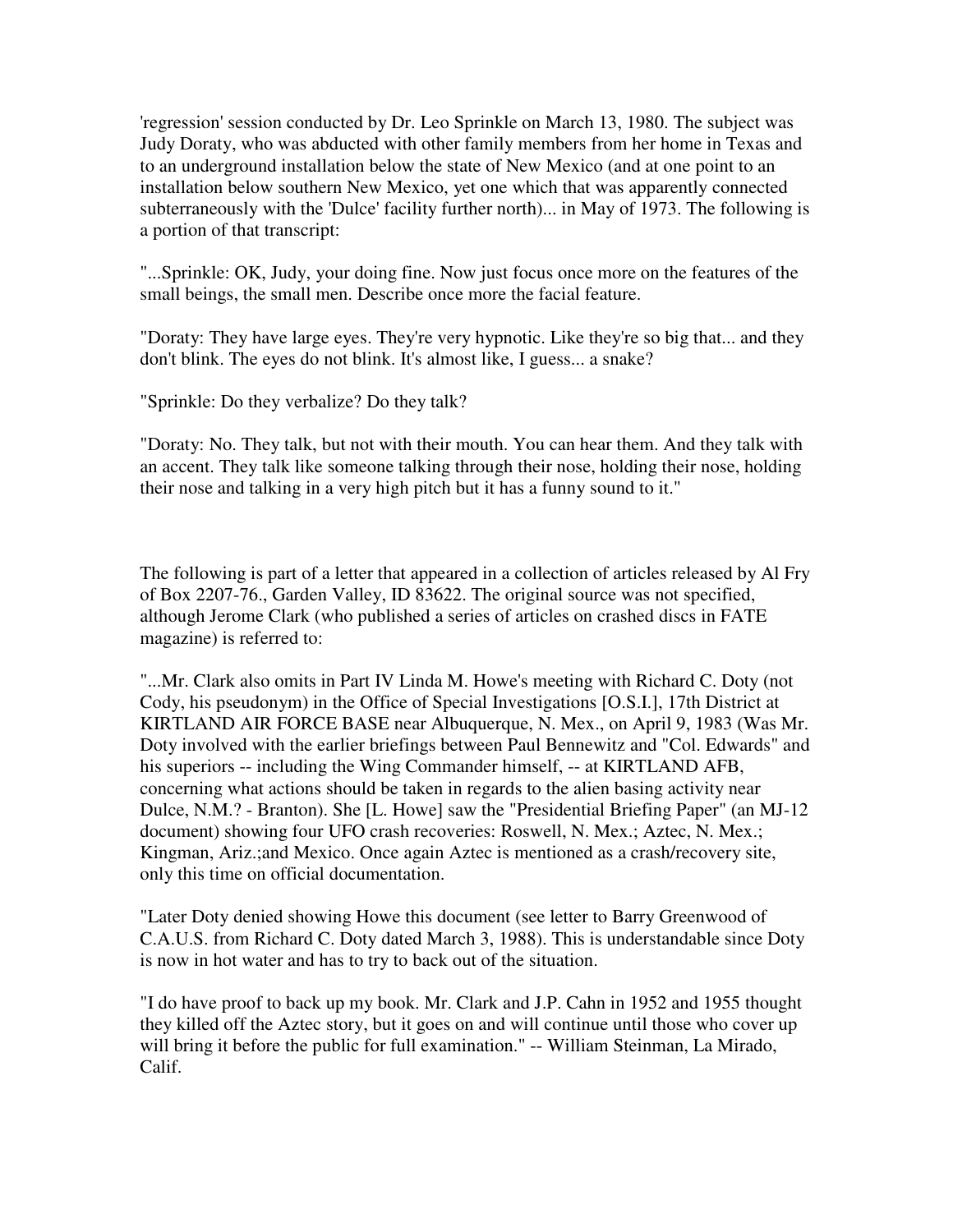In september, 1993, it was reported to a UFOlogist in Salt Lake City, Utah, that seven individuals, all prominent experts in their fields (Doctors, Scientists, Geologists, etc.) had discovered some ancient petroglyphs in a remote canyon southeast of Santa Fe (adjacent to LOS ALAMOS), New Mexico, near the western edge of the Santa Fe National Forest.

They were uncertain as to whether other experts had seen the petroglyphs before, as they were difficult to find. The researchers were absolutely incredulous as to the subjectmatter of the ancient pictures, as they clearly showed representations of flying disks, aliens and other similar representations.

They were even more surprised when they noticed a UFO flying directly overhead.

The site, according to the sources, is located on private property. This might suggest that it is located just outside of the western boundary of the Santa Fe National Forest. However, the group decided to stay the night, and when darkness fell they observed an 'aerial show' of 22 or more UFO's. One of the men stood up and wanted to walk out into the open to get a better view, but the rest yelled at him to get down as THEY did not wish to be found out, being uncertain as to the motives of the occupants.

Around 4 o'clock in the morning, they observed from their hiding place 20-30 cattle trucks driving into the area. This seemed very strange to them. When one cattleman was told this some time afterwards they stated that such a thing, esoecially ocuring so early in the morning, was HIGHLY out of the ordinary.

Los Alamos is believed to be one of the major areas of GRAY alien activity. Could 'someone' have been offering up animal 'sacrifices' in order to appease these creatures, which have been known to mutilate untold numbers of cattle (and humans) throughout the years? This is only one possibility. Another is that this is actually part of the "exchange" program between the Illuminati and the Grays.

However, the group came back the following evening to the same place and observed the exact same scenario. It is unlikely that the 'cattlemen' were oblivious to all of the concentrated UFO activity. Could it be that they were making a 'delivery' to landed UFO's somewhere in the vicinity?

To add to the mystery, three Huey Army Helicopters flew directly over them as if attempting to flush them out (whether the helicopters had seen their trucks or not is uncertain. One source stated that one of the scientists worked for a leading government official, and when his license plate was run through the computer a government connection may have been made and so "they" did not interfere with the expedition members). The entire episode reportedly took place between the 11th - 13th of September, 1993.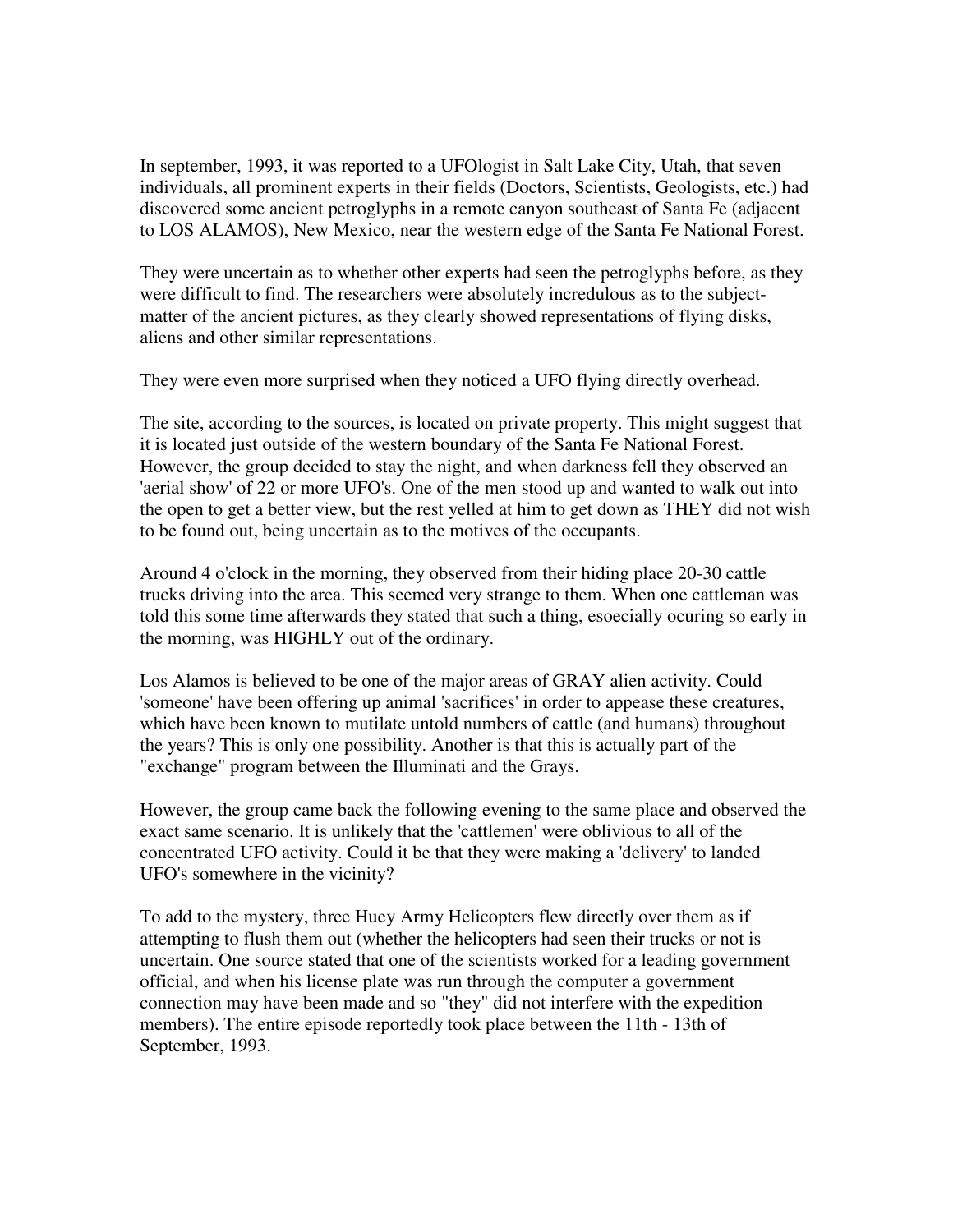## **The Coscon Files Part 4**

One caller who phoned in to KTKK (K-Talk) radio in Salt Lake City, in August of 1991, made some rather startling claims concerning high-tech 'Philadelphia' type experiments that had allegedly been conducted at the Top Secret Labs in or below the Nevada Military Complex.

The caller referred to a 'Shawn Morton' who had allegedly visited 'Area 51' and talked to a man who said that most of the technology depicted in the first 'Star Trek' series of the 1960's is now in the possession of the 'Secret Government'.

Morton also was told that (possibly prior to the 'Philadelphia Experiments') top scientists who were tied-in with the secret government succeeded in 'teleporting' a china plate and that they were surprised that the object materialized in 'reverse image', including the lettering! After some time they reportedly worked out the bugs and attempted to teleport a human being. The first human being to be teleported (apparently after several successful experiments with animals, etc.) was the man known among some New Age groups -- and several conventional/secret government go-betweens such as Bush and Gorbachev who met with him at the 'Malta' conference -- as 'Maitreya'. This guy, if we are to believe Morton, was eventually 'teleported' and made to materialize infront of a stunned African tribe as an 'experiment' to determine how successful they (the Secret Government) could be in future attempts to pass-off 'Maitreya' OR OTHERS LIKE HIM as gods or divine entities in order to manipulate the religious passions of the unknowing masses towards their (the secret government's) own ends.

Apparently the Illuminati -- which actually intended from its conception to recruit the most intellectually advanced minds in the world to help establish their technocratic dictatorship -- is using such extremely high-tech knowledge to bring to pass their own agendas of absolute control, rather than use this super-technology to help the diseased, poverty-stricken and starving masses of the planet. One need only read their 'Global 2000' report to see why they will do nothing of the sort, since these 'National' Socialists believe that the world population must be kept at a CONTROLLABLE MINIMUM!

In late 1992, Art Bell of the CBC Radio Network (Phone #'s: 702-385-7213; 385-721; 383-8255; "Talk Of The West -- Coast To Coast AM"., KDWN Radio., Las Vegas, NV) interviewed John Lear and Rod Madley. The following are highlights of the subjects discussed over the 6-hour interview period which ran well into the morning hours:

-- Lear, the 49 year old Jet Pilot holds 18 world speed records, including a speed record for round-the-world flight in the Lear Jet in 1966. He has worked for 28 different Aircraft Corporations.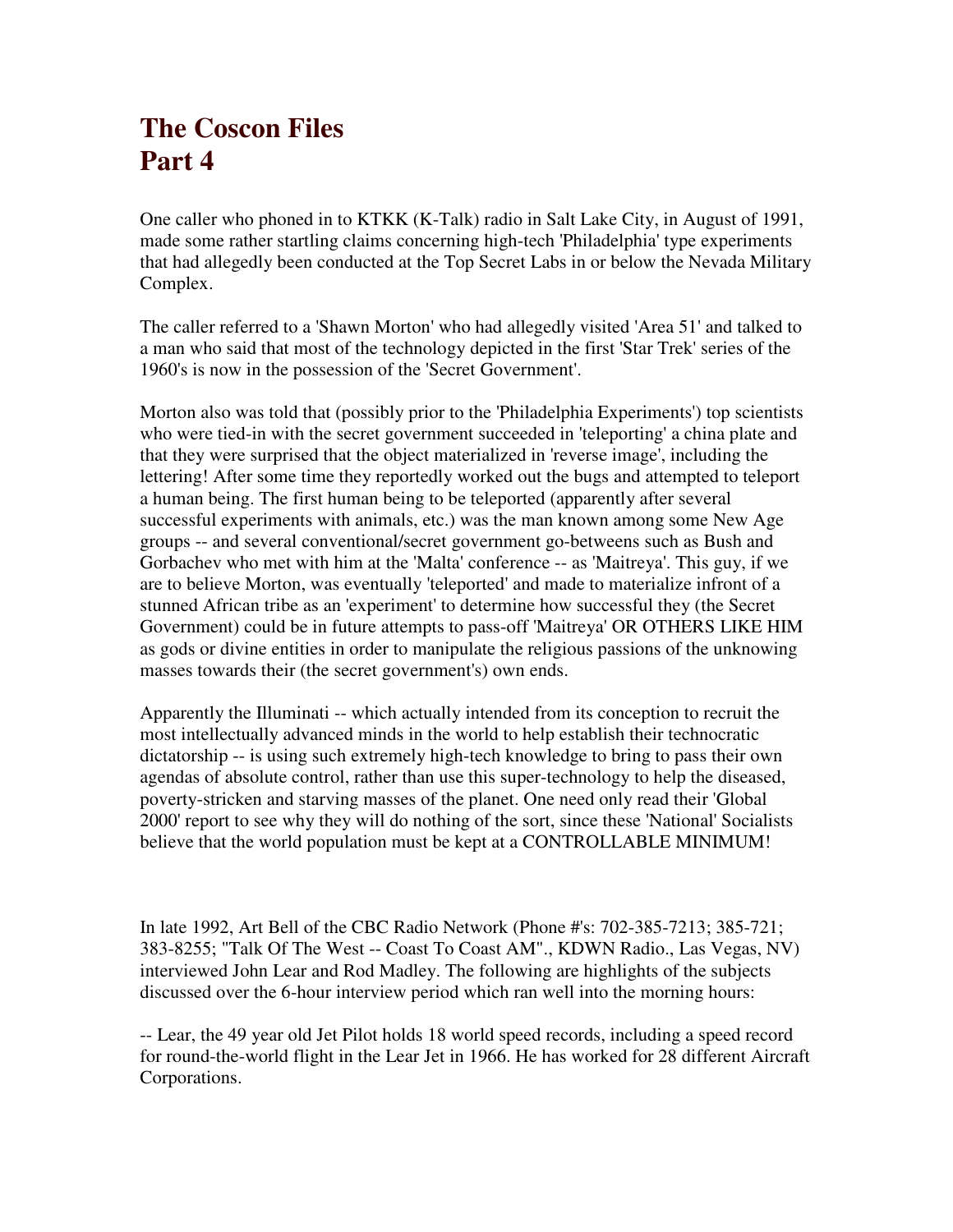-- Lear was initially 'turned on' to UFO research after Gen. Gordon Williams confirmed to him the landing of a 'grey' alien craft at Bentwaters AFB, England.

-- According to Robert Lazar, while working at Los Alamos, N.M., he (Lazar) learned that files in a restricted 'library' there revealed that PROJECT GRUDGE (Blue Book) was still in existence as of 1988, although it had supposedly closed down in 1949. Lazar was hired at the S-4 base in Nevada with the help of long time friend Dr. Edward Teller, who referred him to EG&G. Bob's superiors stated that any revelations he made about UFO's could only be worded as 'his opinion', whereas DIRECT revelation would be a technical breach of his security clearance.

-- At one point John Lear and a group of investigators went out to view and video-tape the 'disks' which Bob Lazar had said could be seen test flying at a certain time and place. While on PUBLIC BLM LAND the group was chased by 10 WACKINHUT 4x4 'Broncos' and apprehended. The Wackinhut troops demanded to see their identifications at (machine) gun point. They were later hassled for about an hour by the Lincoln Co. Sheriff's Dept.

-- Indian Springs, NV., is the headquarters for all security at the test site.

-- When his superiors learned that Lazar told Lear and others of the 'test flights', they took him in and with a gun to his head and demanded to know why he did it.

-- Ron Madley, a 'Cadcam' (computer design) administrator for a Houston, TX., engineering company, refers to 'events 1-6' of NASA shuttle films taken aboard the space shuttle DISCOVERY and other shuttles, some of which were shown on national television in the Fall of 1992.

-- According to Madley, his father Carl knew several astronauts who stated that at EVERY SINGLE SPACE SHOT at Cape Canaveral (Kennedy) at least one UFO was seen by either ground personnel or the astronauts, at or just after the launch. This was confirmed by a Dr. Gary Henderson. Madley Sr. was one of the first Lear Jet pilots, and experienced a UFO sighting which was witnessed by others wherein he intercepted a flying disk, which played 'cat and mouse' with him for several minutes. Afterward he was interviewed by (govt. agent) J. Allen Hyneck, who confirmed the UFO sightings by the U.S. astronauts.

-- Event 2-3 were the incidents that were broadcast publicly, and were only a small part of the entire file. The events were recorded by cameras mounted outside of shuttle, debunking the theory that the apparent particle-beam 'flashes' were a reflection from the inside of the cabin windows. The 'events' were named in the order they were found when the film was studied, not necessarily in chronological order. Event #1 was seen late one night by a computer engineer at the Goddard Space Flight Center. While looking at a live picture in the 'big screen' he saw, according to Madley, "several little flickering lights and a larger object pulsating towards the rear of the shuttle. The camera then panned down into the cargo bay and after several minutes of no motion [it] zoomed into an area of the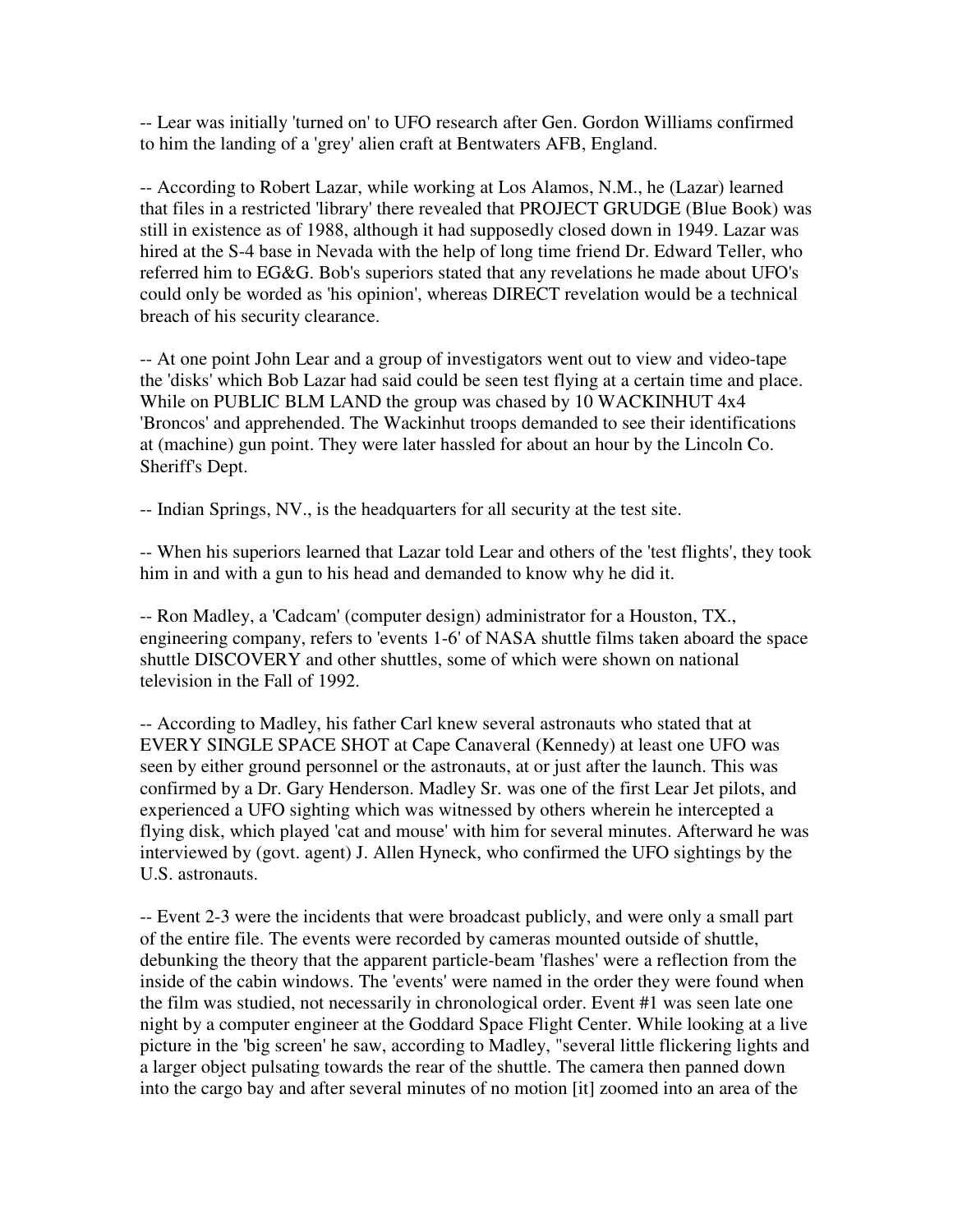UR satellite. The ground controller commented to the astronauts about Camera-D getting 'hot', and that they could either return control of the camera over to ground control or they could switch cameras. After a discussion ensued they finally got control of the cameras...they panned the cameras back and the objects were gone."

-- "Events 2-4 were filmed by a man in Maryland off of a down-link from NASA (as part of a College project). Event 2 is essentially a night scene over the earth that occurred on Sept. 16th (1992)... you see several small white lights that appear on the screen. The main event that people see in this is an object that appears at the edge of the horizon and appears to almost track or follow the horizon as it goes up. After several seconds of this the object abruptly makes a right-hand turn, approximately a 45 degree angle...a very sharp turn. And then leaves the atmosphere apparently and goes out into space... this is the event most people have seen (nationally), then you see what appears to be one or two streaks or laser-like objects coming from the bottom of the screen, up and towards this object and one other that's on the right hand side. These are fast-moving (streaks) moving much, much faster than any of the other objects in the view."

-- "Event #3 is interesting, it's a shot of the 'day' side of the earth from high orbit... It shows a multitude...probably a couple of dozen objects that are flying in all different directions across the screen. Everybody that I've shown this to -- and I've had the opportunity over the past 5 months or so to show this -- people working both at Johnson Space Center in Houston...people at Sandia, people at a couple of Air Force bases... and basically their comments to me are universal, these people don't know one another, and they'll explain: 'My God that looks like STAR WARS!' And I said 'the Defense Program or the movie?' and they say 'the movie!'"

"The interesting thing in event 3 we've found... is one of the larger objects...coming from the lower left to the upper right hand portion of the screen... As it gets about a third of the way up from the bottom there's one of these fast moving streaks that comes in from the right-hand side of the screen and intersects the path that this object is on, in fact it intersects it at the exact moment that it is in line with it, and you see what appears to be another 'piece' of either the first object or the second object break off and start traveling off into the lower right. If the object was hit this doesn't make any sense because the object should now be tumbling in the other direction but it isn't. This has led some of the people I've shown it to suggest that perhaps the object...ejected something... perhaps some sort of a defense maneuver (escape pod? - Branton). But it does appear that something has been hit and we've caught that on film." (Note: If the 'flashes' were in fact earth-based 'beam' weapons that are part of the SDI 'Star Wars' arsenal, one might wonder HOW the 'officials' were able to tell whether the incoming craft were piloted by Hostile-Grey or Benevolent-Human occupants? Although the 'human' occupants encountered are at times less then friendly, they are in most cases far less threatening than the 'reptilian-grey' species. Just what is the present 'official' attitude on the Greys? HOPEFULLY this incident was not a case of elements within the one-world [Illuminati] government who have become the psychological slaves of the grays, attacking a relatively 'benevolent' human group AS THEY HAVE BEEN KNOWN TO DO IN THE PAST. Whoever the 'good guys' or 'bad guys' are -- 'us' or 'them' -- it is certain that some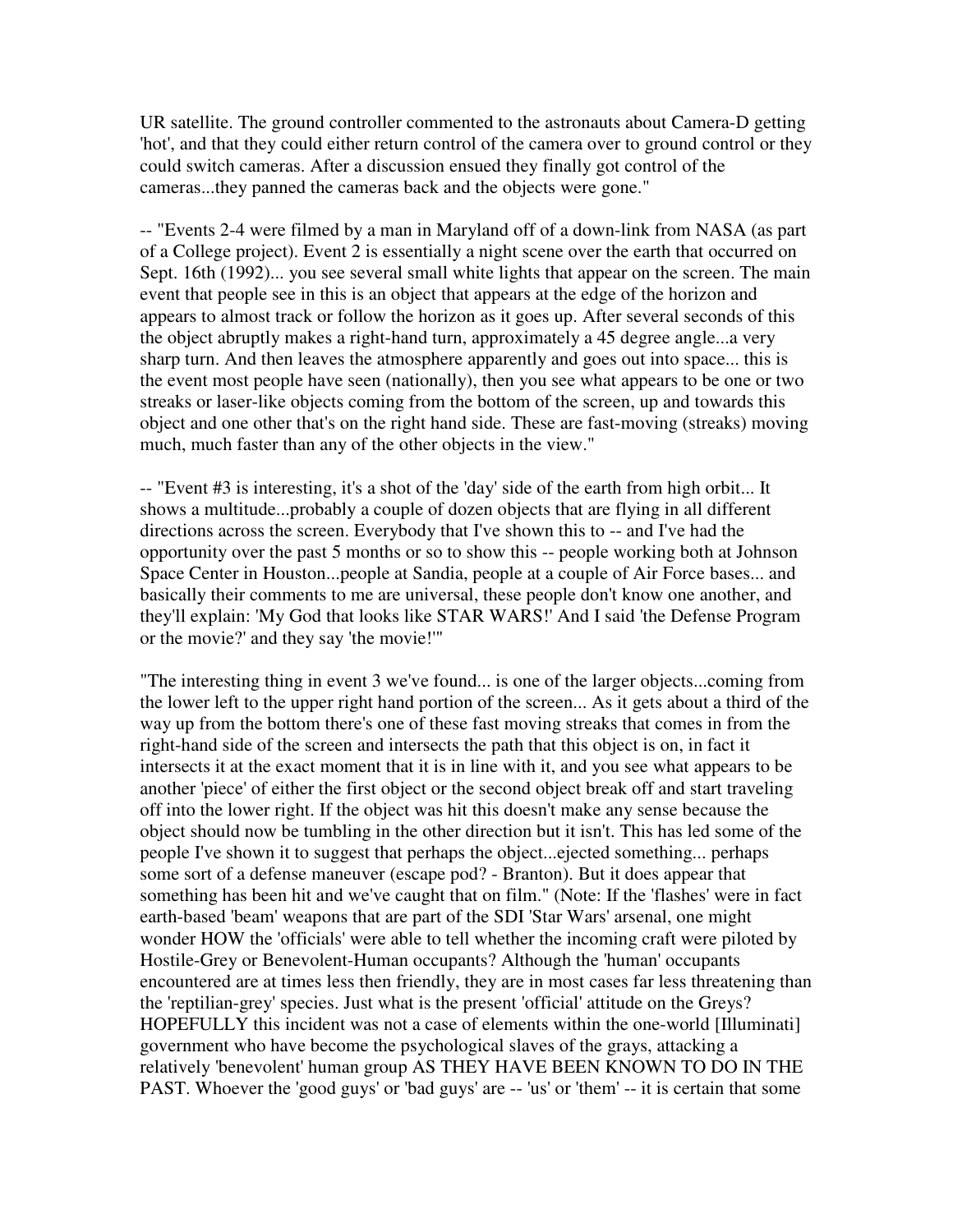type of 'STAR WARS' is actually taking place 'out there', possibly at this very moment - Branton)

-- "Event #6... I went down in April to the Johnson Space Center," Ron Madley alleges, "the only branch of NASA that is keeping and recording all the missions. The public and the press have a building that they would go to at NASA for information... Fortunately I know that the film and all the photographs are not really kept in that building... the films are archived and kept by a PRIVATE corporation that has contracted out to NASA onsite and they're kept in another building at NASA.. Jim Oberg through his incompetence has been a real help here because it was HE who actually let me know which building it was that had all the material... I know the exact times and days of the sequences I needed... I was getting the runaround basically, so I thought well, the fastest way to do this...is cut out the middle men and go directly to the source... So at this building...where all the photo labs are, I essentially walked in and explained what the situation was... They proceeded to let me upstairs and into a secure room where this video was kept... I found the first 4 events with no problem at all, and they were pretty incredible, I was very impressed with the quality... Event 5 was discovered and located by a man in Nebraska who was listening to his short-wave radio and heard one of the astronauts exclaim: 'WHAT'S THAT! WHAT IS THAT?'... In the segment of film...at the moment where this should have been there was a JUMP in the TIME CODE and a change in the picture... the total time was about 14 MINUTES that was gone... I've never seen that happen before... I had gone in fully believing NASA's explanation (i.e. that the objects were ice, debris or the firing of 'attitude adjusters')."

-- "Event 6... is a color shot over the earth in the daytime, and for 3 seconds we see an object go from left to right across the view... The object appears at first to rotate or flicker as it goes across... Out of the 87 frames in which the object...should be there, there are 14 frames in which the object disappears completely... the object stops and starts at it travels through space, it is NOT a constant motion."

-- One man working at Sandia informed Madley that event No. 6 was an 'alien craft', based on the flight performance of UFOs which they had investigated. They showed him a film they possessed showing a similar object.

-- According to Lear, Bob Lazar stated that the alien craft could bend the 'fabric' of space and travel at speeds exceeding that of light. The theory stated that they could somehow 'lock on' to a distant point in space and through some gravimetric wave amplification 'bend' the space-time fabric and enter hyperspace, and essentially 'be' at the distant point which they had locked on to. The subspace travel would be instantaneous because of the zero-time factor of light-speed 'warp' travel, and the majority of the 'time' during an interstellar voyage would consist of acceleration and deceleration of the craft.

-- Madley stated that he has a copy of a NASA document that refers to the date and times when the 'event-5' film was 'checked out' and studied by others. It stated that 4 U.S. Representatives, including a Dr. Pipps, studied the films on three occasions. On the first visit Dr. Pipps referred to it as the 'lightning' film. The second visit to the film library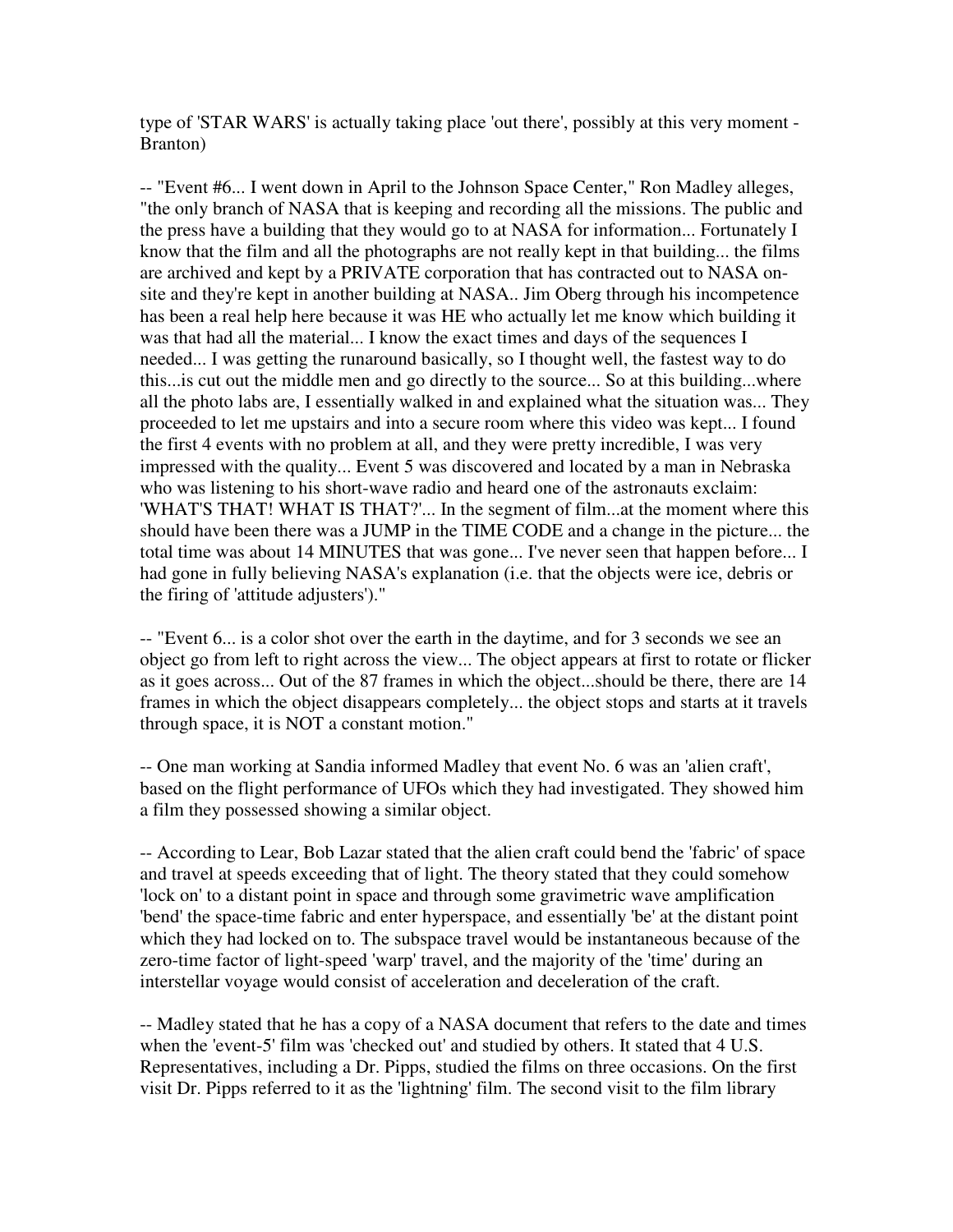(also to check out the event-5 film) was, according to the document, in regards to a 'Congressional Inquiry', whereas the stated purpose of the third visit was written down as a 'UFO Congressional Inquiry'. Madley stated that a Helen Bentley, a U.S. representative from Maryland, was behind the inquiry. When Madley tried to contact her she was not at all cooperative, although she admitted her involvement when he pressed the issue and presented her with the evidence (letters signed by her, etc.).

-- Lear states that ONE of the reasons for the initial cover-up may have been due to the governments inability to provide an ENTIRE answer to the UFO question (the fear of opening up a 'Pandoras Box') and the economic, political and especially RELIGIOUS complications and questions that might arise as a result.

-- Some of the 'Element 115' (which powers some of the alien craft) in the government's possession is in Los Alamos and some is at the Nevada 'Test Site' according to Lear and Lazar.

-- Lear stated that some types of 'Greys' have 4 fingers with no thumb (some with and some without 'webbing'), some have 3 fingers, some six fingers. Some types of greys have no 'toes' but have 'sock-like' feet. 'Some' types have 'colorless' blood which does not carry oxygen and which does not contain 'cells' as we know them. This description came from a government surgeon known by Leonard Stringfield who performed 'autopsies' on alien cadavers.

-- Lear states that the 'greys' can manipulate a human soul (or astral form?), remove it from it's body and do all manner of 'experiments' on them (Note: Some abductees have in fact reported having had their spirit-astral forms 'jerked' from their physical bodies by the Grays while inside alien craft. These Grays were sometimes accompanied by shadow-like phantasmal or para-physical beings - Branton).

-- The Dulce (pronounced Dul-see) base has been called "Section-4" by some of the individuals who have formerly worked there.

-- AIDS was intentionally engineered, and released through laced smallpox vaccines in Africa, and through laced hepatitis vaccines in America, etc.

-- There were SEVERAL firefights with alien craft and their (grey alien) occupants in Southeast Asia during the Vietnam war, many of them reliable incidents although hushed-up by the government, "...one that we have a lot of knowledge of is one that occurred in CAMBODIA, and what was frightening to our side [who were] fighting these [creatures] is IN THE DISK...WERE PARTS OF HUMAN BEINGS, arms, legs, heads, that kind of stuff."

-- The host, Art Bell, mentioned an incident which was reported to him. It allegedly involved a drilling project not far from the 'Test Site' and 'Area 51'... "and they got down 2000 feet plus, the story goes, and began to bring up human flesh, fresh flesh and bones..." (Note: this is not the only story of it's kind. One older account involved a drill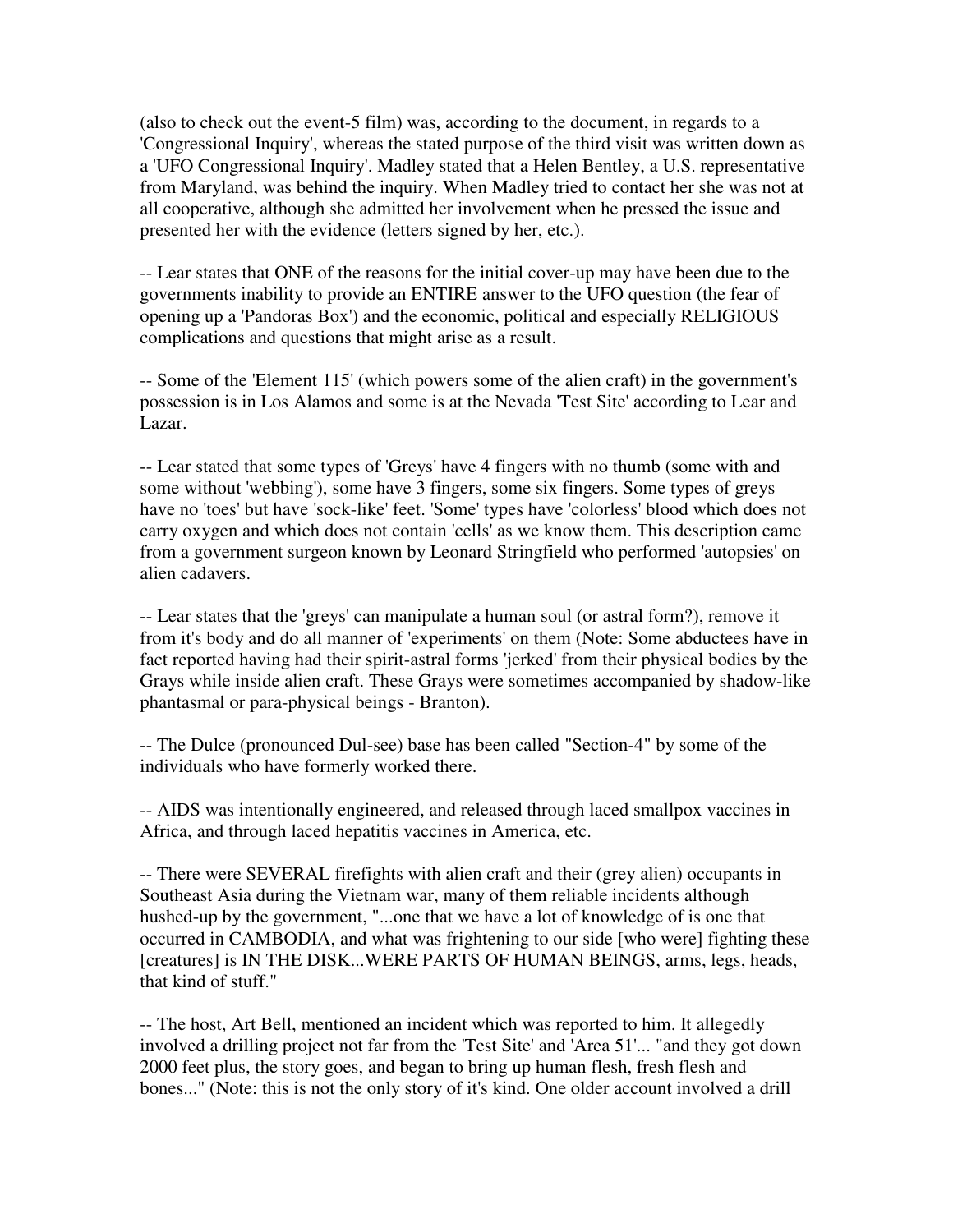bit that broke into 'empty space' somewhere in Australia, exact area uncertain, and pulled up flesh and hair from what appeared to be a hairy animal or humanoid creature - Branton).

-- The 'Horrible Truth' became evident to the Government during the 'Dulce' incident, when our very top, TOP scientific staff were killed. Due to the former false and misleading views of the aliens and their intentions which had been reinforced by the 'grays' themselves, the government had commissioned a guarded release of information concerning the seemingly non-threatening gray-aliens... that was BEFORE the so-called 'Dulce Wars' broke out. Because of the way information seeps down from the higher to the lower echelons they were unable to prevent Speilberg -- and others who had been commissioned or inspired to make movies or documentaries favoring the 'friendly' little aliens -- from producing their warped version of the greys, the abductions, etc. Lear believes that the reason Linda M. Howe's project [involving MJ-12's release of information] came to a mysterious halt about the same time the 'Horrible Truth' or the 'Grand Deception' was discovered, was probably due of those revelations.

-- Lear referred to a video describing the whole Robert Lazar story and related information on the 'bases', etc., which is available from Tri-ad., 1324 S. Eastern., Las Vegas, Nevada 89104.

-- One of the technical 'marvels' that Bob Lazar allegedly saw at the test site was a generator the size of a small ice chest that put out a tremendous amount of energy (in the '100 megawatt' range).

-- There is one top-secret weapon the U.S. government has developed which is so devastating that there are 'certain alien groups' that are trying to suppress it.

-- One caller who allegedly held a 'Q' clearance confirmed -- via a friend of his with an even higher 'Cosmo' clearance who worked at the Nevada Military Complex -- that 'two' alien groups contacted the government. One was human-like and offered to help us with our spiritual-social development but refused to give the government technology. The government refused their offer; and the next was the 'Greys' which offered technology in exchange for the government keeping their existence secret from the public, etc. According to John Lear the second group turned out to be LIARS and DID NOT DELIVER THE TECHNOLOGY [or installed it only in so-called 'joint' underground bases which THEY controlled. The main source of U.S. government technology apparently came from crashed disks -- mostly 'grey' craft -- some of which were blown out of the sky by the U.S. military].

-- Wickenberg, Arizona is an apparent site of an underground base, 'abduction' activity, etc. The government allegedly took control of a mine in the area some years ago.

-- Earlier in the century 1 in 40 citizens reportedly experienced 'abductions'. As of the early 1990's the figures are closer to 1 in 10, according to Lear!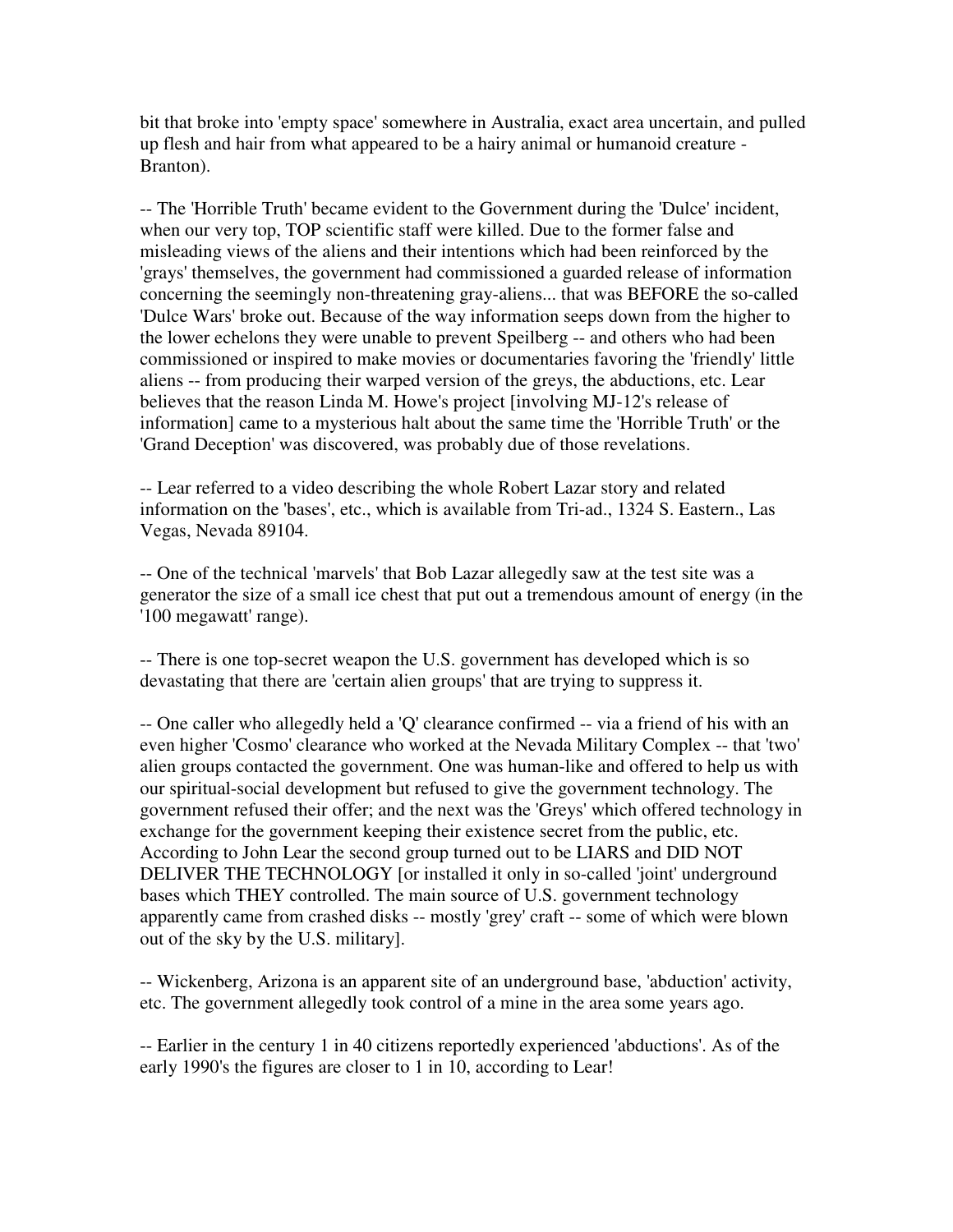-- There are 'tunnels' and base complexes that connect China Lake, California City, Norton AFB, Edwards AFB, Tonopah, Groom Lake, Nevada Test Site, Los Alamos, Dulce, Norad, Oklahoma and to the East. Lear spoke of a friend whose father was or is a hydraulic engineer on the tunnel digging machines which are 28 ft. in diameter.

-- Lear stated that he got within one week of interviewing a man who allegedly worked in the 'base' on Mars, before he 'disappeared'.

-- There was a reference to possible 'alien' influence behind the Trilateral Commission and the 'New World Order' as well as Adolph Hitler's Third Reich.

-- Reference to 'Casey & Associates' in Seattle, WA., founded by an individual who was involved with several top 'government' programs, and his knowledge of the secret governments intended use of mass genocide as a means of population control.

-- There are apparently two types of entities which have gone by the name of 'THE ORANGE': 1) A human-like type with (reddish) orange hair; and 2) a reptilian type.

-- One woman called in reference to an underground base at the Palloma Ranch 50 miles west of Phoenix (where she lived), which was located near the world's largest nuclear power plant. Much of the plant is underground and utilizes 'migrant' workers in underground installations. She allegedly heard that there was an underground connection between this facility and the 'La Palloma' ranch in California. She also referred to 'patients' at a hospital where she worked who spoke of "people with lasers" that had chased them through several states, one of the patients was in a very bad condition, had a high temperature, etc. One being came into the unit in a long white coat trying to pass [itself] off as a doctor and talked to the woman and a fellow worker "through telepathy" and "told" them if they pursued it they "would be dead." Before 7 A.M. the two patients were 'removed' from the hospital.

-- 3000 feet below the Test Site there is allegedly a huge cavern which can hold 25,000 combat troops, and 500 feet above that there is allegedly another area which can hold 500 officers (could this be a part of the 'underground war' that one source from Colorado says our government is involved in? Some of the strange underground 'explosions' that have been reported, according to this source, are not the result of excavations, but are in fact a product of this underground war -- against the grays?). Many of the bases were excavated by 'clean' nuclear explosions.

-- Lear refers to evidence that intense conflict exists between at least two of the alien species (the two most common, the 'Nordics' and the 'Greys'?).

-- References to [psychic] attacks by the 'greys' on people while in the dream state, via electronic or radionic rays.

-- Reference to a 'lattice resonator' allegedly captured in an underground base in the Hartz mountains of Germany in 1945.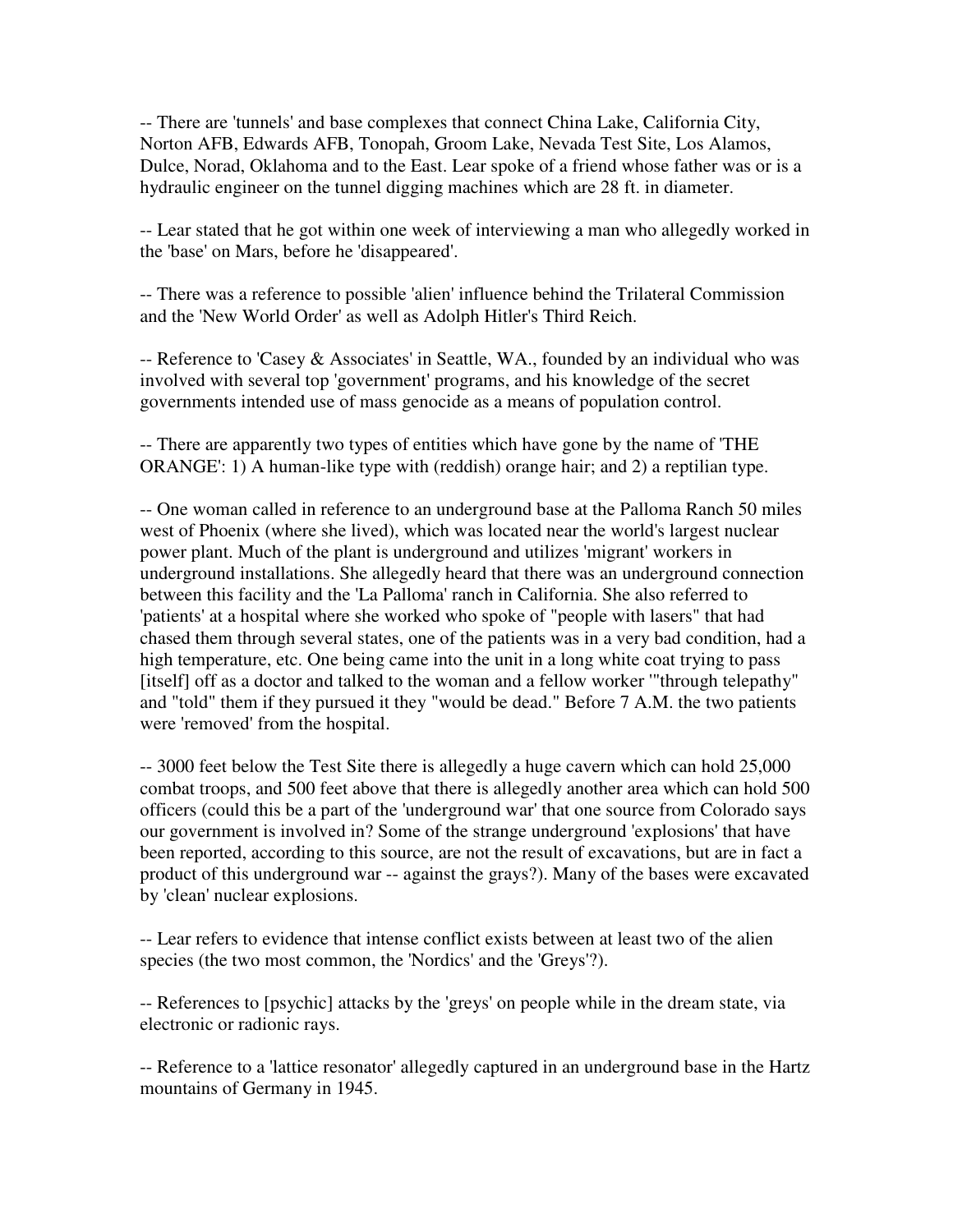-- How the aliens use cold fusion in order to 'pack' the molecules into tight and seemingly impenetrable forms, as part of the construction of alien craft 'hulls'.

-- According to Bob Lazar the greys are 'terrified' of the human race, possibly explaining why they're so intent on hiding their true nature from the masses.

-- Reference to an underground base near Ft. Huachuca, Arizona.

-- One woman told of a conversation that was 'overhead' between two older men. Part of the conversation included the statement that they had to get back to 'their space station'.

-- A description of EMS - Emergency Broadcasting System hardware and how it is being used to manipulate human behavior.

-- Suppression of information by MUFON and other large 'infiltrated' UFO organizations.

-- A reference to Crop Circle' phenomena in 27 countries.

-- Reference to Military test craft capable of mach 5 to 15.

-- A brief discussion on the so-called 'Locust' or 'Preying Mantis' type entities seen with the saurian greys during encounters.

-- Strange underground drilling and mechanical noises heard under Sierra, California and throughout the Rocky Mountains, etc.

Karla Turner, Ph.D., in her book 'INTO THE FRINGE' (Berkley Books, N.Y. 1992) describes in detail her work with two 'abductees', a husband and wife, who had allegedly experienced numerous alien encounters. Parts of the experiences which were subconsciously suppressed by the couple were retrieved through regressive hypnosis.

As an example, most of their abduction experiences with the 'greys' involved the classic 'medical examinations', however the husband was convinced from his own observations that the 'Grey' aliens were attempting to genetically cross-breed humans and animals, such as cattle. At one point the husband observed an unconscious woman, not his wife, 'cut open' from her chest to her abdomen while the grays apparently performed some operation on her reproductive organs, after which the cut was sealed with a laser-like device and the original incision scar disappeared. Semen was also extracted from the man and, he believes, it was injected into the unconscious woman AND into the 'cow' which was on another table or platform.

On one occasion the husband saw a group of 'greyish' beings with 'faces' which he could not clearly distinguish. The grayish beings 'told' him that they were his 'ancestors', along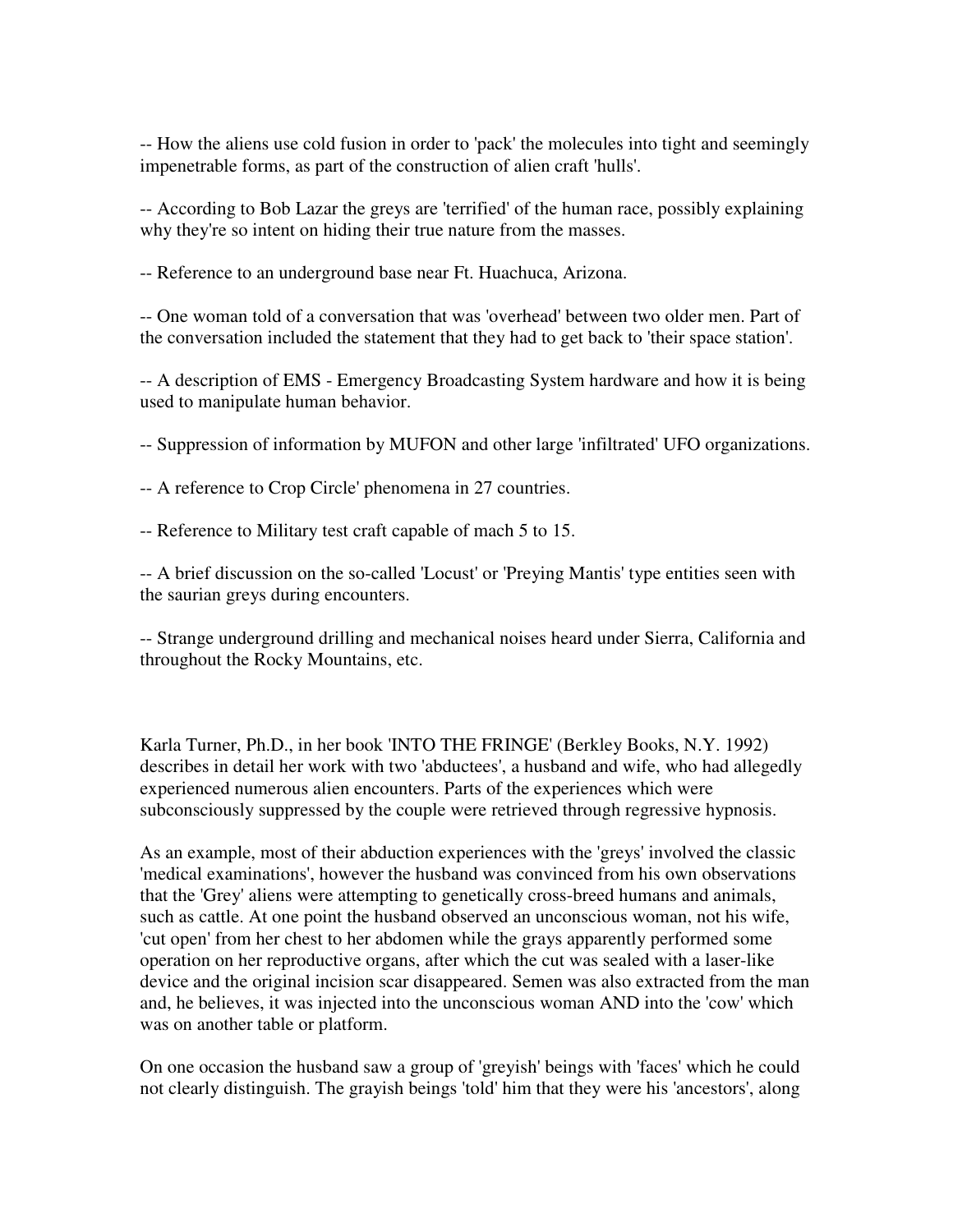with other confusing discourses about genetic 'pockets' and so on. He felt the creatures were not human and he had the distinct impression that they were manipulating and lying to him, and he TOLD them so.

Another strange experience involved a 'dream' wherein the husband saw a fairly attractive blond 'woman' seductively motioning him over. He went towards her and right when they were about to 'kiss' he 'saw' that beneath its disguise the being was actually some king of 'warty' and 'slimy' creature (Could the creature have 'projected' this false image into his mind? Also, was it attempting to excite him so that it could extract semen for genetic experi-ments? Some male abductees have alleged that they are forced to copulate with 'something', often described as being partially or fully mechanical-like, or part humanoidmechanical or of non-humanoid configuration... or participate in many other bizarre actions in order to extract semenic fluid, no doubt to be used for further 'breeding' experiments. Some of these men claim that the experience was terrifying, abusive and gave them little if any pleasure. One man stated that after his experience he had much more sympathy for women who were forced to go through the ordeal of being raped).

Although MOST encounters with 'Nordics' or 'Blond' humans are clearly recognizable as being ongoing human-to-human encounters, a relative 'few' encounters betray the fact that non-human -- often reptilian -- 'alien' beings are at least in a some instances attempting to pass themselves off as 'Nordics'. When the 'husband' realized that the apparent 'blond girl' was actually something inhuman he became horrified and began to resist, at which point he was 'injected' with something. According to Dr. Turner, when he 'woke up' from the 'dream' (the husband alleged) the (injection) marks were visible and very real.

One of the most interesting experiences described by this couple however was a 'dream' that was remembered by both the wife and the husband, with a little help with regressive hypnosis to establish total recall. In connection with this episode, which occurred some time after the abductions by the grays began, the husband and wife had a 'shared' experience wherein they recalled being taken in a white pickup and a helicopter to an unknown destination. The memories of this part of the event were largely surrealistic as if he/they were in a drug-induced state (this was later confirmed).

The husband remembered being taken to a marshy or swampy area and then of 'falling' down a great distance through some kind of tube, and finally arriving in some sort of large underground cavern.

The air was musty until he/they were taken to one side of the cavern and past large manmade storage tanks, generators, etc., and after traversing this for some time they emerged into an installation where he saw doors, desks and other objects reminiscent of a 'military' base. Eventually he was taken into a 'saloon' like room. The air was 'filtered' and sanitized as opposed to the musty cavern. The 'bar' area seemed to be a 'holding area' where he saw several people standing or sitting around in a 'drugged' or catatonic zombie-like state.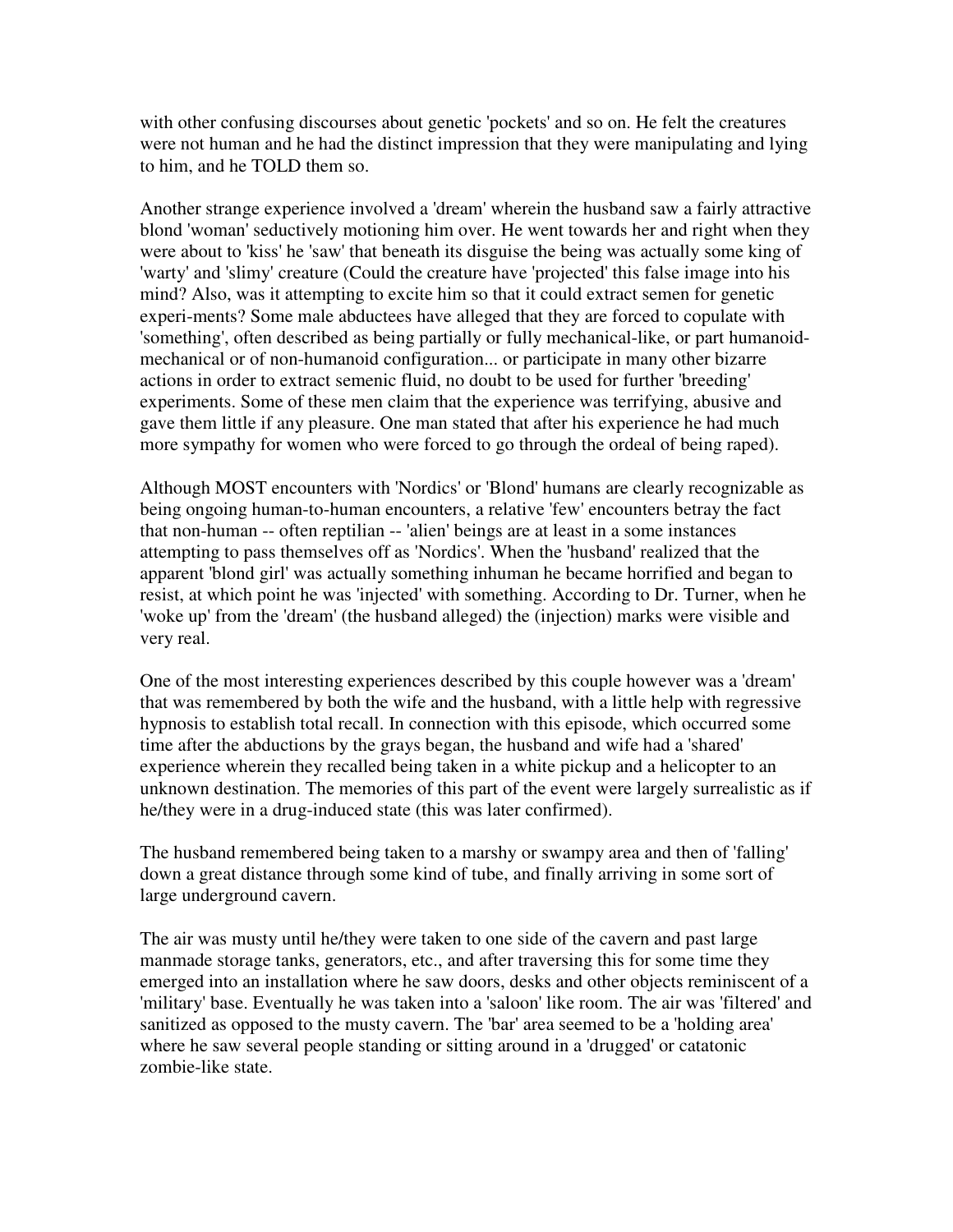The 'dreamlike' sensation began to give way to a lucid, rational mindset and the husband became aware of a military officer there who seemed to be very angry that he was coming out of the state of mind that they wanted him in, since he was beginning to see the area as 'solid' and 'real' instead of 'dreamlike'. He even began asking some of the dazed people there if anyone had a deck of cards. He had the impression that even though they were deep underground someone had gone to a lot of trouble making this 'holding area' look like an 1800's saloon, carefully planning every detail. He was later convinced that such an atmosphere was intended to reinforce the 'dreamlike', drug-induced state of consciousness.

He soon found himself being interrogated by what seemed to be a high-ranking Army official, possibly an Army Major. The officer persistently demanded information out of him concerning his knowledge of the grey aliens, what the aliens' plans were, what was done to them during their abductions, how he was personally involved in their 'plans' and so on, apparently aware of the fact that he/they had been abducted in the past. The husband refused to answer any questions, having become 'conscious' to what was going on and where he was, and this just made the Army Major(?), who he described as a very 'emotional' man, more upset.

The officer threatened him, saying that the military might take repercussions if he did not cooperate, but the husband sensed that his interrogator was bluffing and that they probably would not follow through with any of the threats.

Although they apparently landed near a marshy area before entering the underground base, the husband for some reason believed that they were actually deep inside a mountain.

He also had the impression that the others in 'the bar' or 'saloon' -- some of whom he seemed to know and who were waiting to be 'interrogated' -- had also been abducted with him on different occasions and the military was desperately trying to find out 'what they knew'.

Of course their methods of gaining 'intelligence' may have been rather unconventional, however it may be in keeping with the mindset of a schizophrenic military -- terrified at the potential threats that the Aliens and their (programmed?) abductees might pose to the United States establishment, yet at the same time being pressured to maintain a 'cover-up' wherein 'intelligence' had to be gained through unconventional methods such as that described above. However, IF the 'aliens' are using human beings as 'implanted' or 'tagged' pawns in an agenda of planned subversion against this human-dominated planet Earth, then one should not lay the blame entirely on the 'abductees' who happened to be in the wrong place at the wrong time. Instead they should be viewed more as the victims than the enemies.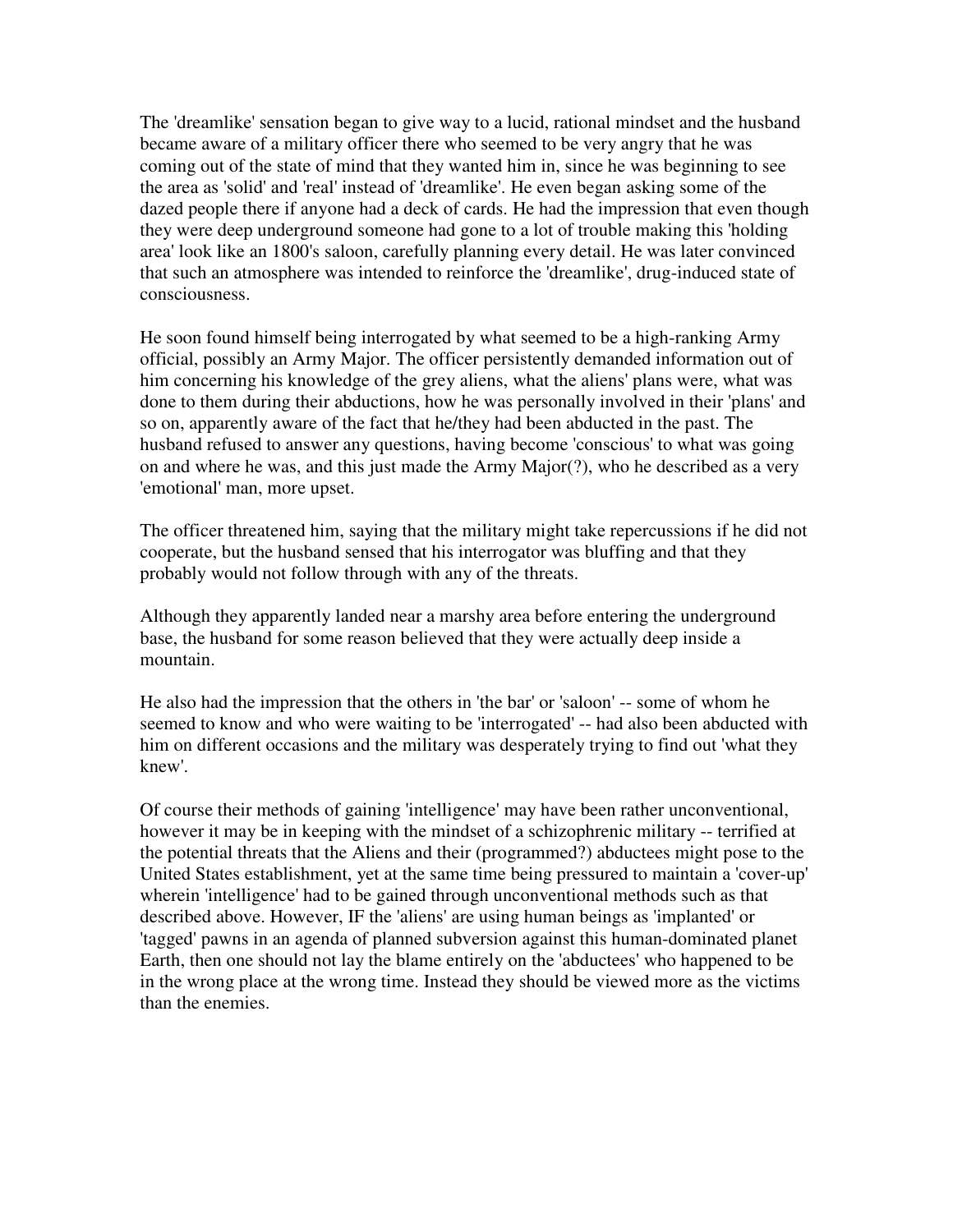### **The Coscon Files Part 5**

The following is a quote from Brad Steiger's 'THE UFO ABDUCTORS' (1988., Berkley Books., N.Y.):

"In 1969 I and my research associates... Loring G. Williams and Glenn McWane, were bombarded with the claims of dozens of contactees who said that they had had an implant left somewhere in their skulls, usually just behind the left ear. These contactees/abductees came from a wide variety of occupations, cultural backgrounds, and age-groups.

"We employed private detectives and medical doctors... in an attempt to learn what archetype had been fed into their particular group consciousness. We never found any implants that were detectable to X rays, but our hypnotic sessions turned up an incredible amount of fascinating, albeit bizarre, information about underground UFO bases, hybrid aliens walking among us, and thousands of humans slowly turning into automatons because of readjusted brain wave patterns."

An "Intelligence Report" released by "Leading Edge Research" (Formerly Nevada Aerial Research) referred to an apparent "tug-of-war" over one particular abductee. Some cases seem to suggests that both 'Nordic' and 'Gray' aliens have been known to "fight over" certain abductees; the Grays usually abducting the individual in order to implant them and bring them under the control of the reptilian collective-consciousness, while the Nordics who are in many cases angry over the Grays' manipulations show up to help the abductees. The NAR article stated:

"One contactee that has been contacted by the blond/Nordic race was captured and examined (by the greys) after it was discovered by them that the blue beam used to paralyze people failed to have an effect on him. The implant device that the Nordics put in evidently neutralized the paralysis beam. It was said that the Greys came in a footballshaped craft."

This is one more confirmation, among others, that actual conflict if not warfare exists between certain segments of the 'Nordic' Federation and the 'Gray' Empire.

In a letter to researcher B. Alan Walton., dated March 5, 1993, John Lear made the following statement:

"...I have friends at the Nevada Test Site who have mentioned that they have seen the Reptilians there. In what capacity they are acting I don't know. When I mentioned once to my friend at the test site something about the reptilians his comment was, 'Its truer than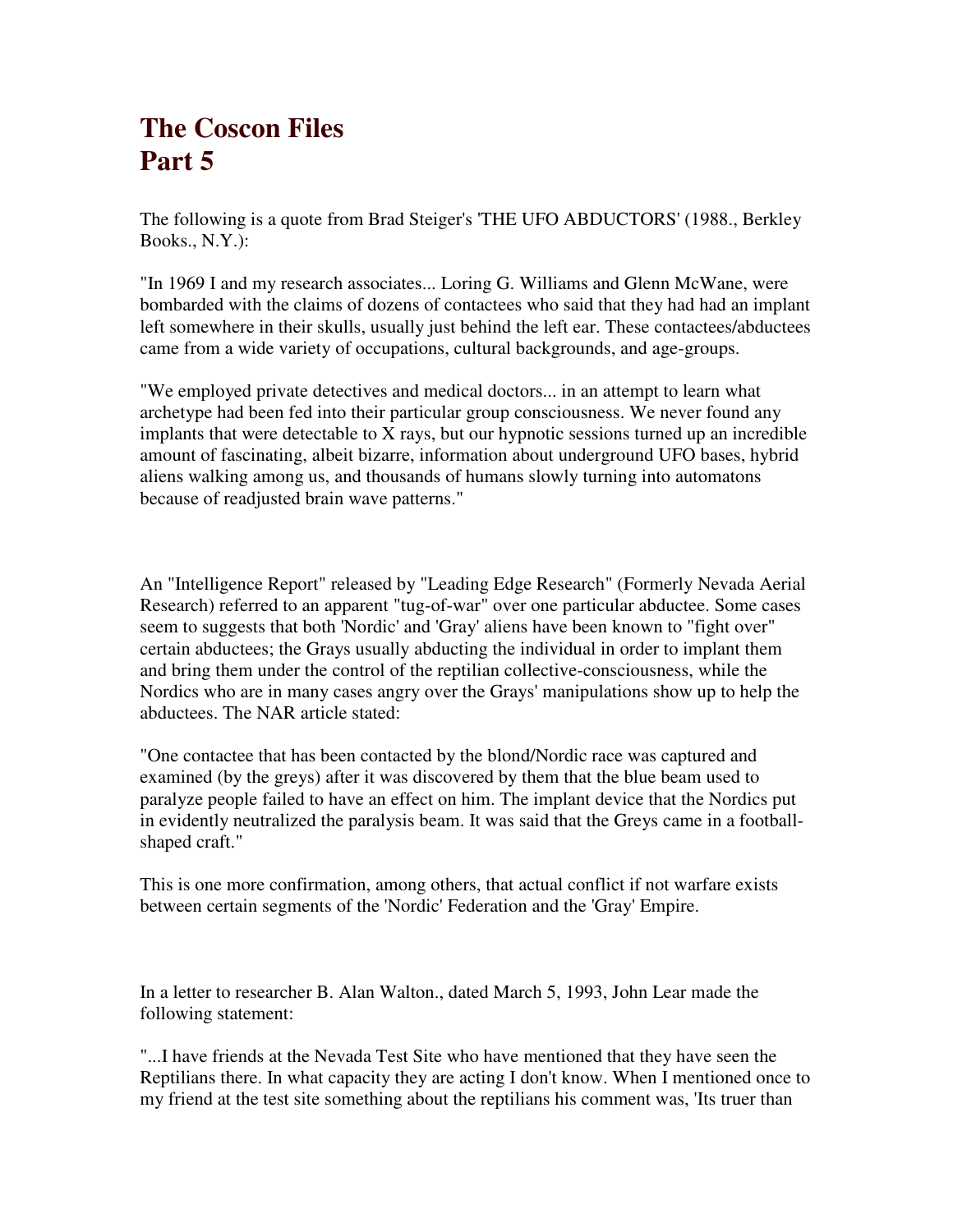you can imagine.' He also indicated that they were very, very scary to see."

Jacques Vallee, in his 'ANATOMY OF PHENOMENA', states:

"H. Oberth, well known for his contributions to the early development of Rocket Technology and connected engineering problems had repeatedly claimed that UFO's are vehicles from another solar system. Others have also made this hypothesis, but are often in disagreement over the exact origin of the 'visitors'; the reader will often find the stars Tau Ceti and Epsilon Eridani associated with such speculations, simply because they are among the closest to the sun..."

The following are several abbreviated excerpts taken from 'THE OMEGA PROJECT', by Kenneth Ring, PH.D. (William Morrow  $& Co., N.Y.$  1972). The following points were brought out in the book:

-- Most abductions (possibly between 60%-80%? - Branton) are conducted by the 'greys' of traditional description.

-- Many state that their experiences are often 'dreamlike' yet with evidence suggesting real events.

-- The "greys" (and in some cases black creatures in 'capes' that act as 'guards' during the painful and terrifying 'medical operations') have a way of 'blurring' their faces in the minds of the abductees, so that the abductee cannot later recall what the alien faces' looked like.

-- Many abductees experience sleeping problems (not to mention severe social-relationalsexual problems) after being abducted by the saurian grays, and these problems often last for years afterwards.

-- Some abductees who resist are 'shocked' repeatedly with an 'electric gadget' which may induce paralysis and/or unconsciousness.

-- A majority of the 'greys' seem to be of the grey-white variety [several of these possess scaly skin with a slight greenish 'tinge'], some with opaque 'black' eyes and some with snake-like or lizardlike vertically slit pupils.

-- Some of the greys are described as 'sinister', and one abductee stated that when she was taken 'one alien was by my head and attempted to frighten me with his large eyes,' as three other creatures mechanically performed painful operations, unheeding of her terrified cries to make them stop. She (Clair Chambers) stated that "In my many encounters where I have always been kidnapped from my home, the aliens have shown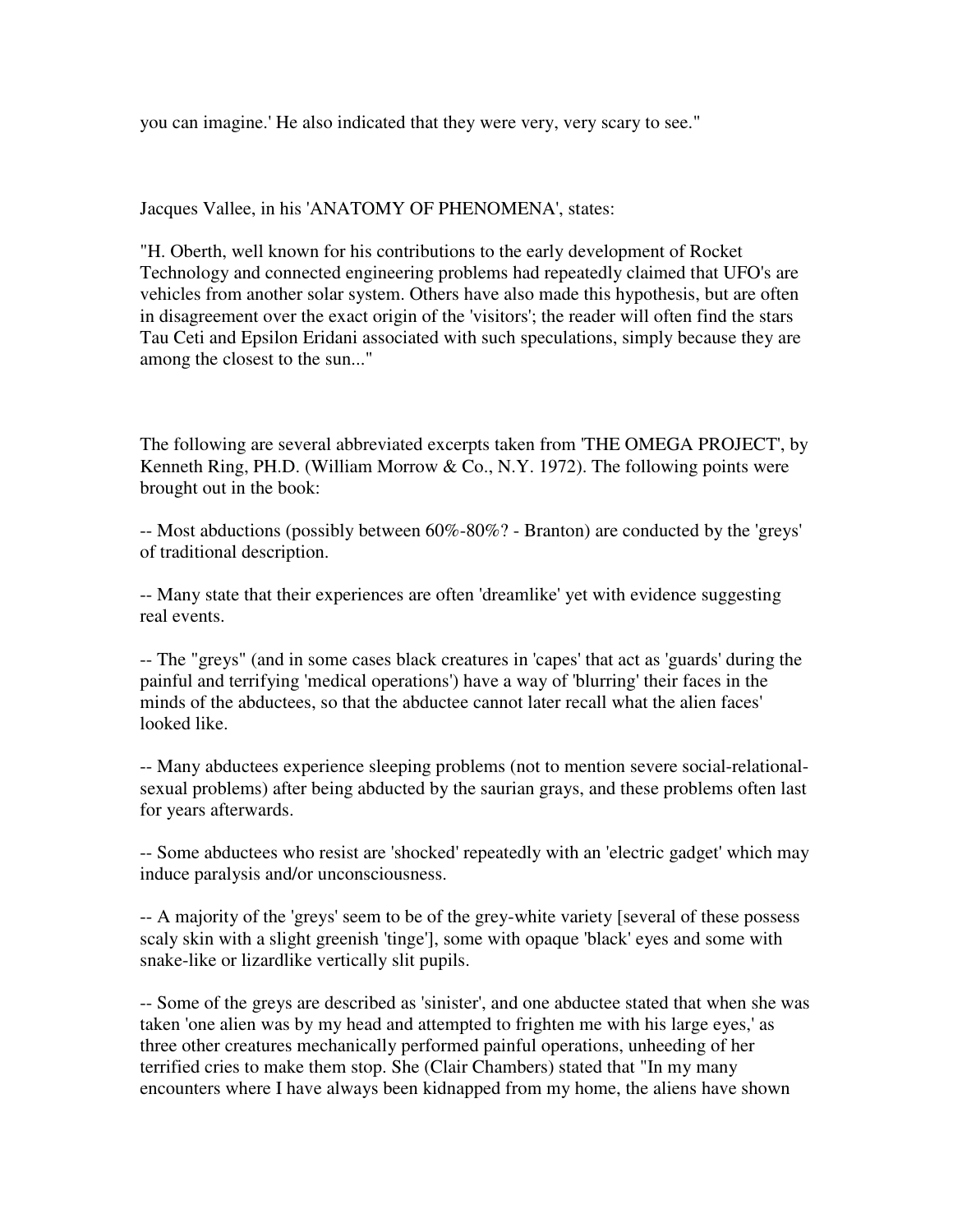NO compassion. I have several times felt them exhibit FEAR when I have hit them as they do feel FEAR... their reaction behavior patterns do NOT indicate an intelligence as high as I would expect from their technology... these experiences have been dreadful, terrifying, and I would like them to stop!" (Note: Four separate doctors have confirmed wounds and injuries in Clair Chambers which she insists resulted from the abductions. Also, the perceived high technology as opposed to the lack of individual intellectual initiative may be explained by their "collective-consciousness" nature, or as some scientific 'insiders' have referred to it, these dual-brained creatures have a "simple and complex" mental makeup. It would seem that their technological abilities are a direct result of their ability to operate within a bee-hive or insect-like collective mind, and that the 'individual' members of this collective basically possess only the information necessary

to carry out their particular assignments - Branton)

-- Some 'greyish' aliens, with 3-digit fingers, have been described as being 7 ft. tall (Reptilioids or Reptons? - Branton). One woman who was abducted by them felt as if the creatures wanted her to have the IMPRESSION that they were 'friendly', but after being returned to her car from which she was abducted "I then broke to pieces as my whole body shook uncontrollably. I cried 'OH GOD, WHY ME?' I couldn't calm myself as I cried like a baby..."

-- A woman with an M.S.W. [degree?] (who was at the time of this revelation 51 years old), stated:

"The first experience was when I was a child of about 5. For years I had a RECURRING 'dream' of standing beside a field WHEN A HOLE OPENS UP IN THE GROUND in front of me. The dream ends with me looking into the hole. I was just standing there looking at the hole. Under hypnosis I [recall that I] stepped into the hole and walked down a short tunnel. The tunnel widened into a small waiting area where there was a bench just at the right height for a 5 year old. I sat down and waited. A tall black 'featureless' being came through a doorway, walked to me and held out his hand. I took his hand and went back through the doorway with him. He placed me on a table that appeared to be about 3 to 4 feet high. He laid me on my back and took one big hand and held my upper body flat on the table. The other beings were behind him looking at instruments on the wall. I was held this way for several minutes. When the being turned to look at the other two, it was as if he lost CONTROL over me and I jerked out from under his hand, fell off the end of the table and ran for the door. When I got to the door, I knew I wasn't 'supposed' to go any further. I stopped and turned around. The being who had been holding me came to me, took hold of my left arm and looked into my eyes. I was looking at where the eyes should be on a HUMAN, BUT I don't REMEMBER actually SEEING eyes. I feel something was communicated, but I don't know what." (Note: This experience would have taken place around 1940, give or take a few years. Remember that this was years before the 'UFO' phenomena exploded into the public consciousness in 1947 with the Maurey Island episode, the Kenneth Arnold sighting and the Roswell incident. Also note the 'subterranean' connection. It appears as if abductions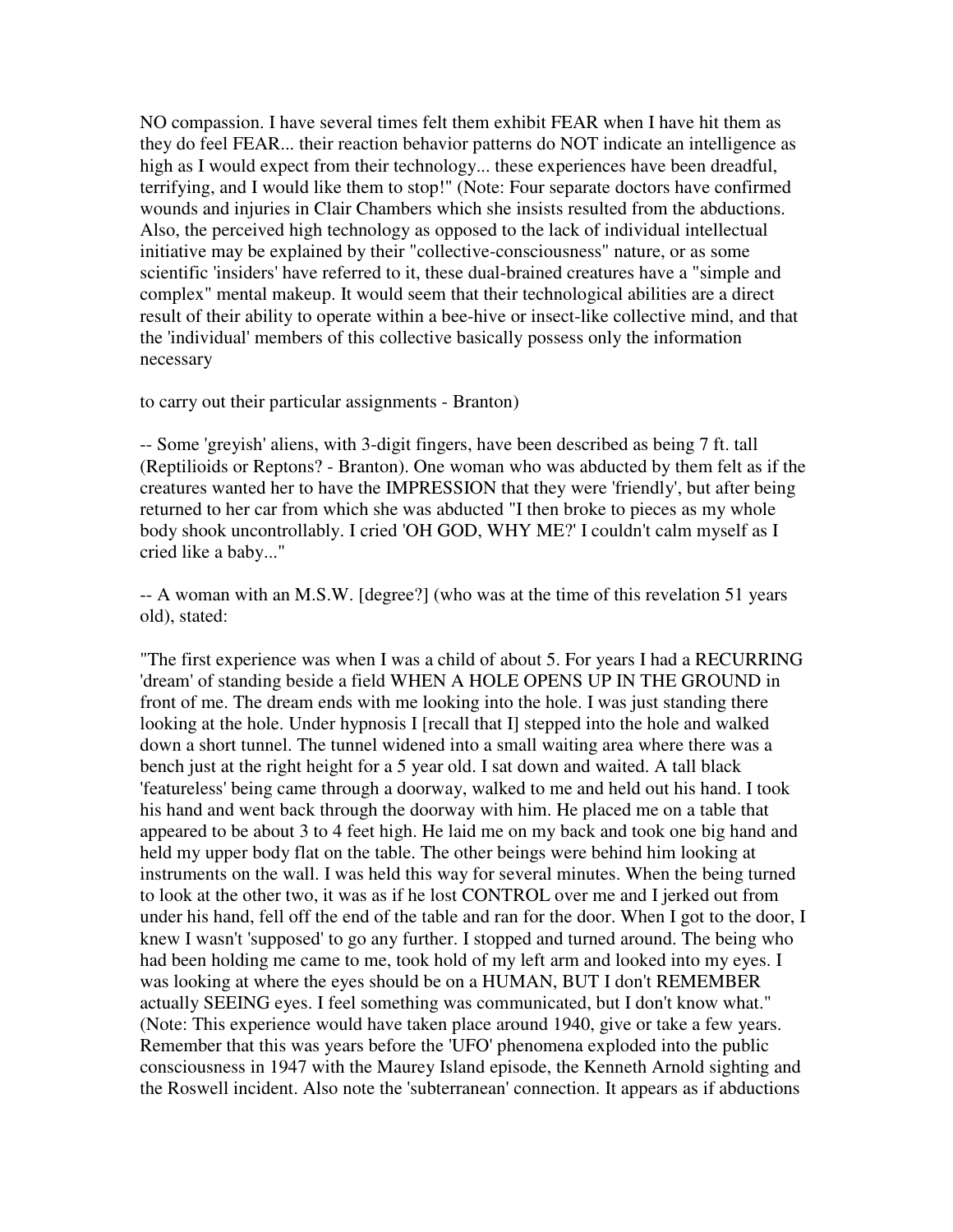and implantations have been carried out since the early 1900's at least - Branton)

--The author states that some of the large opaque-black 'eyes' seen by many abductees, after being taken by the 'greys', seemed to have been 'coverings' for real 'eyes' which they felt might have been hidden inside or 'behind' what may have been artificial opaque-black visual coverings. This was, at least, the 'impression' that some abductees have had.

The following is a quote from Matt Spetalnick's article "IS ANYBODY OUT THERE? NASA LOOKS FOR REAL ET'S", in REUTERS Magazine, Oct. 5, 1992:

"At least 70 times scientists have picked up radio waves that bore the marks of communication by beings from other worlds, but they were never verified, [Frank] Drake said."

Through proposed projects such as SETI [Search For Extra-terrestrial Intelligence], which involve large arrays of Radio Dish recieving mechanisms to 'tune in' to cosmic radio waves, Drake and others 'hope' to contact outside intelligences. However, IF information which appears in adjacent COSCON files are correct, this has already occured. If in fact Drake is in on the UFO cover-up, then he would be a prime candidate to lead projects like OZMA and SETI. Drake could throw out just enough "bones" to the public to keep them interested in financing such projects with our tax monies. When an actual discovery of an intelligence radio source or sources is confirmed, Drake and friends can bury the information so deep that no one but the "Insiders" will be able to see it. There are those who allege that the strange failures of nearly every Mars probe since the Viking missions -- which photographed the notorious and controversial "faces" and "sphinx" on Mars -- were either sabotaged by aliens or taken over by the perpetuators of "the Coverup". Even the Hubble telescope, a multi-billion dollar project, was supposedly delayed for several years because some fool ordered the wrong mirror size! How stupid do these people think we are? Now that it has been "fixed", we should PRESSURE the Hubble crew to zoom-in on the strange artifacts on the moon and Mars. To refuse to do so would be self-implicating and nothing less than a passive admittance of their involvement in the Cover-Up.

Another possible use of these 'radio dishes' has been suggested by K.S. of Salt Lake City, who allegedly talked to a man who was involved in setting up top secret underwater radio dishes for secret government projects. He claimed that many of these dishes were used to communicate with "our" bases on the moon and Mars! If this is the case, could the SETI program be an extention of this?

The following letter was sent to researcher Val Valerian and was dated May 13, 1992. It states in part: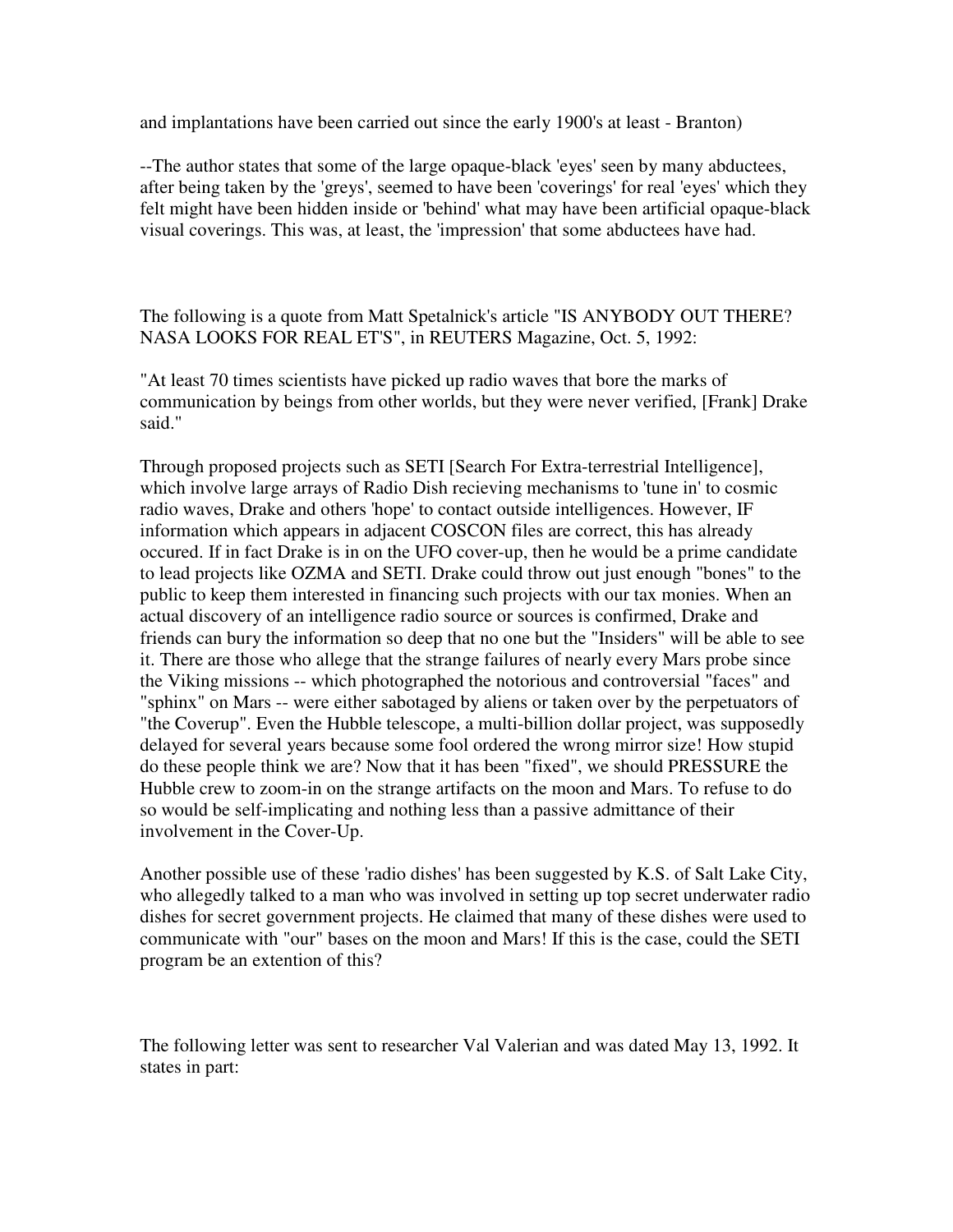"...The stranger who has been in the house with his unknown monitoring device apparently is not pleased with the fact that I placed a magnet in the vicinity of the monitoring device... I put the magnet next to the place... and within 24 hours there was a generalized feeling of freedom and relief in the air. My thinking processes seemed to flow easier and clear. I guess one could say that there was less tension in general wherever I happen to be. On May 7th, I was in the parking lot to pick up Sheila from work (about 9:30 a.m.) reading a book. A strong feeling came over me to doze off. As I did, I dreamed that I was in my car reading my book when my 'visitor' fellow opened the door, but rather brought the monitoring device and left it in the back seat of the car. He then jumped out and slammed the door with a pop that woke me up! Strange. The 'dream' and dozing period lasted less than 10 minutes and the 'dream' is one of those rare types that one does not forget. What I found was particularly curious was that I knew who the fellow was, what the device was, and I actually saw the device well enough to describe it. Two days later the right brake system failed. And, that indescribable weight seems to be back in the air, again. Now, I shall place another magnet in the back seat of the car..."

This person described the 'entity' as follows: "...Face is sort of wrinkled and yet SNAKELIKE EYES ARE DARK WITH VERTICAL PUPILS. Eyes are round. Nose is small with vertical slits. Ears are very small and flat against head. Symbol (can't remember) on left side of chest garment. Garment looks like confederate grey uniform. Doesn't fit tight. Rather like sport coat. Skin color is light brown. Face is expressive and shows fear. Device was black on round pedestal and appeared to be solid metal."

>From 'THE UFO ENCYCLOPEDIA', by John Spencer (Avon Books., 1993), under the heading 'DR. OTTO STROVE', we read how this astrophysicist assisted Frank Drake in establishing Project OZMA, and it's very mysterious conclusion:

"...the project began its search by focusing on the star TAU CETI. According to claims made at the time, AS SOON AS the project got underway STRONG INTELLIGENT SIGNALS were picked up, leaving all the scientists stunned.

"Abruptly, Dr. Strove then declared Project OZMA had been shut down, and commented that there was no sensible purpose for listening to messages from another world."

[Note: Or, was this merely an 'excuse' used to keep the Project and it's findings SECRET? If not, then Dr. Strove would seem to have an extremely warped idea about what is or isn't "sensible" - Branton]

The following information was sent in by Juliette Sweet, personal friend of Sharula Dux, the self-alleged resident of Telos, the city below Mt. Shasta, and was dated 2/7/93:

<sup>&</sup>quot;...last month I had your disk [containing some of the COSCON files - Branton]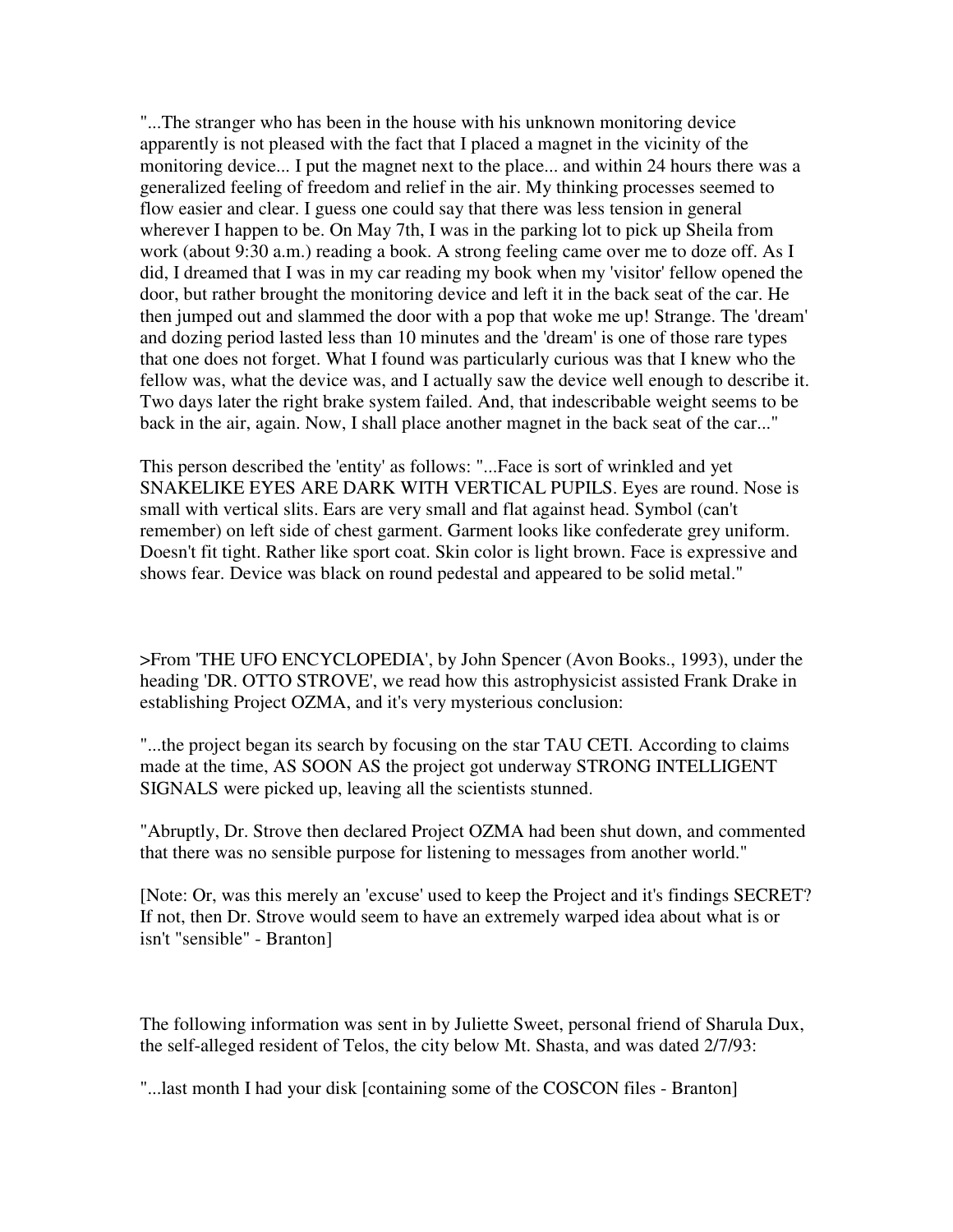transcribed and read your materials in their entirety. Very interesting, and full of well cited facts. I appreciate your sense of groundedness when presenting your ideas... I am not familiar with the saurian race, nor have I heard mention of them from Sharula or Adama... The Greys do come up from time to time, and what has been communicated by the (Telosian) Hierarchy is that they are indeed being asked, forcibly if necessary to leave. The ousting process has been active for the last year or so, and Adama has indicated that Los Alamos will be one of the last areas to clear out... there has been some "star wars" type of conflict of late, but the (Telosian) masters tell us not to worry about it (and) that they have things well in hand... Sharula's age is actually 267 years. Although for surface ID purposes, she says she was born in 1951. It helps where social security and passport purposes are concerned. You might want to update your materials to reflect her actual age..."

Researcher Vladimir Terziski believes, in spite of all the descriptions of 'aliens' given by abductees, that there are also craft constructed by 'the Illuminati' which are taking advantage of the 'alien' question by attempting to pass off their own black projects as 'alien technology'. Although Terziski is uncertain as to the existence of the so-called 'greys', he does admit his belief in an ancient human-like society which possesses antigravity craft.

Terziski states that whether or not the 'greys' exist, the New World Order may be using the 'external' alien threat as a means to bring about world unity after the fall of Russia while "...at the same time hundreds of valid, but undesirable ET contacts with...more advanced races are debunked or ignored by the government."

If some researchers are correct, Bavarian Intelligence [the Illuminati's Skull & Bones society, the Thule Societies "Nazi" Empire, and the CIA-NSA network that was 'german'ated from within the Bavarian Illuminati and Bavarian Thule societies] are actually working with the 'Greys' in secret. Even if the 'New World Order' declares 'war' on these creatures, as opposed to a grassroots 'human resistance', one can be assured that this war be a farce as have other conflicts in the past. It would very well be like the Korean war conflict wherein SOCIALISTS within the 'United Nations' waged a no-win 'police action' against southeast Asian COMMUNISTS. General George Douglas MaCarthur for one accused the Socialist leadership of the U.N. of intentionally SABOTAGING his forces in Korea by leaking American positions to their Communist allies. Now in recent years 'Patriot' organizations have been warning of a possible "RED DAWN" takeover of the U.S. by Socialist UNITED NATIONS troops who NOW HAVE AN INCREASING ARMY OF U.N. TROOPS "IN TRAINING" within the borders of the United States. (If such a take-over attempt were to occur, we would suggest that the UNITED NATIONS complex in New York City increase it's security by at least a thousand fold to defend itself from the retaliation that would follow. Let's just say that there is an entire 'Army' of grass-roots Patriots waiting-in-the-wings to defend America from such a threat if or when such an invasion is attempted). The Bavarian "National" Socialists who ultimately control the U.N., such as the Trilaterals, are reportedly tied-in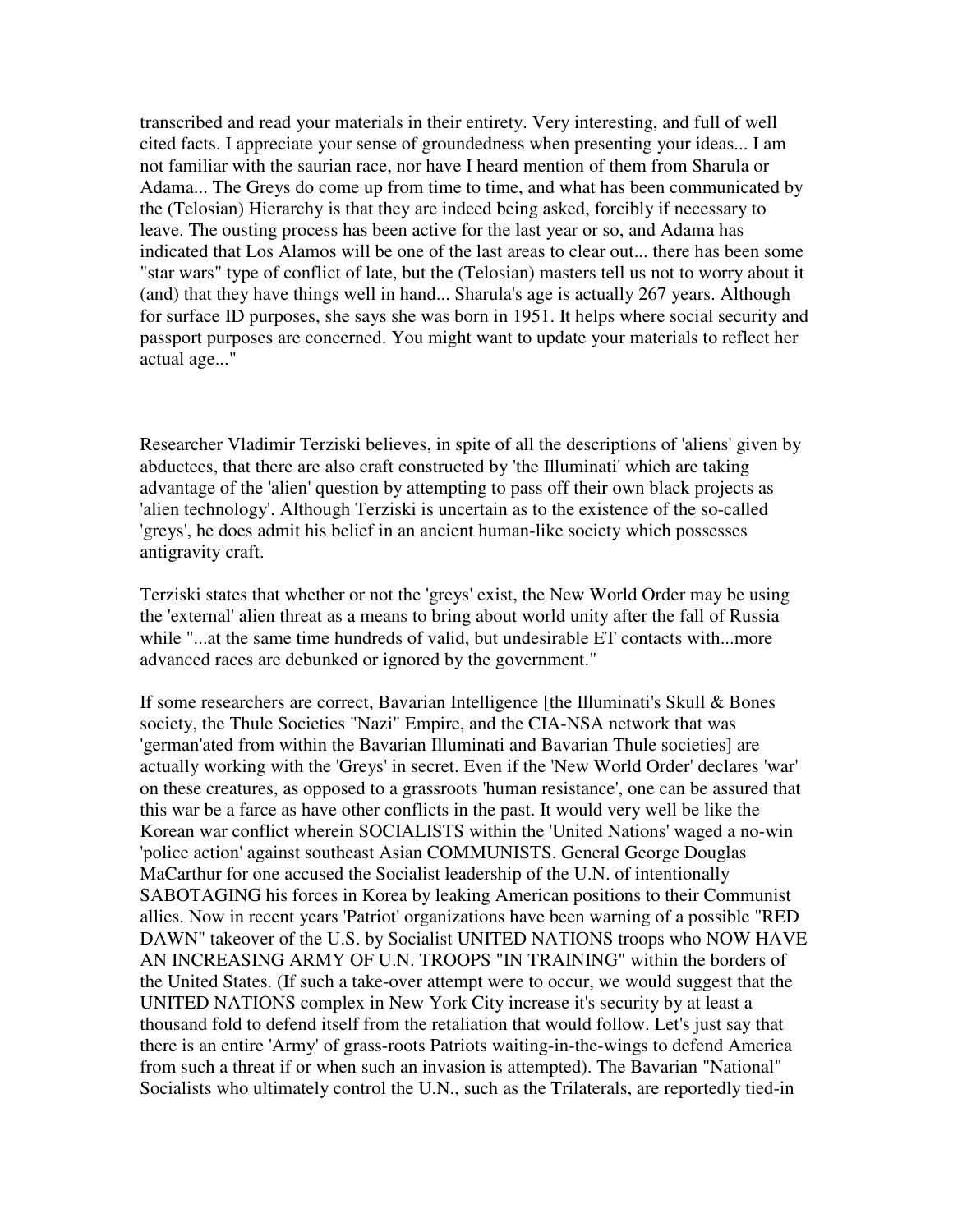with the reptilian gray empire, so it is doubtful that any resistance to the invaders will come through the Trojan-horse United Nazis (er, excuse us... United Nations!). Such a 'war' may be the grand finale of a series of outward Machiavellian 'conflicts' which the Bavarian Empire has allegedly 'arranged' between nations over the centuries for the purpose of simply keeping the human race in the state of disorder, chaos, confusion and fear which is so necessary to ensure the final goal -- an absolute electronic dictatorship in which every human being will be 'tagged' and branded like cattle with an electronic chip implant which will make them the absolute spiritual, mental and physical slaves of the 'New World Order'. Multitudes may be deceived into receiving this "mark" of the Beast (or the "Serpent"?) and in doing so will have relinquished the greatest thing that they possess, their FREE AGENCY (and with it, their soul).

Terziski alleges that the Illuminati has been involved in top secret 'space R&D' [Research & Development] since the turn of the century, and that the Nazi's, the American Eastern Establishment, and the KGB has been involved as well. In other words, the lower classes of all these nations were themselves largely unfamiliar with such top secret research, although the 'Illuminists' working in the highest levels of internationalism were and are intricately involved.

Although it may sound rather incredible, Terziski alleges that he possesses confirming information such as the "...first video expose of Nazi UFOs. German/Japanese saucer landings on the moon and Mars in 1944-46, Marconi group's landing on Mars in 1956... video footage of Nazi interplanetary dreadnoughts and of secret Soviet-American saucer landing on Mars." Although many of the 'Greys' have been described as being of neosaurioid configuration, other 'Greys' pose a different mystery as to their origin and seem to be more of a bio-synthetic or 'manufactured' configuration. Vladimir Terziski suggests that some of these greys may be "...a product of the US government's biogenetic cyborg R&D program." (Note: There may have been "secret society" ties behind the AXIS Alliance of World War II. The JESUITS ORDER of ITALY, according to researcher Edmond Paris, had strong connections with Adolph Hitler's S.S., and in fact may have been working with the THULE SOCIETY of GERMANY in establishing the S.S. as the premier German Intelligence Agency. In turn, according to Trevor Ravenscroft, the Nazi occult lodges were in close contact with the occult GREEN DRAGON society of JAPAN. ITALY, GERMANY and JAPAN were the three members of the "AXIS" powers who fought against the "ALLIED" alliance: the United States, Great Britain, and to a lesser degree, Russia - Branton)

Terziski is "...a Bulgarian born engineer and physicist, graduated Cum Laude from the Master of Science program of Tokai University in Tokyo in 1980. Served as a solar energy researcher, Bulgarian Academy of Sciences, before immigrating to the U.S. in 1984. International UFO researcher with command of English, Japanese, Russian, German, and Bulgarian. Creator/lecturer of UFOLOGY-101 course for University level attendance."

In a June 5, 1993 interview with talk-show host Sam Russell on K-TALK radio in Salt Lake City, Utah, Vladimir Terziski made the bold assertion that in one way or another,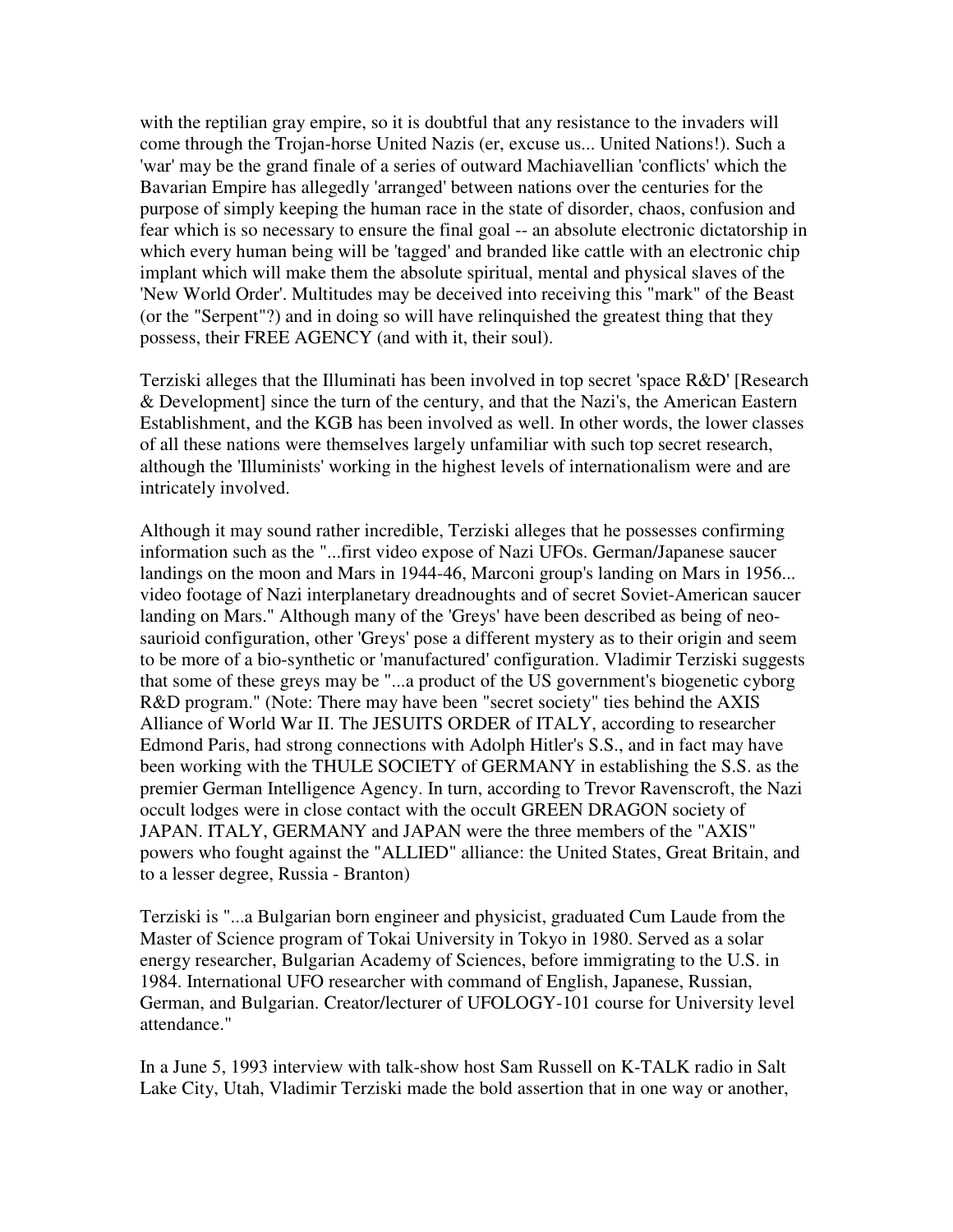any independent scientists who discovers the secret of electromagnetic 'free-energy' antigravity-propulsion is soon bought off, black-listed or killed by the Bavarian Illuminati, which has for centuries been extremely determined to maintain their monopoly on such technology and keep it out of the hands of the masses. The military arm of the Bavarian Empire, the Third Reich, was allowed to 'field test' much of this technology under supervision during World War II as the Bavarians were intent on establishing the "New World Order", by force if necessary.

Terziski also stated that a joint German-Japanese 'suicide' volunteer crew utilizing this 'confiscated' Illuminati 'free-energy' technology -- a Hanz-Kohler converter powered 'Dreadnaut', a giant craft approximately 230 feet in diameter -- landed on Mars in mid-January, 1946 after 8 months of heavy flight. He did not say what became of this expedition, but he did state that the German Illuminati had established a base on the moon and planted their swastika flags there years before the Apollo program. Terziski also stated that a 'secret' joint American-Russian space program -- behind-the-scenes of the public program -- had landed men on the moon BEFORE the Apollo flights as well, and had discovered the "ex-Nazi" base already in existence there.

One of the more startling claims made by Terziski in this interview was that the German experiments in mind control, genetics, and hybridization (between humans and animals) - - which were apparently aided by the discovery and perfection of the microscope in Germany, including a Teslan scaler-wave microscope which helped the Germans to unlock the human genome -- were repeated in ten times their intensity in the underground Nazi South Polar colony or 'city'. This base-city, rumor has it, is known by it inhabitants as the 'NEW BERLIN' and contains a population of over 2,000,000 people loyal to the Nazi philosophy. These include so-called pure-bred 'Aryan S.S.' who apparently utilize slave labor to expand their underground empire. The genetic experiments in this underground metropolis (as in the trilateral Dulce-Dreamland-Luna facilities) is reportedly continuing unabated.

Terziski claims that German occultists gained entrance to underground repositories below Tibet with the help of Ahrimanic and Luciferian secret societies in that country, where they gained access to ancient records from an early civilization which developed it's own form of occult-technology. According to Vladimir, the Nazi's had made contact with 'half a dozen' alien races, including the malevolent reptilians, which may explain why they were so successful in their technological pursuits. Could the U.S. government, fearful of the Nazi Empire/Gray Empire alliance, have chosen to negotiate with this powerful force rather than stand against it? ["if you can't beat'em, join'em"]. If so, it may have been a tragic, pathetic and cowardly decision not only for themselves but for their and our posterity. Apparently the Germans-Nazis-Illuminati had established a 'pact' with the serpent races long years before the American 'secret/conventional' hybrid government had done so.

The South Polar base according to Vladimir Terziski is also actively involved in space travel, and if the theories of W. A. Harbinson and others are correct, they may in fact constitute the 'Aryan' blonds who have been seen working with the grays and reptilians in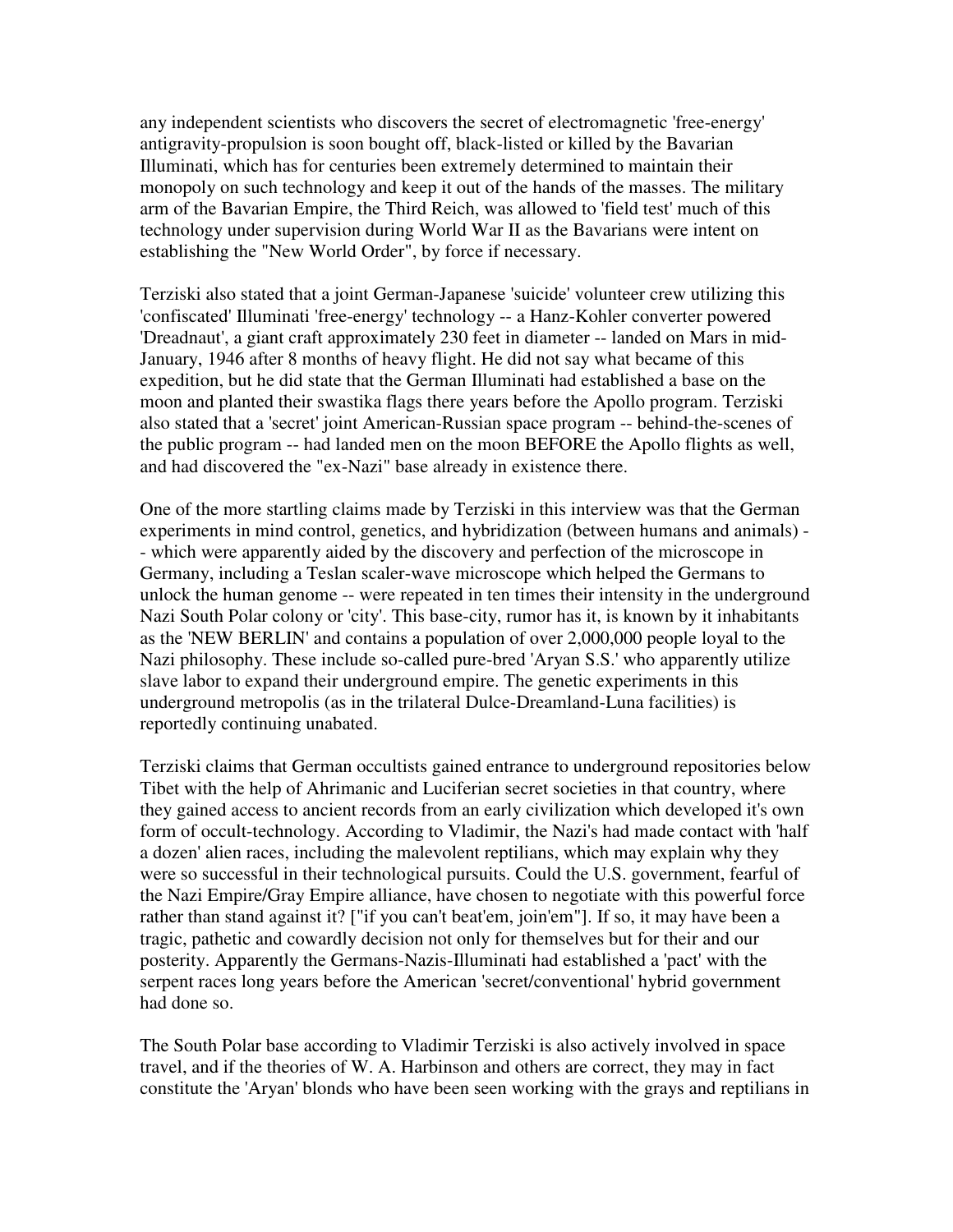UFO scenarios in their attempts to abduct, implant and program the minds of humans in an apparent long-term agenda to conquer the MINDS of the nations, and therefore the nations themselves. Failing to do so during World War II in an overt manner, is Bavarian-Draconian alliance now attempting to bring about a covert takeover of the planet from their South Polar installation? Harbinson, the author of the fact-fiction book 'GENESIS', is convinced that they are...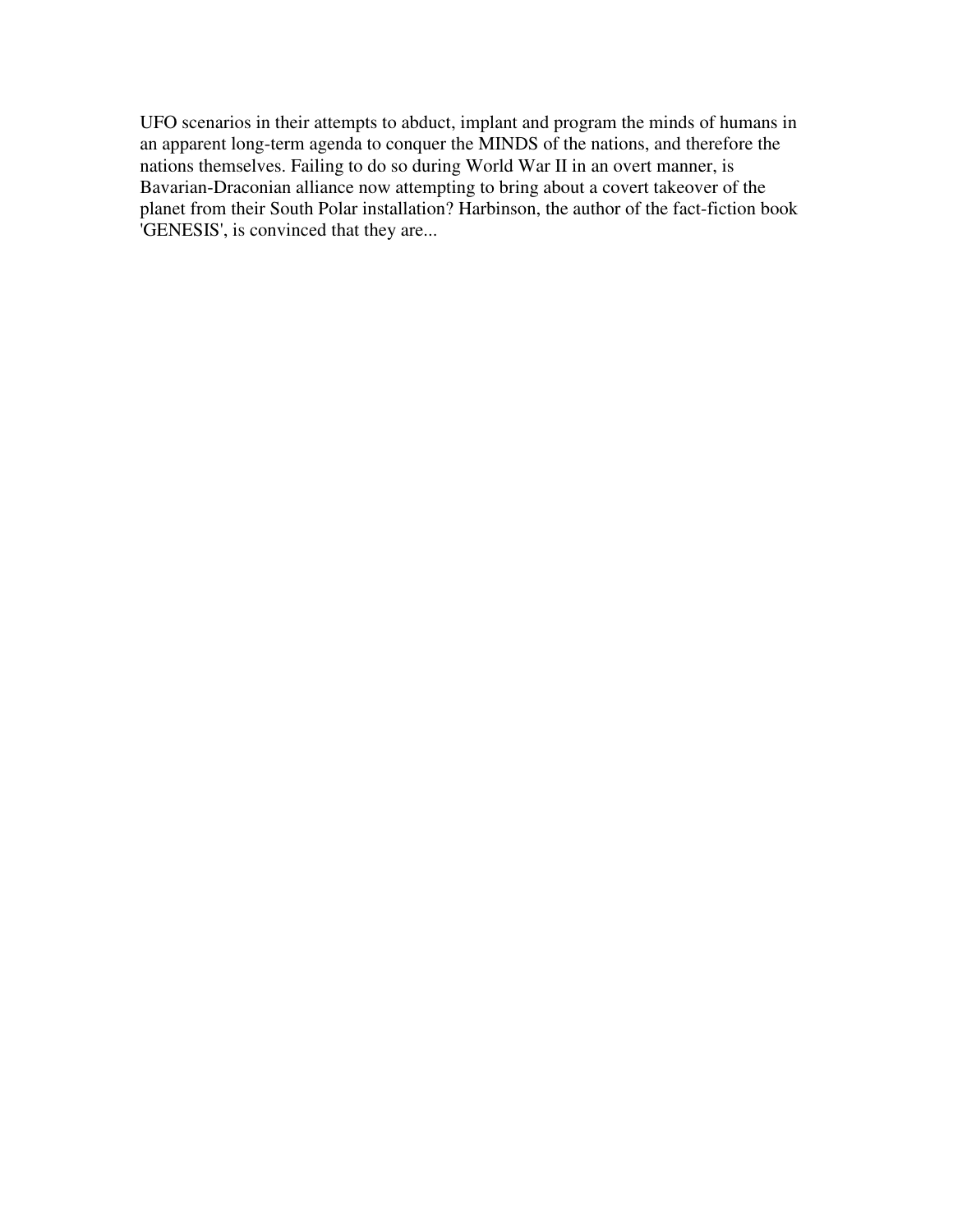# **The Coscon Files Part 6**

The following are several questions that were directed to former Dulce Base Security officer Thomas Edwin Castello approximately a year before his death. They are followed by his responses:

"QUESTION - When exactly was the (upper human-occupied level of the) Archuleta installation constructed?

"ANSWER - I heard Dulce was started in 1937-38 by the Army engineers, enlarged over the years, most recent work was completed 1965-66 to connect tunnels to Page, Az. (Note: This is referring here to the upper levels, not the extreme lower levels which include vast natural caverns and, some believe, very ancient tunnels as well. This would include the tunnels illuminated my phosphorus pentoxide which the alien grays avoid, and the origin of which none of the humans involved with the upper base seem to be aware of - Branton)

"Q -- By what means was the (upper) installations constructed? Are you familiar with the alleged developments made by the Rand Corporation of a highly-efficient bore-mole machine capable of melting rock using wolfram-graphite 'drill-cones'?

"A -- Part of it was blasted by nuclear device, part of it by a machine that melts rock and leaves the surface smooth.

"Q -- By WHOM was the Dulce installation (upper levels) originally constructed?

"A -- Through RAND corp.

"Q -- What exactly are the cattle (and human) organs such as blood, colons, eyes, reproductive organs, tongues, etc. used for -- i.e. the organs obtained via cattle and human mutilations? "A -- Read the so-called Dulce papers.

"Q -- Are the various electromagnetically-controlled air or spacecraft [that have been seen] leaving from and arriving at Mt. Archuleta manned by humans, the 'alien entities', or both? "A -- Archuleta Mesa is a minor area... the craft leave (and is stored) in five areas. One is SE of Dulce, one near Durango Co., one at Taos, N. M., and the main fleet is stored at Los Alamos (under). (Note: We suppose Thomas Castello is referring to the 'joint' fleet. From combined sources however is appears as if Dulce is absolutely SURROUNDED on all sides by 'alien' bases inhabited by reptilian-sauroid and 'controlled' humans, and that Archuleta peak -- although possibly the most notorious sector of this alien facility -- is itself just one part of the overall base that some claim is nearly the size of Manhattan! One source claims that there are chambers a few hundred feet below the very town of Dulce itself. This close proximity may explain why it has usually been described as the 'Dulce Base'. Apparently even with his high-security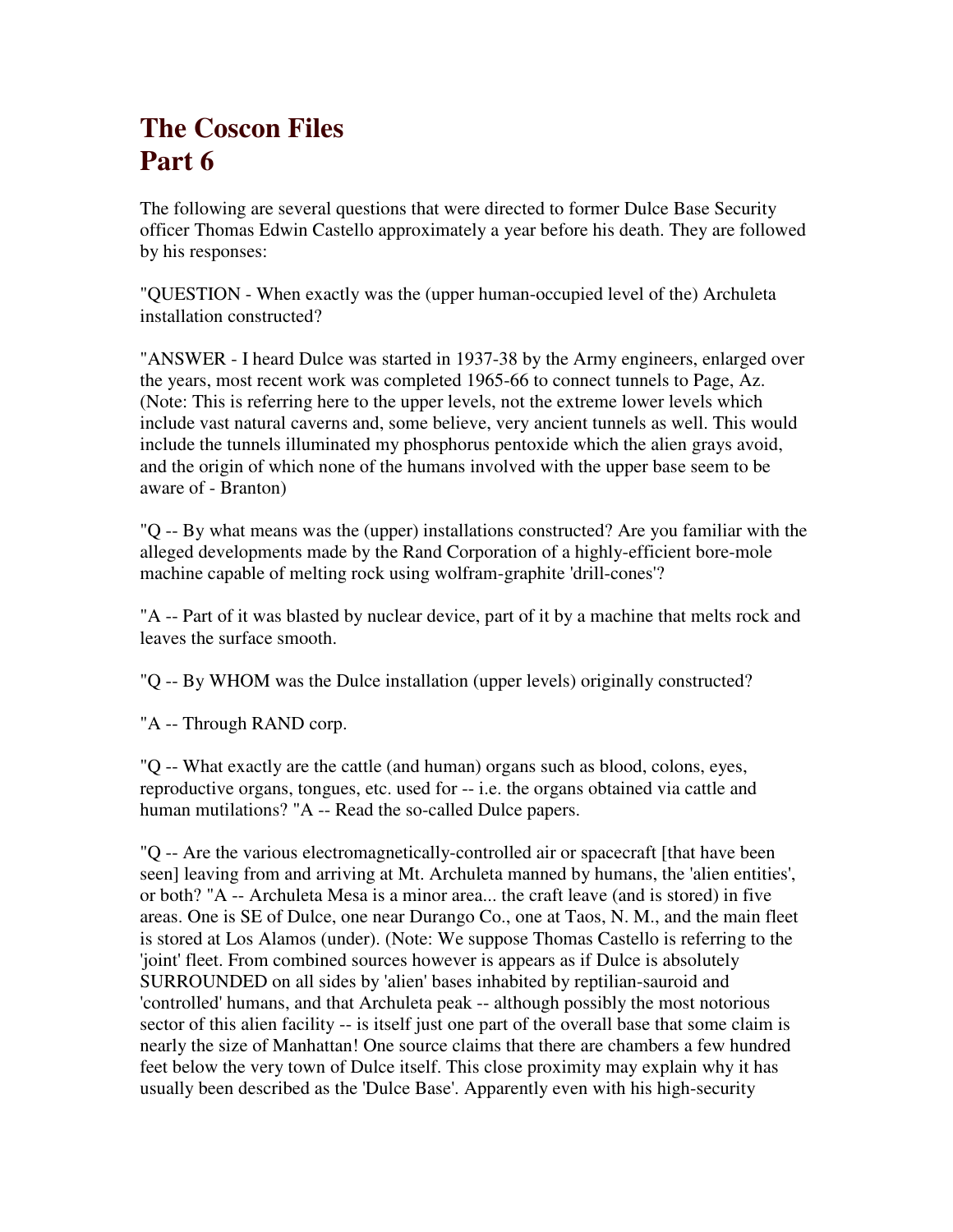clearance Thomas Castello was only familiar with one part of the overall mega-complex which underlies the area. Whatever amount of activity is taking place there, all sources seem to indicate that the town of Dulce is nevertheless a major crossroads, convergence or 'intersection' area and even though other bases exist beneath Los Alamos, etc., Dulce seems to be a major 'through' point of exterran and subterran saurian activity, as well as a central 'infiltration' zone for 'chameleoid' mercenaries, and a major convergence of subshuttle terminals, UFO ports, and so on - Branton)

"Q -- Some have suggested that the entities (or so-called EBE's) are not 'extraterrestrial' in (original) ORIGIN, but use their off-planet bases as a smokescreen designed to hide their true nature and origin, that their actual origin-place is a subterranean nether region beneath the surface of this planet, and that they are actually descended from a hominoid reptilian creature or 'serpent race' which is hinted at in the third chapter of the book of Genesis, and which is [also] referred to as the 'Nagas' by both Hindus of India and Buddhists of Tibet. [They are] creatures which allegedly control the spiritual and physical leaders of this and other nations through supernatural manipulation. Does such a possibility/scenario fit in with your own observations at the Dulce facility?

"A -- (Although this may have been a somewhat 'leading' question, his answer was) Yes.

"Q -- Some have suggested that the so-called underground 'E.T.' bases and tunnels may for a large part be thousands of years old, and constructed by a antediluvian race which reached a considerable level of scientific complexity, and who were destroyed by a Divinely-initiated cataclysm which took place after they attempted to merge their science with occult forces. Do your observations tend to confirm or refute such a possibility?

"A -- I'm not sure about the Divine part, but these 'aliens' consider themselves 'NATIVE TERRANS.'

"Q -- Are there other sites tied into the 'shuttle network' other than those which you mentioned, and if so, where?

"A -- WHERE!?! EVERYWHERE! THEY CRISS CROSS THE WORLD AS AN ENDLESS SUBTERRANEAN HIGHWAY. LIKE A FREEWAY, EXCEPT THIS ONE IS UNDERGROUND.

"Q -- Are there any 'bases' in the state of Utah? (Note: Thomas mentioned in earlier writings several sites in the four-corners states of New Mexico, Arizona and Colorado where there are 'connections', but little on Utah) Have you heard anything about an alleged underground installation within the Wasatch Mountains [on the western flank of the Rocky Mountain range]...?

"A -- Salt Lake, Lake Powell Area, Dark Canyon, Dougway Grounds, Modena, Vernal. All have exits there. Others too.

"Q -- Does the Mt. Archuleta 'shuttle system' connect with a shuttle system which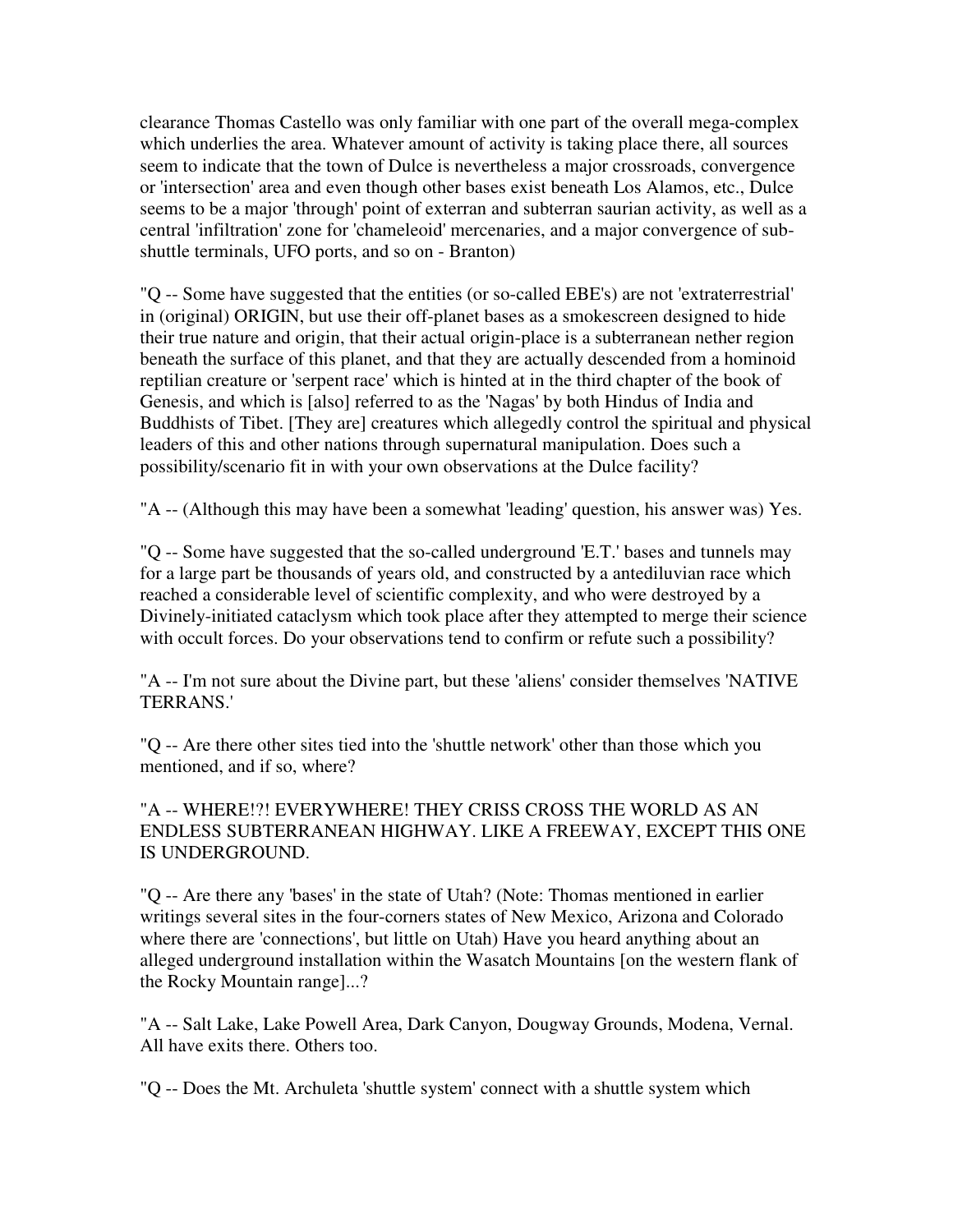allegedly radiates from Mt. Shasta in northern California?

"A -- Yes.

"Q -- Did you notice any involvement of high-level Freemasons or Rosicrucians or Jesuits with the underground installation and/or underground creatures? (This based on the assumption made by some researchers that many of the Masonic lodges are ultimately controlled by 'illuminized' 33rd degree Scottish Rite Masonry, a 'Rite' which can allegedly be traced back to the JESUIT college at Clermont in Paris, a 'lodge' which is also tied-in with the Knights of Malta and possibly subterranean beings):

"A - Yes. (Note: Salvador Freixedo, author of 'VISIONARIES, MYSTICS & CONTACTEES' -- Arcturus Book Service -- "was a Jesuit for 30 years until, that is, he began to discover that the [Roman] Church not only knew A LOT about unexplained phenomena, but that it USED phenomena as a basis for exercising its stranglehold on the minds and spirits of 700,000,000 'faithful'". Pope Leo XIII stated in 'THE GREAT ENCYCLICAL LETTERS', p. 304: "We hold upon this earth THE PLACE OF GOD ALMIGHTY." Theologian David Hunt believes that regardless of the possible sincere intentions of most Roman church goers, the original Popes were actually members of a continuous succession known as the secret 'Pontifous Maximus' order, or a succession of 'Grand Pontiffs' of the ancient Babylonian Mystery Religion which sought to wrest power out of the hands of God and rule over humanity themselves. Hunt alleges that Constantine, the LAST recognized 'Emperor' of the Roman Empire and FIRST recognized 'Pontiff' of the so-called 'Holy' Roman Empire, only feigned conversion to Christianity when it was evident that the Empire was crumbling politically. He replaced the empirical robes for 'religious' ones when he realized the 'Empire' could benefit from manipulating the spiritual-religious feeling of the masses. Former 33rd degree Mason Jim Shaw in his 'tract' A PONTIFF FREEMASON -- Box 884., Silver Springs, FL 32688 - named over a dozen high-ranking Vatican officials who were also high-ranking Masons, including at least one Pope! This in the face of the Vatican's OUTWARD past condemnation of Masonry. Also Burke McCarty in his book 'THE SUPPRESSED TRUTH ABOUT THE ASSASSINATION OF ABRAHAM LINCOLN' states that John Wilkes Booth was a member of the neo-masonic 'Knights of the Golden Circle', which was a branch of the Jesuit lodge as was the 'Carbonari' which incited the French revolution. Lincoln it seemed, as was confirmed by Charles Chiniquy in his 'THIRTY YEARS IN THE CHURCH OF ROME', had resisted the so-called 'divine right' claims of Rome over the earth, including America. He paid for this with his life. McCarty also alleged that the Civil War was inflamed by Golden Circle agents on both sides to weaken the nation so that the 'Roman' empire could more easily take control. He also indicated how presidents William Harrison, Zachary Taylor and James Buchanan, who publicly stated their opposition to the imperial Jesuits, were also targets of assassination through poisoning by arsenic. Harrison's whole family died soon after he himself was assassinated by poison, and when James Buchanan was poisoned in 1857 he -- realizing what had happened -- was able to instruct his physicians on how to save his life. Unfortunately, 38 of the northern cabinet, members, etc. who dined with him on Washington's birthday died from the poisoning. This is HISTORY, although not the "kind" of history one is likely to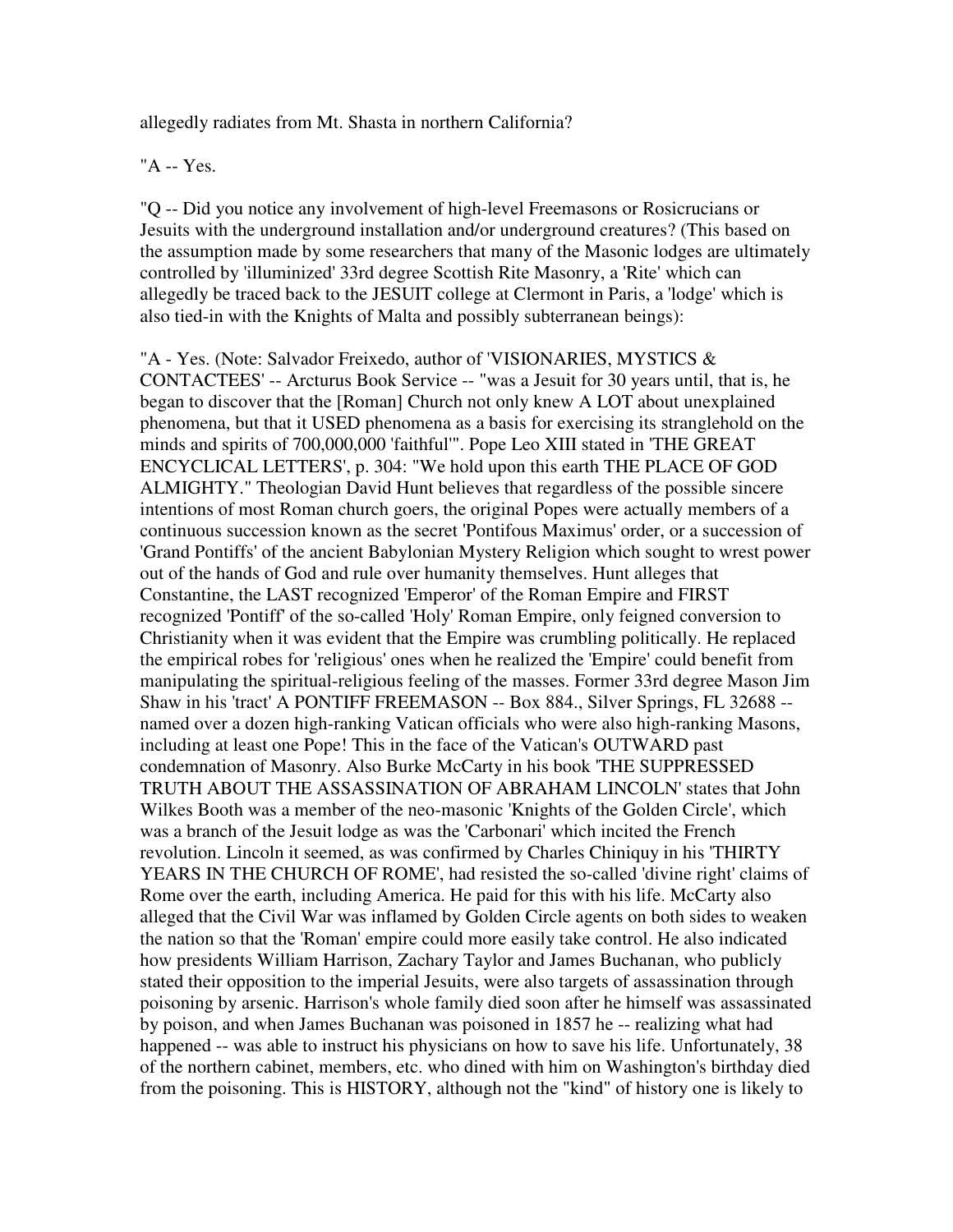find in the establishment history books. McCarty and others accused the Golden Circle 'Masons' and the Jesuits. Apparently, as is suggested in Revelation 13 & 17, there is a secret element working in Rome that is tied-in with the serpent race as is indicated by the reference to the 'dragon' in those passages. But we should remember that those 'in the know' are a relatively small minority compared to the rest of the controlled masses who cannot be blamed for being victims of mental and spiritual manipulation. The British economist Dr. John Coleman -- Box 507., Chalmette, LA 70044 -- also speaks of the extreme threat that America and other freedom-loving countries face from the 'virulent' influence of 'Jesuit-Freemasonry' or the Scottish Rite-Illuminati. Although Coleman has been influenced somewhat by anti-semitic 'white supremist' elements of the 'conspiracy research' community, much of his information on Jesuit-Masonry is nevertheless very useful and well documented - Branton)

"Q -- [continuing with the questions to Thomas Castello] Is there any truth to the allegations that the CIA/'Aliens' have established 'bases' on the moon and/or mars?

"A -- I heard that too, but I haven't seen proof with my own eyes.

"Q -- Have you heard any hints or rumors suggesting that there may be lower levels beneath ULTRA-7, and also, where these might lead to and what they might consist of?

"A -- YES. Your guess is as good as mine.

"Q -- There is evidence that the U.S. government has developed it's own disk-craft based largely upon secret experiments carried out by the Nazi-German scientists during World War II. Have you heard anything referring to this?

"A -- When I was working in Photo-security, heard a lot of talk, never saw the proof, but once in the Air Force I developed a roll of film that showed a craft LIKE ADAMSKI'S WITH A SWASTIKA ON THE SIDE. (Note: A letter from 'R.J.M.' of Pennsylvania dated 1-31-91 stated: "...I have a lot of UFO videos. I also have 'THE SECRET LAND' [1947]. It shows Bunger's Oasis and says they discovered warm land at the South Pole. One German author claims the Nazi's had a photo-finish FIGHT with Byrd. At the end of the movie, it says: 'Byrd's Intrepid 4,000 met and defeated ANTARCTICA'S TOUGHEST BATTALIONS.' I don't think they were talking about the weather..." Another source stated that there were loses on BOTH sides. Question: Why would Hitler and Eva Braun commit suicide and have their bodies cremated after Hitler had spent so much energy executing over 5000 Nazi leaders whom he suspected were behind his assassination attempt at the 'Wolf' bunker, especially if he had a way out via a south Polar disk base? The March 18, 1994 issue of THE PLAIN DEALER [Cleveland, Ohio] carried an AP story titled "DOCTORS FIND BURNT BODY COULD NOT BE HITLER'S". Excerpts include:

"...French forensic experts say the charred corpse said to be Hitler's is not his body... experts FALSIFIED verification reports ordered by Josef Stalin to appease the Soviet dictator.... the body is actually that of an unknown German male. [The forensic experts]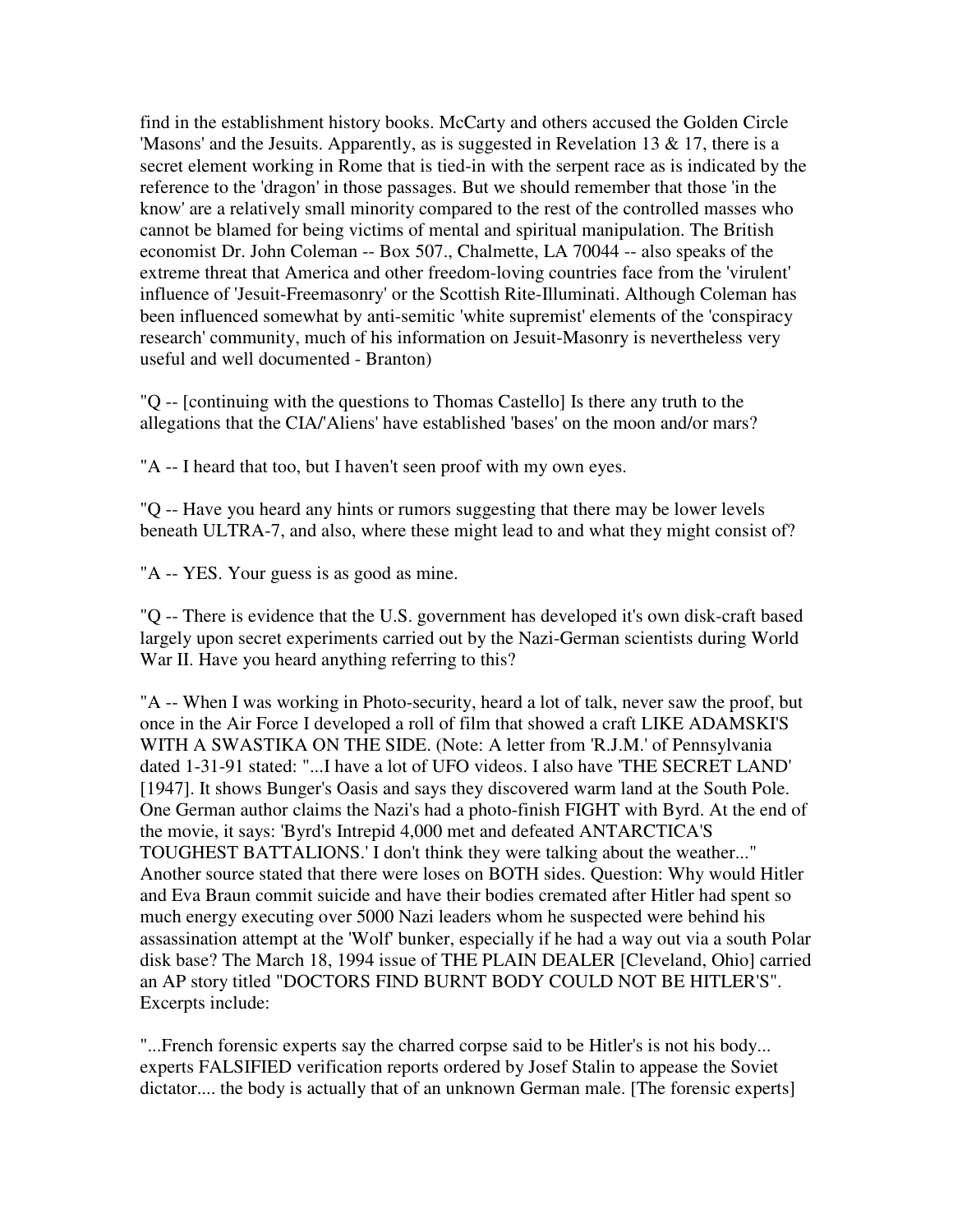spent more than two years analyzing the autopsy reports prepared by Soviet coroners in the days following...the surrender of the Third Reich in 1945... the body [said to be Hitler's] had an extra tooth and only one testicle... no German doctor who had examined Hitler before his death ever mentioned either anomoly." - Branton)

"Q -- (Any other comments which you might want to submit):

"A -- (regarding the question about Mt. Shasta) Mt. Shasta is a major site of Alien - Elder Race - Reptilian Race - Human meetings.

"Beginning Cleveland, Grover every president in U.S. history have visited Telos City.

"Truman was supposed to have visited the Lower Realms as a High Archon on Earth. He was supposed to have met the King of The World there, and gave him the 'Keys to the U.S.A.'

"Truman received assurance to new high tech knowledge, and victory over all enemies on Earth. He then was introduced to Samaza and Khoach, aliens from Bootes and Tiphon (Draco), both reptilian 'kings' or Embassadors.

"Truman updated the '100 Treaty' (that began IN 1933, Roosevelt) and requested magnetic advance, space knowledge and experiments. Khoach agreed, Samaza partially agreed. He exchanged hostages for genetic experiments and magnetic advance, but vetoed space and beam weaponry."

Researcher Len Stringfield released a document which he received from an employee of the 'Department of the Air Force - Security Police Squadron (PACAF)' in San Francisco, in 'Response for Request of Information in Relation to UFO Contact and Other Related information.' The document contained the following statements:

"1. In January of 1978, I was stationed at McGuire AFB, N.J. One evening, during the time frame of 0300hrs. and 0500hrs., there were a number of UFO sightings in the area over the air field and Ft. DIX Army camp. I am a security policeman and was on routine patrol at the time. N.J. State Police, and Ft. Dix MP's were running code in the direction of Brownsville, N.J. A state trooper then entered Gate #5 at the rear of the base requesting assistance and permission to enter. I was dispatched and the trooper wanted access to the runway area which led to the very back of the air field and connected with a heavily wooded area which is part of the Dix training area. He informed me that a Ft. Dix MP was pursuing a low flying object which then hovered over his car. He described it as oval shaped, with no details, and glowing with a bluish green color. His radio transmission was cut off. At that time in front of his police car, appeared a thing, about 4FT. tall, GRAYISH, brown, FAT HEAD, LONG ARMS, and slender body. The MP panicked and fired five rounds from his .45 Cal into the thing, and one round into the object above. The object then fled straight up and joined with eleven others high in the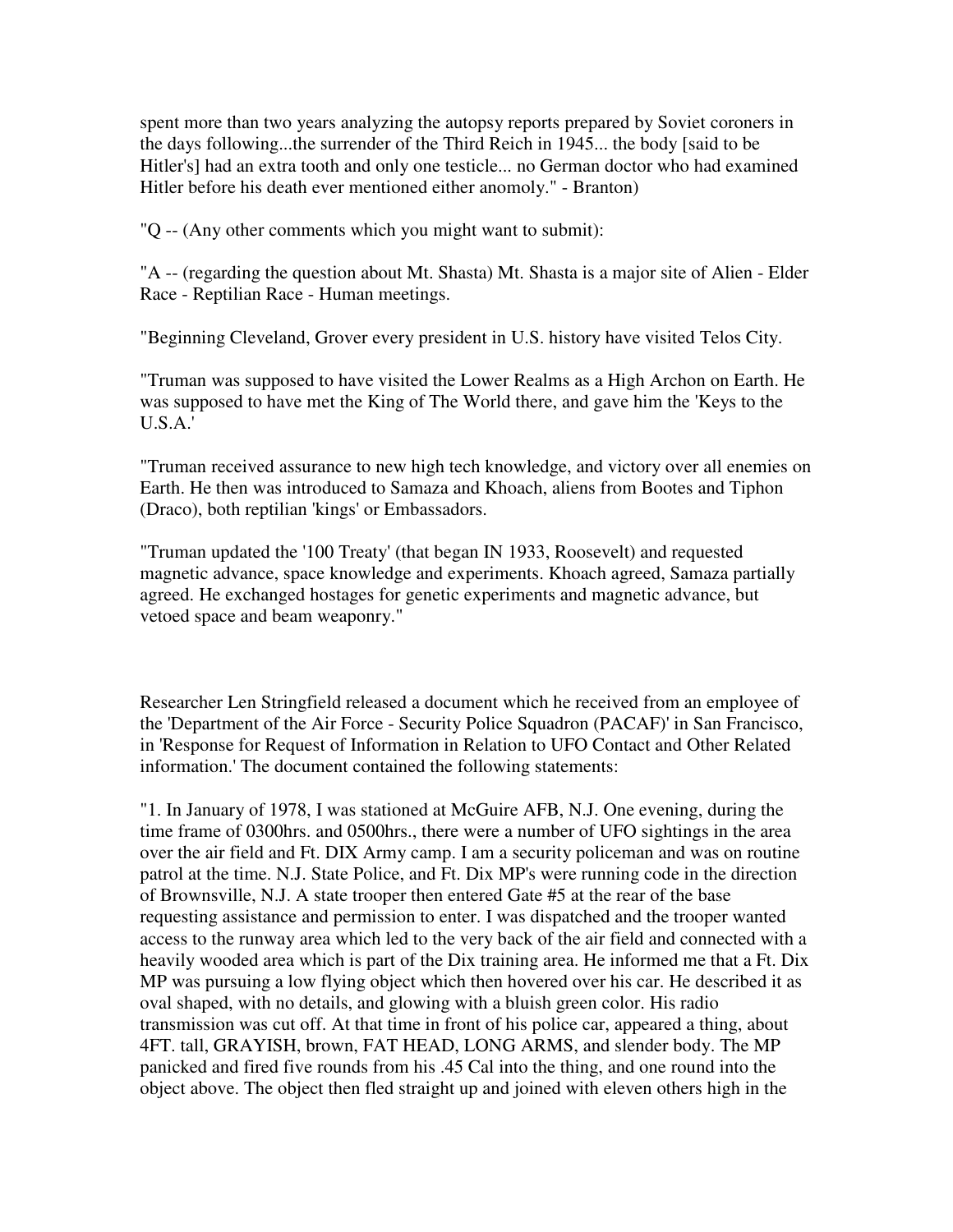sky. This we all saw but didn't know the details at the time. Anyway, the thing ran into the woods towards our fenceline and they wanted to look for it. By this time several patrols were involved.

"2. We found the body of the thing near the runway. It had apparently climbed the fence and died while running. It was all of a sudden hush-hush and no one was allowed near the area. We roped off the area and AF OSI came out and took over. That was the last I saw of it. There was a BAD STENCH coming from it too. Like AMMONIA SMELLING but it wasn't constant in the air. That day, a team from WRIGHT-PATTERSON AFB came in a 0141 and went into the area. They crated it in a wooden box, sprayed something over it, and then put it in a big metal container. They loaded it in the plane and took off. That was it, nothing more said, no report made and we were all told not to have anything to say about it or we would be court martialed."

The following article comes from the 'TC TECHNICAL CONSULTANT', Nov.-Dec., 1991 issue:

"The death of a journalist in West Virginia, plus the jailing of an alleged CIA computer consultant in Washington State may be elements of a much wider scandal that could have serious implications for the Bush White House in 1992.

"What started out as an investigation of an apparent case of pirated software has grown to be a project involving hundreds of journalists all over the world.

"The dead journalist, Joseph Daniel 'Danny' Casolaro was found dead August 10th in a motel room in West Virginia. His wrists were slashed seven times on each wrist and a suicide note was found nearby. The only manuscript of his book, with accompanying notes, WAS MISSING.

"The book, provisionally titled 'The Octopus', was meant to be an explosive expose of misdeeds by the Justice Department under the Reagan administration. Time Magazine also reported that Casolaro's research centered on gambling and attempted arms deals at the CABAZON reservation near Indio (California -Branton).

"Indeed, the scope of Casolaro's investigation was so large that any one of a large number of areas of research could have been the trigger for a possible hit.

"While authorities declared his death a suicide, his relatives definitely stated that Casolaro's mental state was sound, indeed upbeat, after the completion of his book.

"Casolaro started his work nearly two years before, investigating the bankrupting of a small computer software company called Inslaw, allegedly by the U.S. Justice Department. INSLAW, a company headed by Bill and Nancy Hamilton of Washington D.C., had developed a package known as PROMIS -- short for Prosecutor's Management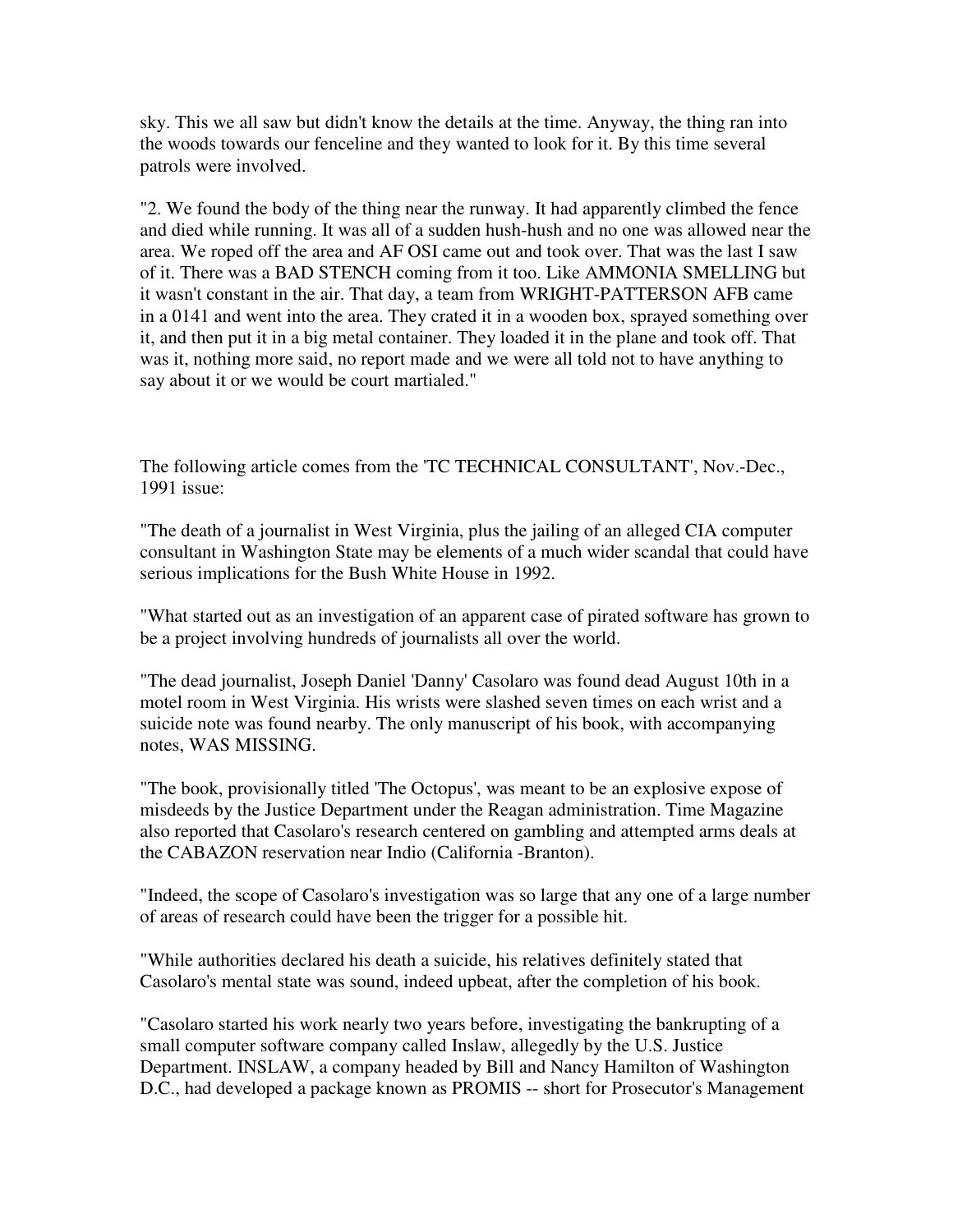Information System -- to act as a case management tool for the Justice Department's unwieldy work load.

"Inslaw President Bill Hamilton [NOT the well-known UFO researcher - Branton] has claimed that Ed Meese associate EARL BRIAN was given control of pirated versions of the PROMIS software by Meese to sell back to different U.S. government agencies for great profit. Two courts have so far agreed with Hamilton awarding an 8 million dollar judgment, but a higher court of appeal has quashed the award and the verdict, declaring that it was not the jurisdiction of the lower courts. As of October 9, the case has moved into the realm of the Supreme Court.

"EARL BRIAN OWNS UNITED PRESS INTERNATIONAL (UPI) and FINANCIAL NEWS NETWORK (FNN).

"According to a Washington man, who claims to have modified the cobol-based software for the CIA and other intelligence agencies, the software was a reward for Earl Brian's role in arranging the so-called 'October Surprise' gambit, the alleged conspiracy to withhold the American hostages in Iran until after the 1980 election which saw Carter removed from power. The 'October Surprise' scandal has taken some time to emerge.

"In a Paris meeting, President Bush is alleged to have met with Ali Akabar Hashemi Rafsanjani, the speaker of the Iranian Parliament, Mohammed Ali Rajai, the future President of Iran and Manucher Ghorbanifar, an Iranian arms dealer with connections to Mossad, according to Navy Captain Gunther Russbacher who claims to have flown Bush, William Casey -- the CIA chief -- and Donald Gregg, a CIA operative to that location. Russbacher, who made these allegations in May is now in jail on Terminal Island, convicted on the charge of impersonating a U.S. Attorney.

"The Washington man is MICHAEL RICONOSCIUTO who is now waiting for a trial in a Washington jail on conspiracy to sell drugs charges, charges which Riconosciuto claims are manufactured. Indeed, the charge made against Riconosciuto were made one week after Riconosciuto authored and signed an affidavit describing his role in modifying the pirated software.

"The affidavit also claimed that he had been contacted by phone and threatened by PETER VIDENIEKS [a Justice Department employee and Customs official who, Riconosciuto alleged, had intelligence ties] as to the possible consequences of his going public with certain information.

"According to Riconosciuto, Videnieks was a frequent visitor to the Cabazon Indian reservation near Palm Springs and visited with tribal manager, John P. Nichols. Nichols was in essence Riconosciuto's boss in a number of enterprises conducted on reservation land and the PROMIS modification was just one of these projects. According to Riconosciuto, in an interview with T.C. conducted from jail, the PROMIS software was modified to install a backdoor access for use by American intelligence services. The software was then sold to 88 different countries as a sort of 'trojan horse' package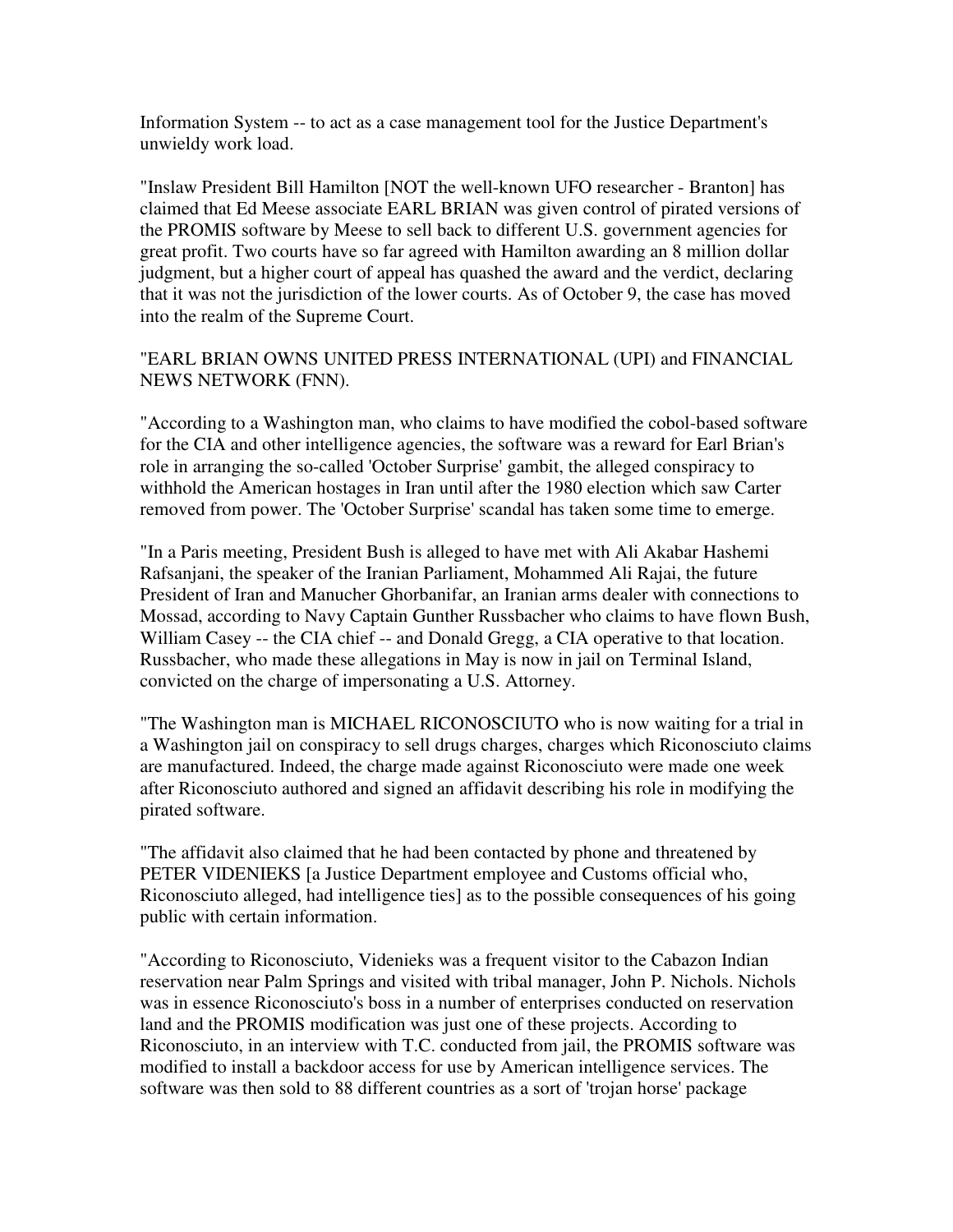enabling us to access their intelligence systems. According to Riconosciuto these countries included Iraq and Libya.

"Correspondence between Nichols and other companies, if authentic, indicates that Riconosciuto's claims of his expertise in the area of electronics and armaments appear to be true. Marshall Riconoscuito, Michael's father is a reputed former business partner of Richard Nixon.

"According to Riconosciuto, the fuzzy status of reservation land as 'sovereign' allowed elements of the CIA and organized crime to conduct business uniquely.

"Among the projects worked on during this time were joint projects with WACKENHUT, a company loaded with former CIA and NSA personnel and business ventures with the Saudi Arabian royal family and other unusual projects.

"A joint venture with Southern California Edison will soon be generating power for biomass drawn from local waste outlets. Biological warfare projects were investigated with Stormont laboratories looking into the creation of 'pathogenic viruses' and enhanced fuelair explosive weapons were created and tested in league with Meridian Arms at the NEVADA TESTING RANGE which matched the explosive power of nuclear devices.

"These enhanced weapons gained their power from polarizing the molecules in the gas cloud by modification of the electric field, a technology developed from exploring Thomas Townsend Brown's suppressed work, a knowledge which Riconosciuto claims he gained from working at LEAR in Reno, Nevada.

"Riconosciuto is said to have worked on the enhanced fuel-air explosive weapons with Gerald Bull of Space Research Corporation. Bull, now deceased, later became an arms advisor to Saddam Hussein. It is said that HUSSEIN POSSESSES THE FAE TECHNOLOGY.

"In July, Anson Ng, a reporter for the Financial Times of London was shot and killed in Guatemala. He had reportedly been trying to interview an American there named Jimmy Hughes, a one-time director of security for the Cabazon Indian Reservation secret projects.

"In April, a Philadelphia attorney named Dennis Eisman was found dead, killed by a single bullet in his chest. According to a former federal official who worked with Eisman, the attorney was found dead in the parking lot where he had been due to meet with a woman who had crucial evidence to share substantiating Riconosciuto's claims.

"Both Eisman's and Ng's deaths were declared suicides by authorities.

"Fred Alvarez, a Cabazon tribal leader who was in vocal opposition to the developments on the reservation, was found shot to death with two friends in 1981. Their murder remains unsolved.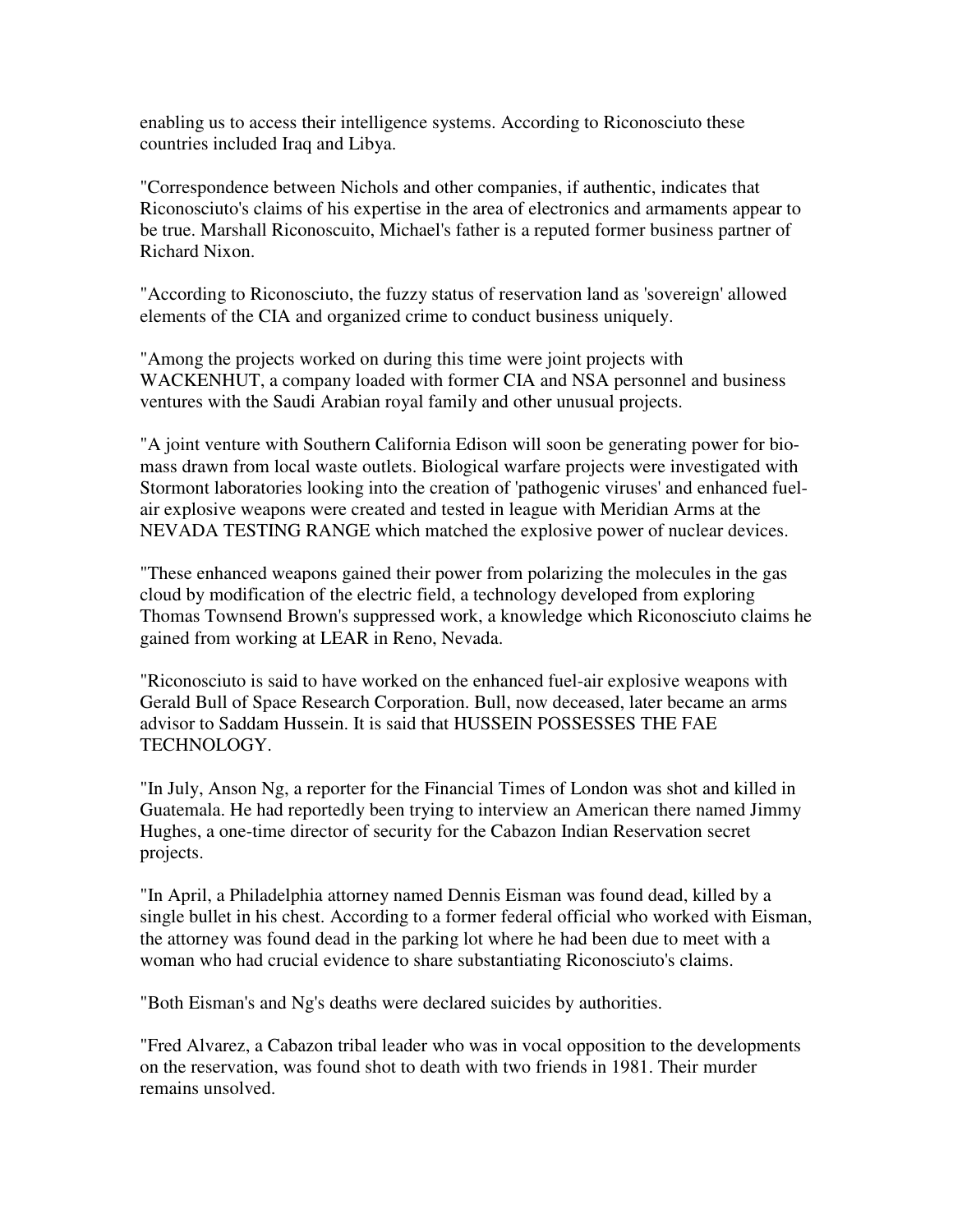"The leader of the House, Thomas Foley, announced last month that a formal inquiry will be initiated into the Inslaw case. Foley appointed Senator Terry Sanford as co-chairman of the joint congressional panel. Prior to his election, Senator Sanford was the attorney representing Earl Brian in his 1985 takeover bid for United Press International and was instrumental in appointing Earl Brian, a medical doctor, to the board of Duke Medical School, of which Sanford is President.

"However, despite repeated requests from journalists to produce photographs showing Riconosciuto together with Brian, and requests to produce his passport showing his alleged trip to Iran, he has not yet done so. Also Riconosciuto failed to be able to describe Peter Videnieks to CNN's Moneyline program, claiming a medical condition prevented him from remembering clearly.

"This led one former intelligence operative to speculate that we may be witnessing a very sophisticated intelligence operation being played out in public.

"Former F.B.I. Special Agent, Ted Gunderson, speaks for Riconosciuto's credibility. Gunderson, who lives in Manhattan Beach, has worked with Riconosciuto for many years in his capacity as private investigator.

"Together, according to Gunderson, they were responsible for thwarting a terrorist operation during the Los Angeles Olympics. According to Gunderson, Riconosciuto was well known in certain circles as a genius in almost all sciences.

"The so-called drug operation broken up in Washington State was an electrohydrodynamic mining operation claimed Gunderson, using Townsend Brown technology. A videotape viewed by this journalist revealed metallic powders and apparent processes unrelated to drug manufacture. Indeed, a government analysis of soil samples revealed the absence of drug contamination, but a high concentration of barium. Barium is often found in high voltage related work.

"Unsubstantiated information from an intelligence source claims that the current situation (with the scenario being carried out around former Wackenhut/Nevada Test Site worker Michael Riconosciuto and others? - Branton) is the visible effect OF A WAR CURRENTLY GOING ON IN THE INTELLIGENCE COMMUNITY between a group centered in the CIA called AQUARIUS (around a powerful center KNOWN AS MJ-12) and a group known as COM-12 centered around Naval Intelligence. COM-12 is reputedly trying to sustain a rearguard action to sustain and preserve constitutional government and is deliberately LEAKING INFORMATION damaging to the former group." (Take note of William Cooper's pro-constitution, anti-MJ/12 writings and his past association with high levels of Naval Intelligence. Also, one source has implied that "COM-12" may stand for an intelligence organization known as the "COMMITTEE OF 12", to which the notorious "Commander X" himself has apparent ties - Branton)